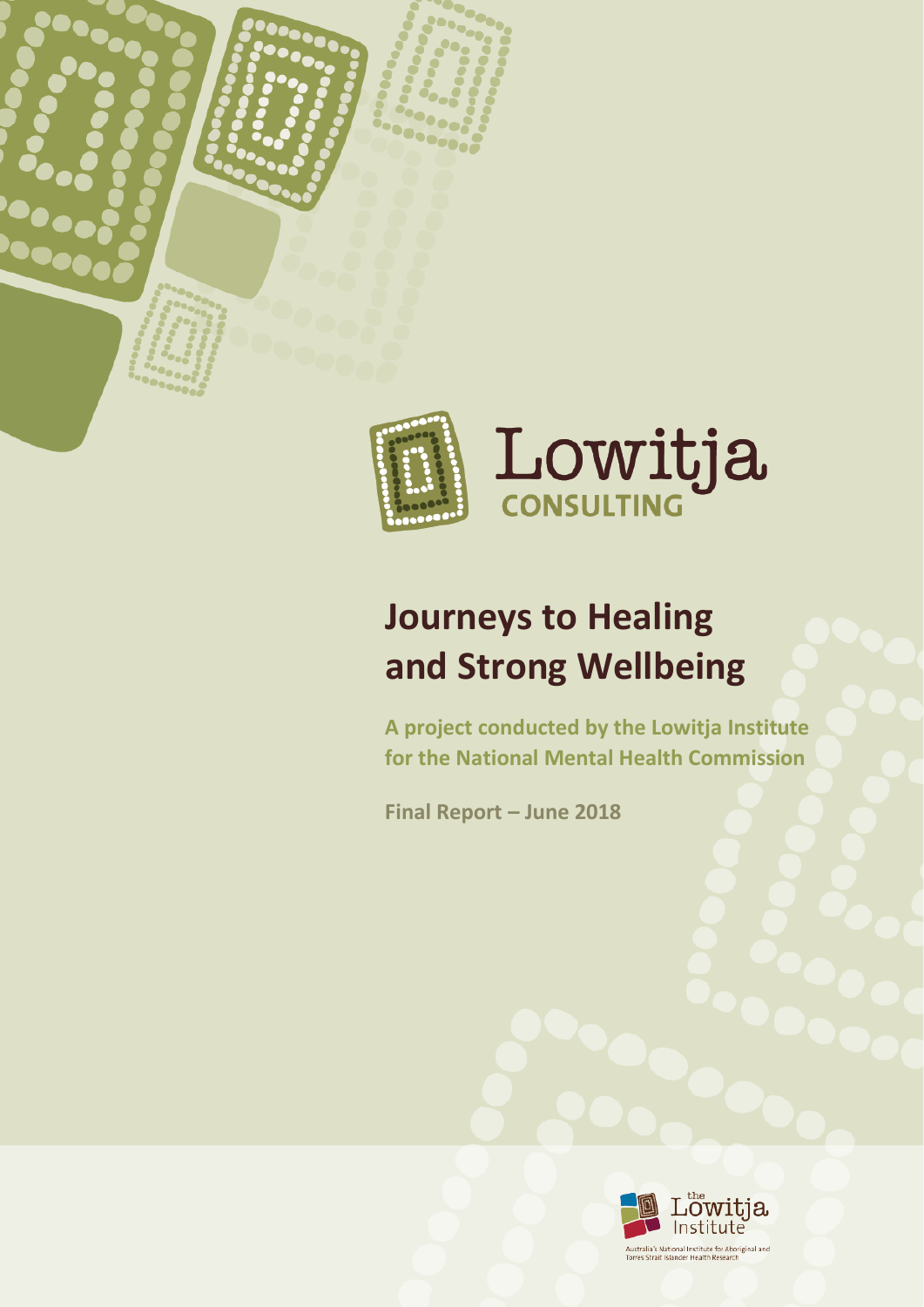# **Acknowledgements**

Our sincere thanks go to the people and the organisations who have worked with the Lowitja Institute to develop this work.

The research could not have been undertaken without the generous input of the Aboriginal and Torres Strait Islander people who participated in the three study locations of Brisbane, Melbourne and Broome. We thank the Institute for Urban Indigenous Health (Brisbane), the Koori Youth Council (Melbourne), and the Kimberly Aboriginal Health Service (Broome) for the collaboration on this project. We also thank those who gave their time to the stakeholder workshop. Finally, we thank the members of the project's Reference Group for their guidance, expertise and leadership on this work.

#### **Reference Group**

- Prof. Pat Dudgeon, Chair, National Aboriginal and Torres Strait Islander Leadership in Mental Health
- Dr Graham Gee, Victorian Aboriginal Health Service
- Ms Lisa Hillan, The Healing Foundation
- Prof. Helen Milroy, National Mental Health Commissioner
- Prof. Ngiare Brown, National Mental Health Commissioner
- Ms Tania Dalton, Australian Indigenous Psychologists Association
- Mr Romlie Mokak, The Lowitja Institute (Chair)

#### **Writing Team**

- Ms Leila Smith, Knowledge Translation Manager, The Lowitja Institute
- Ms Mary Guthrie, Knowledge Translation Officer, The Lowitja Institute
- Ms Tahlia Eastman, Research Project Officer, The Lowitja Institute
- Mr Romlie Mokak, CEO, The Lowitja Institute

## **Citation**

The Lowitja Institute 2018, *Journeys to Healing and Strong Wellbeing Final Report*, The Lowitja Institute, Melbourne.

@ The Lowitja Institute 2018 ISBN 978-1-921889-57-8 Published December 2018

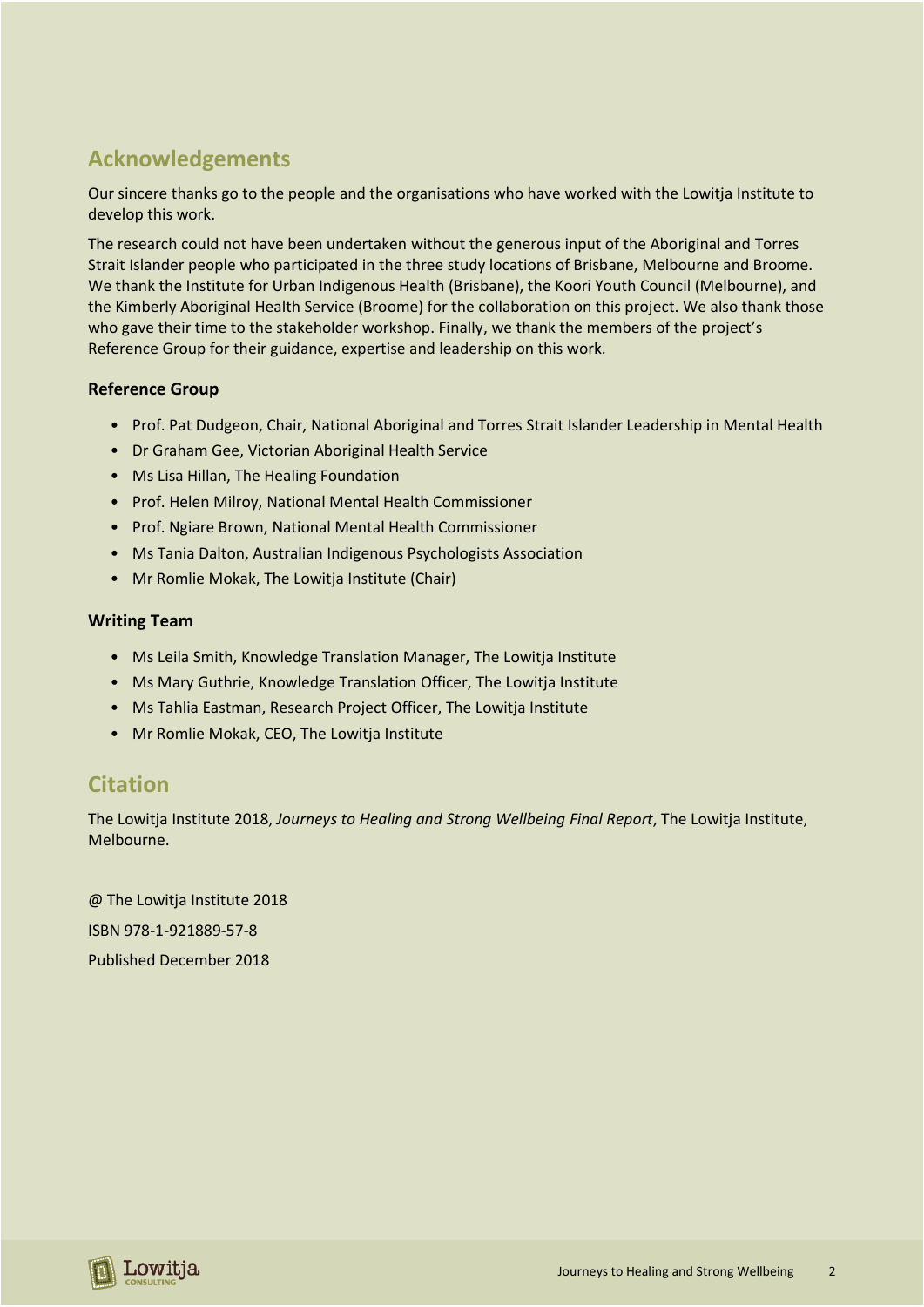# **Contents**

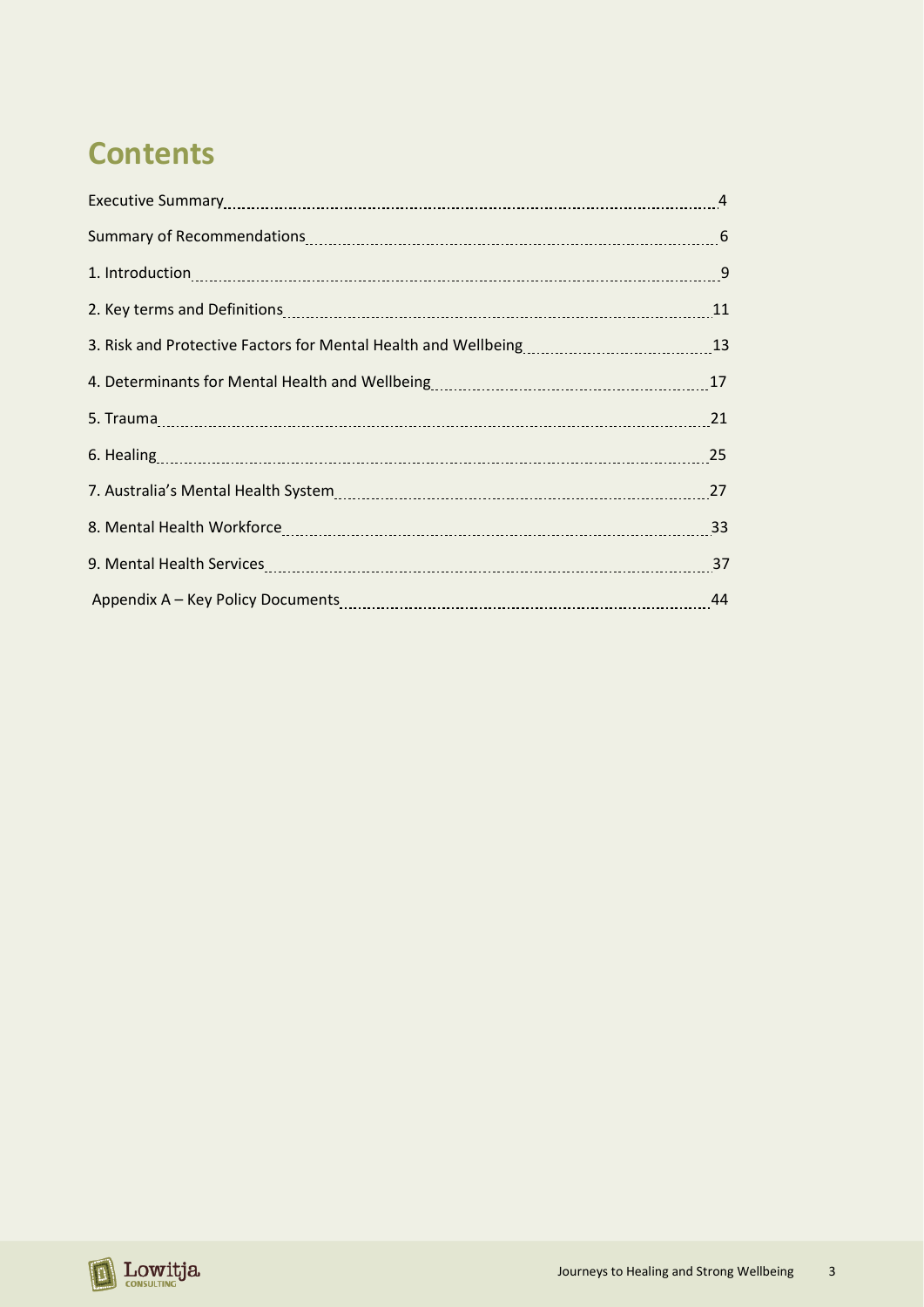# **Executive Summary**

The Lowitja Institute, Australia's national institute for Aboriginal and Torres Strait Islander health research, was commissioned by the National Mental Health Commission to conduct research in Aboriginal and Torres Strait Islander mental health. The overall purpose of the project was to identify areas of focus and action that support good mental health among Aboriginal and Torres Strait Islander people on their own terms.

Our findings and recommendations are based advice and guidance from an expert reference group, focus groups and interviews held in Brisbane, Melbourne and Broome, and a workshop with Aboriginal and Torres Strait Islander stakeholders held in Canberra.

We found that a high volume of research about risk and protective factors for mental health and wellbeing has limited potential for translation into effective system and service responses at a community level.

Trauma is a pervasive and complex aspect of the lives of Aboriginal and Torres Strait Islander people, and, inevitably, a part of any conversation about mental health. It operates at an individual, collective and community level, and has historical and contemporary manifestations. We heard that professionals within the sector do not understand the extensiveness and the compounding nature of trauma as experienced Aboriginal and Torres Strait Islander people. We were told that many Aboriginal and Torres Strait Islander people feel that they are potentially re-traumatised because mental health professionals do not have this understanding. The report has identified the need for further analysis of trauma-informed care, what it means for the mental health of Aboriginal and Torres Strait Islander people, and how overarching policy can be developed, and trauma-informed care training and practice can be developed and implemented.

The work highlights the need for healing at the individual and community level. Having well-resourced and culturally safe mental health services, and healing measures – the 'best of both worlds' approach – are vital pathways to healing. Healing as a nation is a political process that will require commitment, listening and leadership on the part of our elected representatives.

Feedback from our consultations found that Australia's mental health system is inadequate to deliver good mental health for Aboriginal and Torres Strait Islander people. Issues such as lack of cultural safety, workforce issues and systemic racism all compromise the system's ability to meet those mental health needs. An insufficient and under-resourced system, together with the need for better designed, from the cultural point of view, mental health services mean that the system cannot meet the demand. The failure of policy – the lack of policy evaluation, unfunded policies – and a mental system in dire need of reform are all significant barriers to the mental health of Aboriginal and Torres Strait Islander people.

The Lowitja Institute has a vision for a mental health system that emphasises wellness rather than illness; a system based on promotion of good mental health and prevention of illness, by addressing 'upstream' determinants and risk factors, and maximising protective factors. This approach aligns with many relevant policy documents including the *National Aboriginal and Torres Strait Islander Health Plan* and the *National Aboriginal and Torres Strait Islander Social and Emotional Wellbeing and Mental Health Framework*.

This report makes 18 recommendations. In terms of priority, the most significant recommendations are those that address gaps within the mental health system that result in a failure to meet the needs of Aboriginal and Torres Strait Islander people. We have identified the need for a systemic approach to trauma-informed care. This is a vital policy reform, if we are to address the pervasiveness of trauma. Equally, there is a great need to develop cultural safety standards across the mental health system. Investment in care navigator roles is critical, in order to support individuals at times of great need – particularly young people – not only through the mental health system but through the services that link more broadly to health and wellbeing. Also, Aboriginal and Torres Strait Islander people have long called for recognition and integration of traditional healers in the mental health and wellbeing of Aboriginal and Torres Strait Islander people.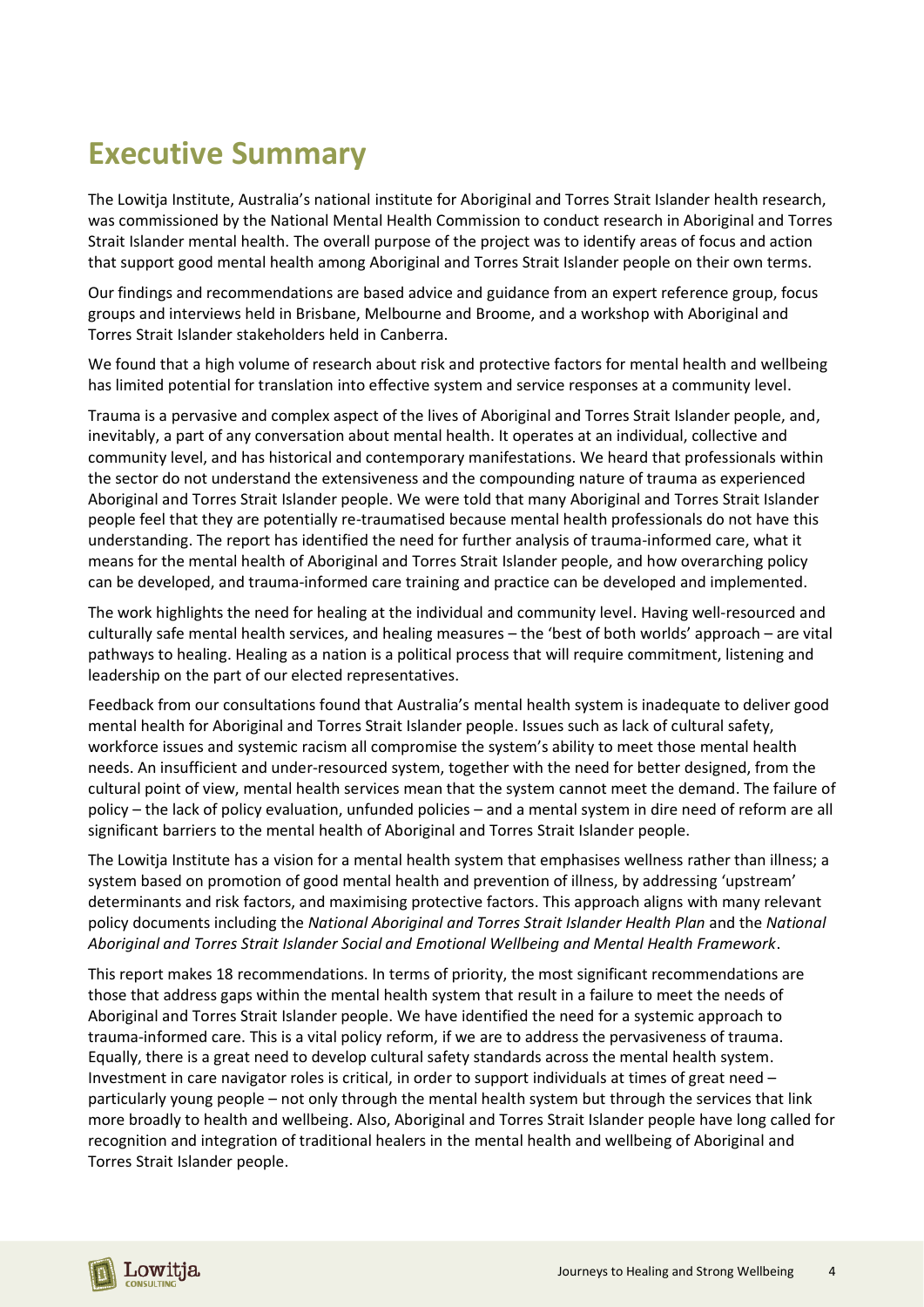Some of the gaps in the system need to be investigated by further research, such as work to address better understanding of the role of social, cultural, historical and political determinants, and the role and complexity of risk and protective factors. We have also called for a network of Aboriginal and Torres Strait Islander people, working with National and State and Territory Mental Health Commissions to work, under the guidance of Aboriginal and Torres Strait Islander leadership, on ways to improve service models.

We have identified some actions to ensure the contribution of Aboriginal and Torres Strait Islander people working in the sector is genuinely valued, such as mentor networks, duty-of-care protocols for employers in the sector; retention, recruitment and career progression strategies; and an annual conference.

Finally, some of the recommendations call for the National Mental Health Commission to advocate for further reform of the mental health system.

Our aim with the report is to provide the National Mental Health Commission with a set of recommendations that we believe will provide some practical policy and program solutions to addressing the mental health needs of Aboriginal and Torres Strait Islander people.

*The Lowitja Institute*

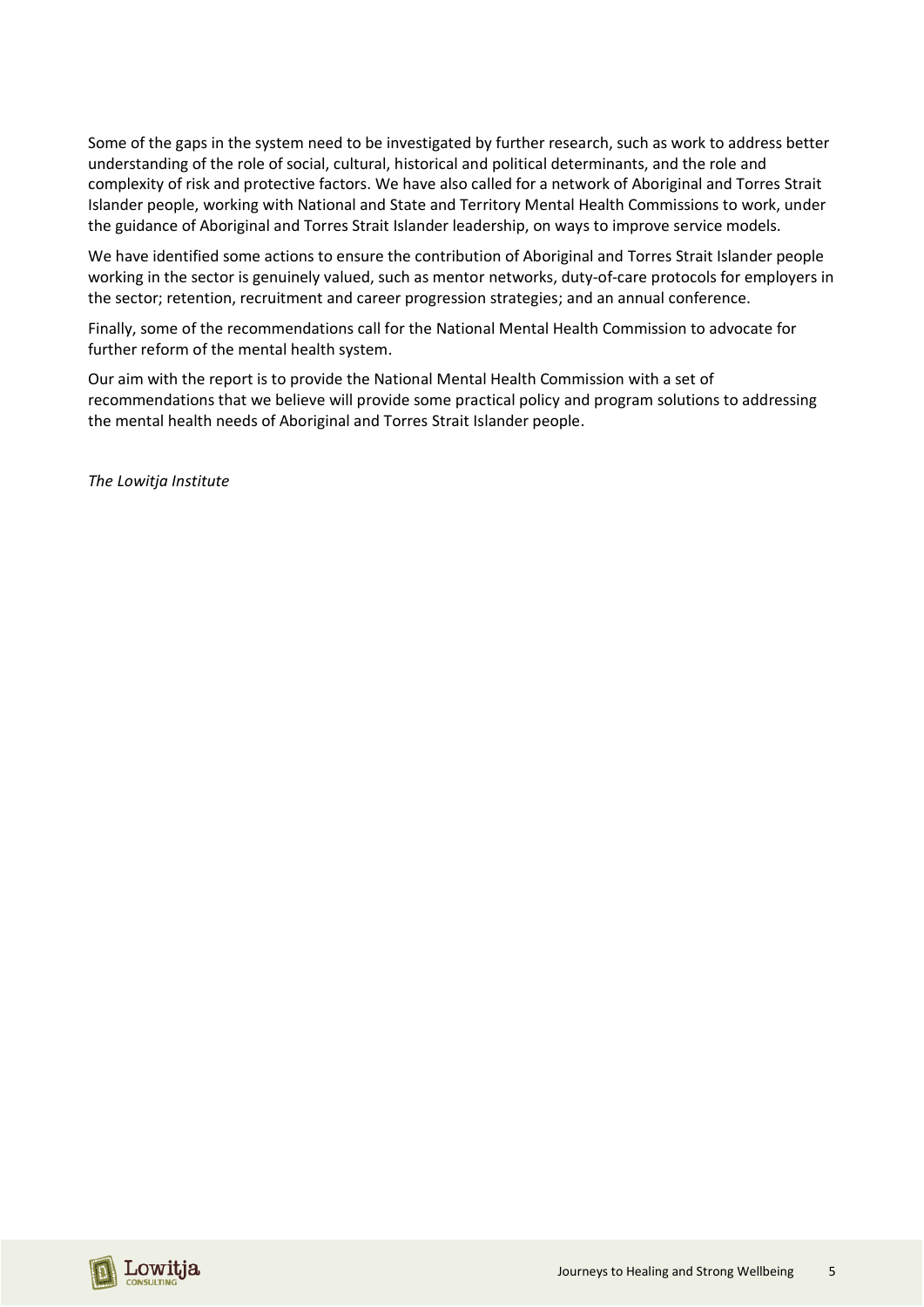# **Summary of Recommendations**

- 1. That an appropriate body, for example, the National Aboriginal and Torres Strait Islander Leadership in Mental Health (NATSILMH), consider the need for a specific definition of mental health for Aboriginal and Torres Strait Islander peoples and, if a new definition is found to be necessary, lead appropriate consultation on that work.
- 2. Build a more detailed understanding of the complexity of the interplay of risk and protective factors. This would include:
	- a. the way in which risk and protective factors are shaped throughout the life course of the individual as well as their impacts on families and communities,
	- b. the differences and similarities in risk and protective factors at a local level and those at the regional and national levels,
	- c. which enabling environments promote mental health, trauma recovery and healing, and
	- d. the implications of this for understanding the overall interplay of risk and protective factors.
- 3. Build this understanding in an efficient and coordinated way through a targeted research agenda that is designed, delivered and translated into policy by Aboriginal and Torres Strait Islander leadership.
	- a. Locate the emerging evidence into the nature and nuances of risk and protective factors through the domains cited in the National Strategic Framework for Aboriginal and Torres Strait Peoples' Mental Health and Social and Emotional Wellbeing.
	- b. Utilise and maximise the work plans of local level partnerships with Communities, ACCHOs, PHNs and LHNs as the main vehicles to design, deliver and translate the research agenda.
- 4. Undertake further research on understanding and addressing the determinants of Aboriginal and Torres Strait Islander mental health and wellbeing, particularly cultural, historical, and political determinants. Aims of this research should be:
	- a. Build the evidence base that demonstrates and measures ways in which cultural determinants enhance mental health, and how this can be translated into policy and programs
	- b. to inform the development of national policies and frameworks which are yet to recognise and then articulate these determinants in a meaningful way
	- c. Develop a standard approach and plan to shift policy discourse to more strengthsbased narratives.
- 5. Develop an overarching policy and practice in relation to trauma-informed care as it relates to the mental health and wellbeing needs of Aboriginal and Torres Strait Islander peoples. This should include, but not necessarily be limited to:
	- a. review the current state of operating trauma-informed care for Aboriginal and Torres Strait Islander peoples

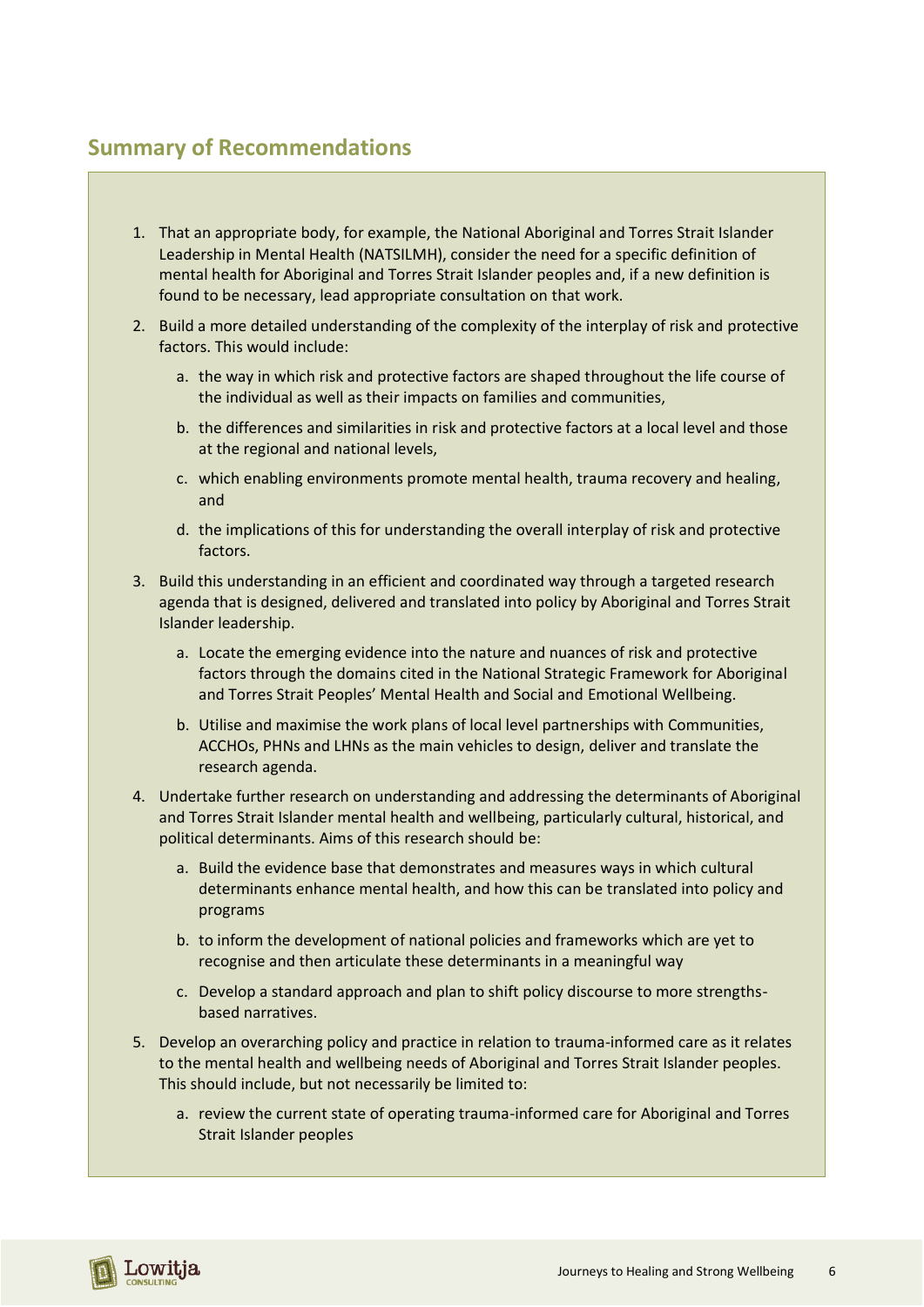- b. review relevant terminology and definitions including individual, collective and cumulative trauma, historical and contemporary trauma, and intergenerational trauma
- c. develop principles for trauma-informed care for Aboriginal and Torres Strait Islander peoples
- d. design appropriate content for trauma-informed care for Aboriginal and Torres Strait Islander peoples
- e. ensure that there is a duty of care protocol for all mental health workers dealing with mental health trauma patients
- f. consider the relationship between trauma-informed care training and cultural competence training
- g. ensure systemic, organisational and individual processes for trauma-informed care to operate as a standard practice for Aboriginal and Torres Strait Islander mental health patients
- h. identify the target audience across the mental health workforce for training
- i. identify resources to implement the above.
- 6. That mental health bodies and services consider their responses to the *Uluru Statement from the Heart*, and its implications for the mental health and wellbeing of Aboriginal and Torres Strait Islander peoples.
- 7. That the Mental Health Commission, in its role as a catalyst for change, advance efforts for mental health policy reform, including:
	- a. the need for all mental health policy frameworks to have clear and accountable implementation plans
	- b. the need for all Aboriginal and Torres Strait Islander mental health and wellbeing programs and outcomes to be evaluated as outlined in Evaluation Frameworks to Improve Aboriginal and Torres Strait Islander Health
	- c. the need for mental health policies to be aligned with appropriate funding.
- 8. Drawing on the recent approach and work by nurses and midwives, develop a standard and extend the scope to systems for the delivery of culturally safe practices for Aboriginal and Torres Strait Islander mental health.
- 9. Advocate for Productivity Commission review of the extent to which the mental health system meets the needs of Aboriginal and Torres Strait Islander peoples.
- 10. In relation to the recognition of the role of traditional healers and Elders, implement the recommendation articulated in the *National Aboriginal and Torres Strait Islander Leadership in Mental health – Co-designing Health in Culture.*
- 11. Develop a network to increase mentorship in the mental health sector by encouraging people to engage outside the confines of the workplace.
- 12. All mental health services commit to strategies that include the recruitment, retention and career progression of staff who directly contribute to Aboriginal and Torres Strait Islander mental health and wellbeing outcomes, and that these strategies are underpinned by a cultural framework.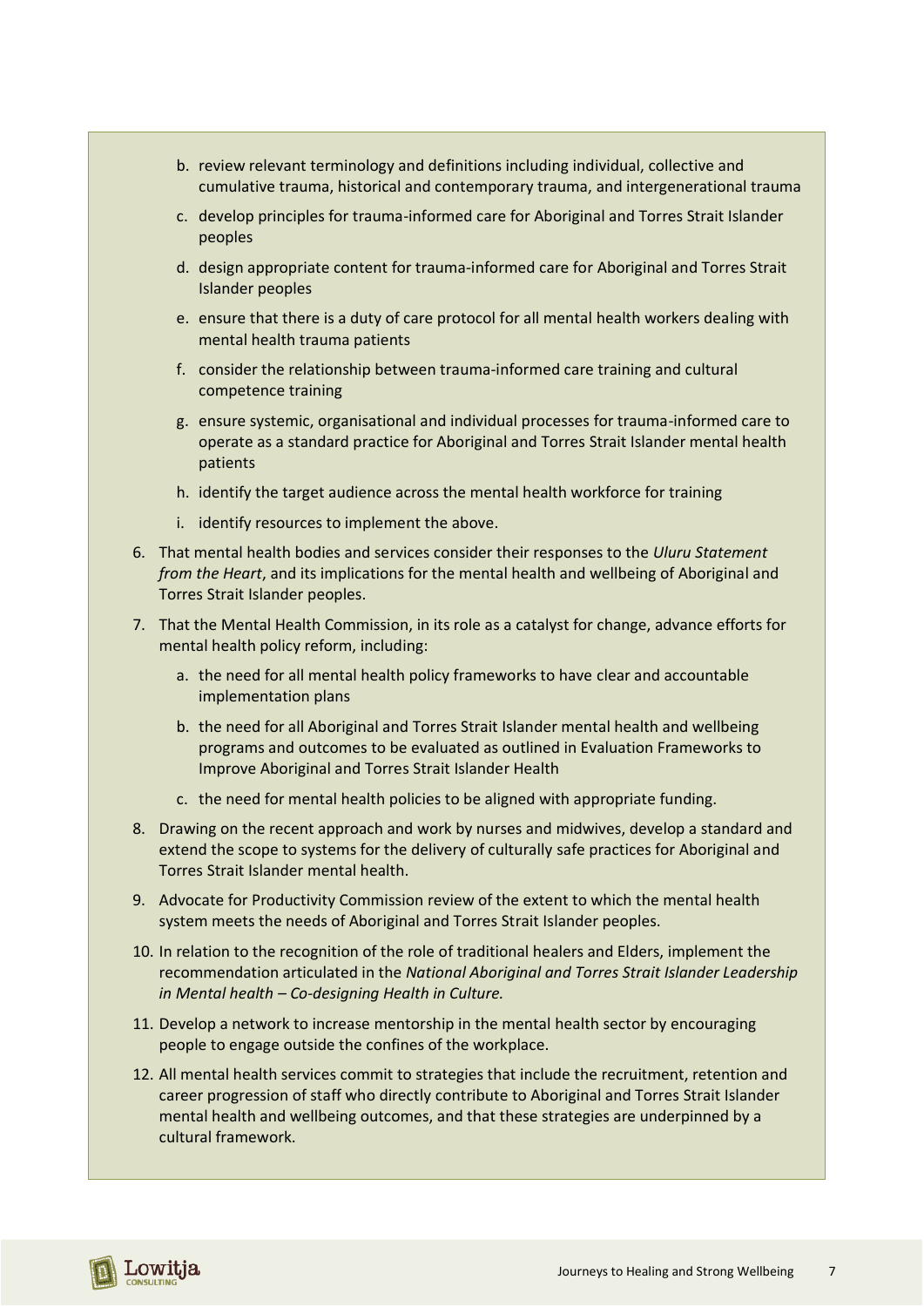- 13. Host an annual national Aboriginal and Torres Strait Islander mental health conference for Aboriginal and Torres Strait Islander health professionals.
- 14. Increase investments in Aboriginal and Torres Strait Islander services to provide a higher scale of service provision.
- 15. Establish and resource a network across the National, State, and Territory Mental Health Commissions, guided by National Aboriginal and Torres Strait Islander Leadership in Mental Health (NATSILMH). The network should consider leading the development of an action plan to:
	- a. provide a strong case and support for all mental health services to continuously improve their service model to meet the mental health and wellbeing needs of Aboriginal and Torres Strait people
	- b. monitor the accountability of PHNs and LHNs to deliver services to Aboriginal and Torres Strait Islander people and to work with ACCHOs and Aboriginal and Torres Strait Islander services
	- c. undertake further research and evaluations on mainstream organisations' contributions to health and wellbeing outcomes for Aboriginal and Torres Strait Islander peoples.
- 16. Draw on the 'best of both worlds' approach to advocate for a collaborative mapping process at regional levels to share and consider complementary strengths Aboriginal and Torres Strait Islander services and mainstream services.
- 17. Prioritise the Fifth Mental Health and Suicide Prevention Plan recommendation to invest in care navigator roles to provide integrated care to Aboriginal and Torres Strait Islander clients. Build on this recommendation by extending its scope from more than 'connecting' clients with non-health services to cover 'full continuity' extend beyond health settings.
- 18. Prioritise the Fifth Mental Health and Suicide Prevention Plan recommendation to enhance health service data collections to improve services for Aboriginal and Torres Strait Islander peoples. Build on this recommendation through a focus on more accurate collection and reporting of service activities, better utilisation of data management systems to their full potential, and by improving data utilisation against key performance indicators.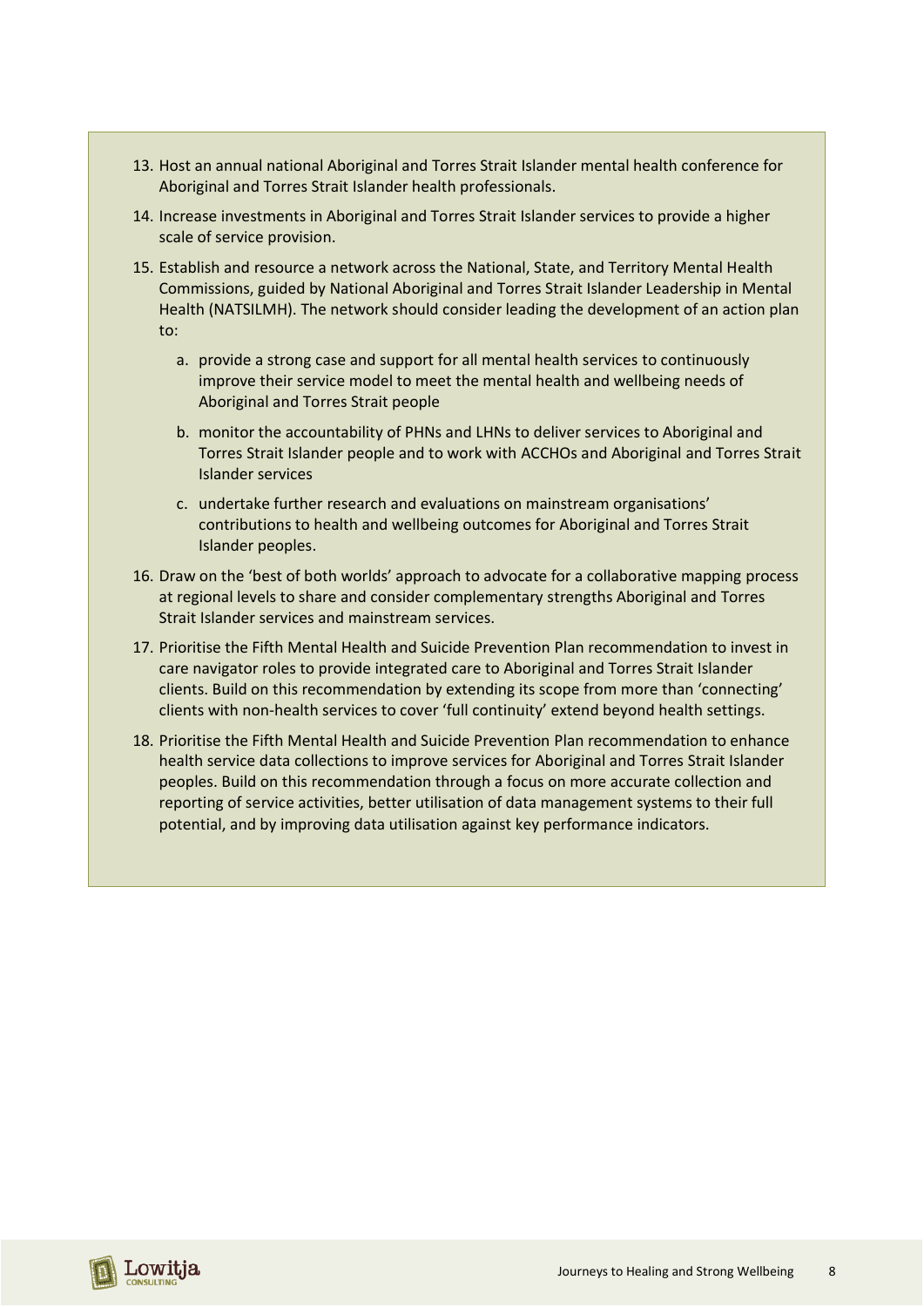# **1. Introduction**

The Lowitja Institute is Australia's national institute for Aboriginal and Torres Strait Islander health research, named in honour of our Patron, Dr Lowitja O'Donoghue AC CBE DSG. We are an Aboriginal and Torres Strait Islander organisation working for the health and wellbeing of Aboriginal and Torres Strait Islander peoples through high impact quality research, knowledge translation, and by supporting Aboriginal and Torres Strait Islander health researchers.

Established in January 2010, the Lowitja Institute operates on key principles of Aboriginal and Torres Strait Islander leadership, a broader understanding of health that incorporates wellbeing, and the need for the work to have a clear and positive impact.

The Institute hosts the Lowitja Institute Aboriginal and Torres Strait Islander Health CRC (Lowitja Institute CRC) which is funded by the Australian Government Cooperative Research Centres (CRC) Programme. The history of the Lowitja Institute CRC dates back to 1997 when the first CRC for Aboriginal and Tropical Health was established.

The Institute and the CRC organisations have led, since 1997, a substantial reform agenda in Aboriginal and Torres Strait Islander health research by working with communities, researchers and policymakers, with Aboriginal and Torres Strait Islander people setting the agenda and driving the outcomes. At present, the Lowitja Institute CRC works in partnership with 22 Participants around Australia, including Aboriginal and Torres Strait Islander health organisations; government departments; and academic research institutions.

## **Project background**

The Lowitja Institute was commissioned in June 2017 by the National Mental Health Commission to conduct research in Aboriginal and Torres Strait Islander mental health. The research aims were to identify the key risk and protective factors as they relate to Aboriginal and Torres Strait Islander peoples' experience of trauma and other identified factors, and, using that knowledge to improve the mental health of Aboriginal and Torres Strait Islander peoples.

The overall purpose of the research was to look at areas of focus and actions support good mental health among Aboriginal and Torres Strait Islander people on their own terms.

A Reference Group was established to oversee the project. This group consisted of the following members:

- Prof. Pat Dudgeon, National Aboriginal and Torres Strait Islander Leadership in Mental Health
- Dr Graham Gee, Victorian Aboriginal Health Service
- Ms Lisa Hillan, the Healing Foundation
- Prof. Helen Milroy, National Mental Health Commissioner
- Prof. Ngiare Brown, National Mental Health Commissioner
- Ms Tania Dalton, Australian Indigenous Psychologists Association
- Mr Romlie Mokak, The Lowitja Institute (Chair).

The project used qualitative data collection methods that drew on multiple sources to ensure that the approach built on previous research and reflected the knowledge and experience of key stakeholders while privileging Aboriginal and Torres Strait Islander voices. The research design included focus groups and semistructured interviews held in Brisbane, Melbourne and Broome, as well as a stakeholder workshop in Canberra to test emerging themes and preliminary findings.

The purpose of the focus groups was to hear from Aboriginal and Torres Strait Islander people who have experienced the impacts of trauma to confirm understandings on how they experience good mental health and ways that trauma impacts on their lives. In addition to these focus groups, semi-structured interviews were held with members of the Aboriginal and Torres Strait Islander mental health workforce and experts from the mental health sector.

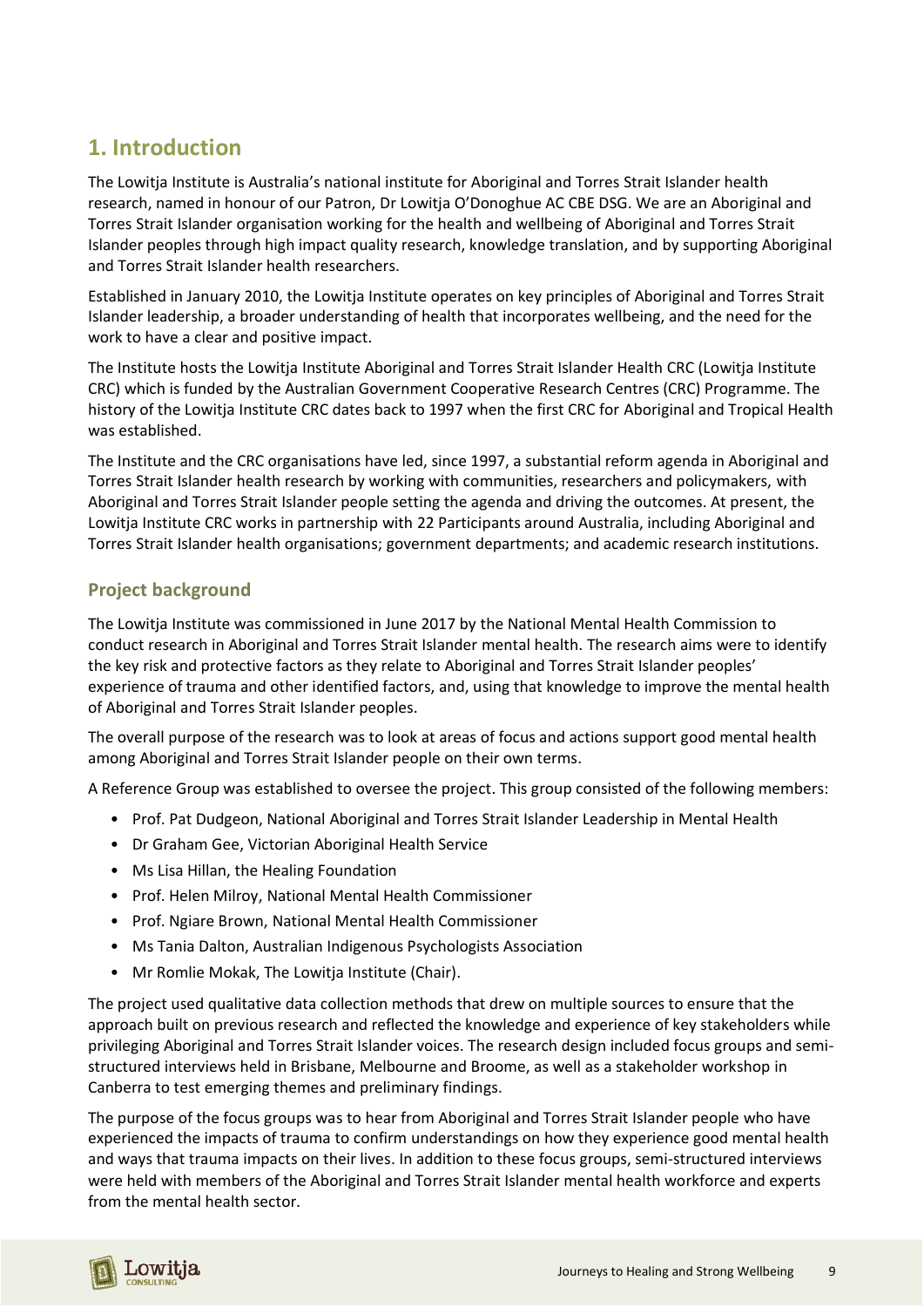This research received ethics approval from the Australian Institute of Aboriginal and Torres Strait Islander Studies Human Research Ethics Committee, St Vincent's Hospital (Victoria) Human Research Ethics Committee, and the Western Australian Aboriginal Health Ethics Committee.



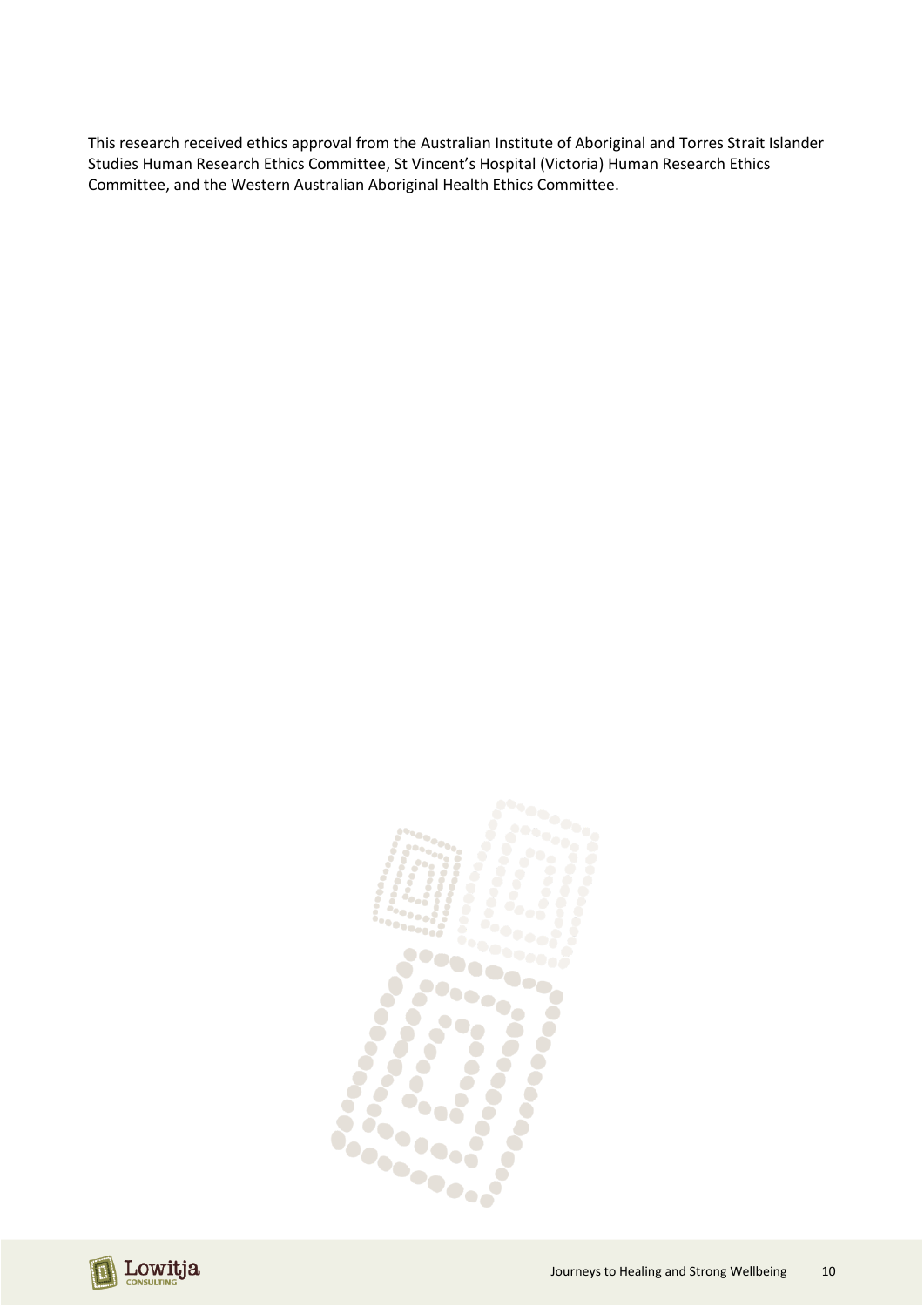# **2. Key Terms and Definitions**

*Even with good social and emotional wellbeing, individuals can still experience an episode of mental health difficulty or illness and in the presence of a long-term mental health condition, can still achieve an adequate level of social and emotional wellbeing.* **1**

## **Defining Aboriginal and Torres Strait Islander health**

Our research confirmed that an all-encompassing definition of Aboriginal and Torres Strait Islander mental health is absent from the health landscape. There are, however, several definitions that seem to include mental health as a component towards defining overall social and emotional wellbeing. We reviewed concepts such as mental illnesses, and social and emotional wellbeing amongst Aboriginal and Torres Strait Islander communities<sup>1</sup> and found three key definitions of Aboriginal and Torres Strait Islander Health. These are outlined below.

- 1. **National Aboriginal Health Strategy:** *Aboriginal health means not just the physical wellbeing of an individual but refers to the social, emotional and cultural wellbeing of the whole community in which each individual is able to achieve their full potential as a human being thereby bringing about the total wellbeing of their community.* **2**
- 2. **Ways Forward report:** *Health does not just mean the physical wellbeing of the individual but refers to the social, emotional and cultural wellbeing of the whole community. This is a whole of life view and includes the cyclical concept of life-death-life. Health care services should strive to achieve the state where every individual can achieve their full potential as human beings and thus bring about the total wellbeing of their communities*. **3**
- 3. **National Strategic Framework for Aboriginal and Torres Strait Islander Peoples' Mental Health and Social and Emotional Wellbeing**: *Social and emotional wellbeing problems are distinct from mental health problems and mental illness, although they can interact with and influence each other. Even with good social and emotional wellbeing, people can still experience mental illness. Further, people with a mental health problem or mental illness can live and function at a high level with adequate support and they continue to have social and emotional wellbeing needs. <sup>4</sup>*

The National Aboriginal Health Strategy (NAHS) definition of health is widely regarded, however, the inclusion of mental health is unspecified. Although NAHS provides a widely accepted definition of health, it could be strengthened by capturing the complexities of mental health. The landmark 1995 *Ways Forward* report was the first national analysis of Aboriginal and Torres Strait Islander mental health and social and emotional wellbeing and expanded on the NAHS definition of health through a holistic focus. More recently, the *National Strategic Framework for Aboriginal and Torres Strait Islander Peoples' Mental Health*  and Social and Emotional Wellbeing<sup>5</sup> specifically addressed the complexities of mental health and social and emotional wellbeing.



<sup>1</sup> Department of Health and Ageing, 2004, *National Strategic Framework for Aboriginal and Torres Strait Islander Peoples' Mental Health and Social and Emotional Wellbeing 2004–2009*, Commonwealth of Australia, Canberra, page 8

<sup>2</sup> National Aboriginal Health Strategy Working Party, 1989, *A National Aboriginal Health Strategy*, Canberra.

<sup>3</sup> Swan P, Raphael B, National Aboriginal Community Controlled Health Organisation, 1995, *Ways forward: National consultancy report on Aboriginal and Torres Strait Islander mental health*, Australian Government Publishing Service, Canberra 4 Commonwealth of Australia, 2017, *National Strategic Framework for Aboriginal and Torres Strait Islander Peoples' Mental Health and Social and Emotional Wellbeing 2017–2023,* Department of the Prime Minister and Cabinet, Canberra, page 9

<sup>5</sup> Ibid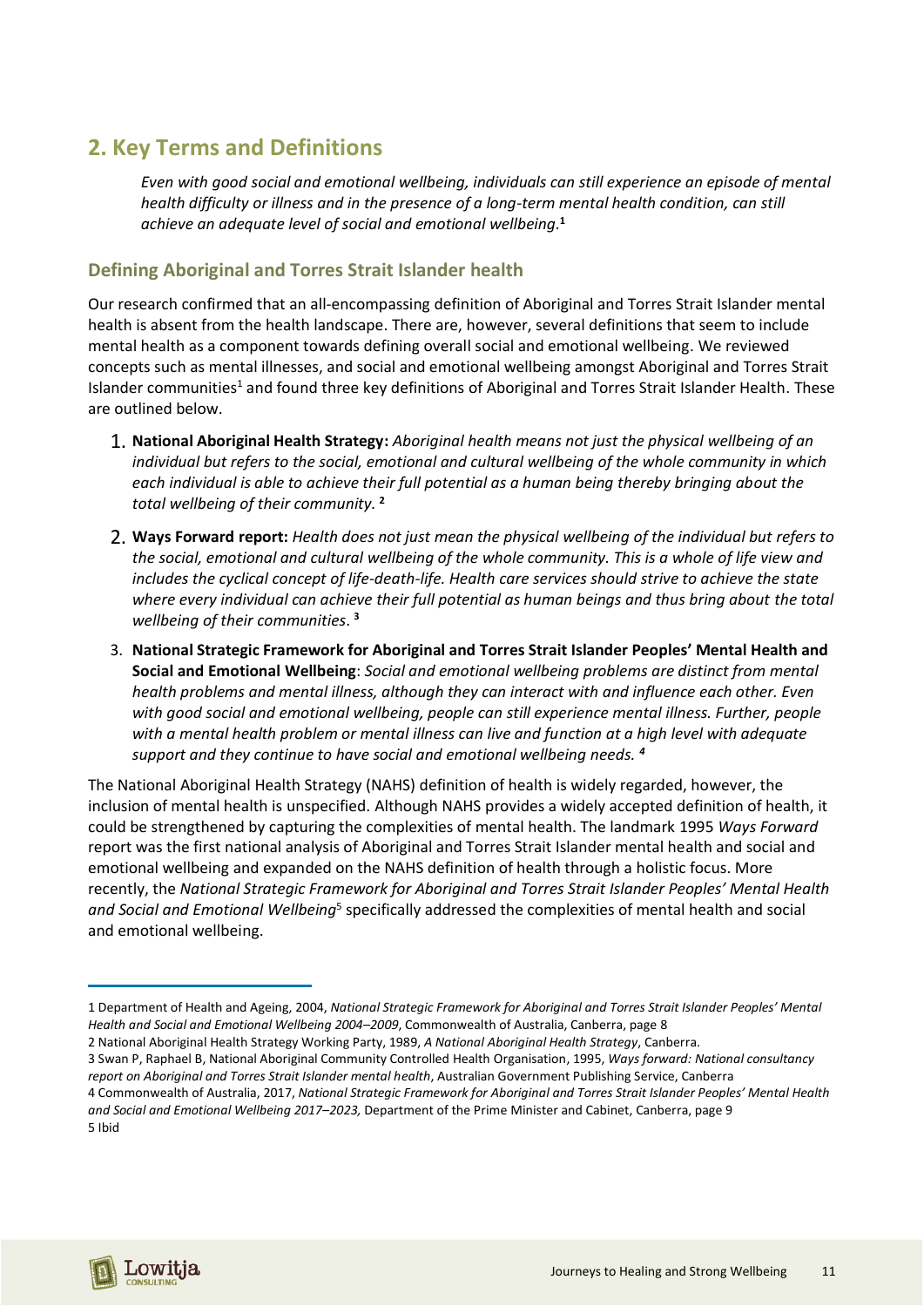Historically, the mental health of Aboriginal and Torres Strait Islander people has often been considered within the broad context of social and emotional wellbeing. Further, mental health is viewed by Aboriginal and Torres Strait Islander people within the broader historical and political context. When social, cultural, historical and political determinants are out of alignment mental illness is more likely occur. The NAHS and *Ways Forward* definitions were instrumental in establishing an articulation of understandings of Aboriginal and Torres Strait Islander health, as distinct from other definitions. The National Strategic Framework for Aboriginal and Torres Strait Islander Peoples' Mental Health and Social and Emotional Wellbeing highlights that strong social and emotional wellbeing can still be experienced simultaneously with mental illness – highlighting the difference between wellbeing and mental health.<sup>6</sup>

This review of definitions reveals the absence of a specific definition of Aboriginal and Torres Strait Islander mental health. It is, however, beyond the scope of this work to consider whether a specific definition is necessary, and if so, what that definition would be.

#### **Recommendation:**

1. That an appropriate body, for example, the National Aboriginal and Torres Strait Islander Leadership in Mental Health (NATSILMH), consider the need for a specific definition of mental health for Aboriginal and Torres Strait Islander peoples and, if a new definition is found to be necessary, lead appropriate consultation on that work.

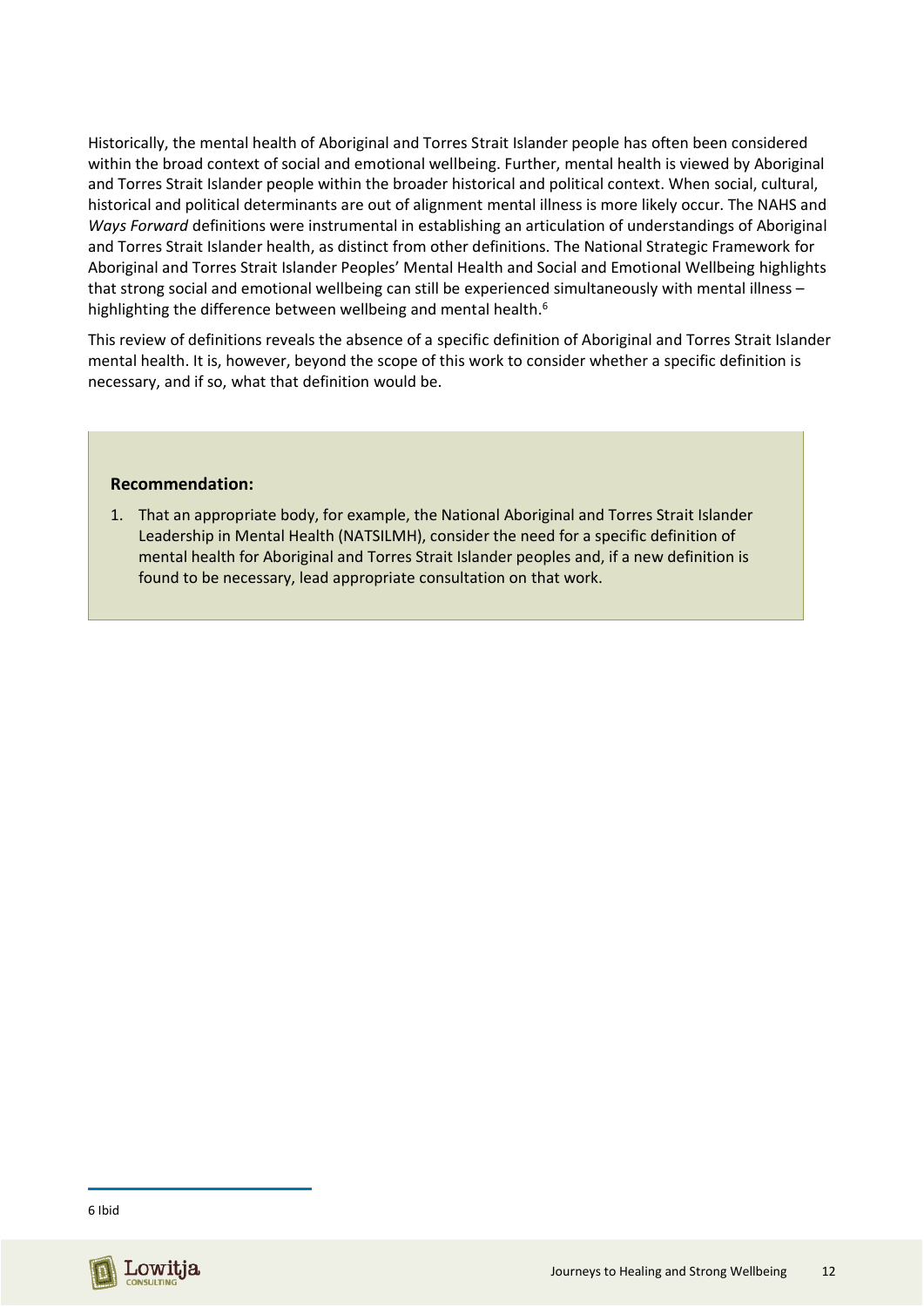# **3. Risk and Protective Factors for Mental Health and Wellbeing**

Understanding the risk and protective factors around Aboriginal and Torres Strait Islander peoples' mental health and wellbeing is central to cross sectoral approaches to improving outcomes. It is critically important to understand these factors as they operate at the individual, community, service and systems levels, and have relevance across a broad spectrum of sectors and agencies. Risk and protective factors inform what health professionals and frontline workers need to know, what type of trauma-informed responses and service models will work best, and the scope of prevention approaches that are needed. The importance of risk and protective factors is also reflected in the extensive volume of research, policies and frameworks on the matter.

To recognise and respond to the dynamic and complex nature of risk and protective factors for trauma and healing, a solid foundation within a conceptual framework should be adopted in the first instance. Following this, a targeted research agenda is needed to design, deliver and translate more detailed evidence across government portfolios, sectors**,** communities and organisations. This section provides a summary of existing knowledge on risk and protective factors and the extent to which this was reflected in our consultations. Additionally, it highlights gaps in the evidence and suggests ways that this could be addressed.

## **What we know about risk and protective factors**

There is a significant volume of research and reports on the risk and protective factors for Aboriginal and Torres Strait Islander peoples' mental health and wellbeing. Protective factors strengthen positive mental health and wellbeing in times of adversity while risk factors are detrimental to maintaining wellbeing and positive mental health.

The extent of some key risk and protective factors are outlined below and are based on data from the 2014-15 National Aboriginal and Torres Strait Islander Social Survey.<sup>7</sup>

- 50 per cent of Aboriginal and Torres Strait Islander peoples with a mental health condition had been removed, or have had relatives removed, from their natural family
- 60 per cent of Aboriginal and Torres Strait Islander peoples with a mental health condition were likely to have experienced high or very high psychological distress levels
- 23 per cent of Aboriginal and Torres Strait Islander peoples with a mental health condition experienced problems accessing health services
- 44 per cent of Aboriginal and Torres Strait Islander peoples with a mental health condition had experienced racial discrimination in the last 12 months.

The data above is part of a wider body of evidence that also highlights access to cultural activities, having a strong individual and cultural identity, and good family relationships as protective factors for positive mental health outcomes.<sup>8</sup> Key risk factors for Aboriginal and Torres Strait Islander peoples' mental health and wellbeing are racism, disconnection with family and community, family violence and lateral violence. <sup>9</sup>

The National Strategic Framework for Aboriginal and Torres Strait Islander Peoples' Mental Health and Social and Emotional Wellbeing serves as an effective foundation to contextualise these factors.<sup>10</sup> The domains from this framework and a summary of the associated risk and protective factors is provided on the following page.

<sup>10</sup> Commonwealth of Australia, 2017, *National Strategic Framework for Aboriginal and Torres Strait Islander Peoples' Mental Health and Social and Emotional Wellbeing 2017–2023*, Department of Prime Minister and Cabinet, Canberra, p. 8



<sup>7</sup> Australian Bureau of Statistics, 2015, The National Aboriginal and Torres Strait Islander Social Survey. Accessed 26 June 2018 at: [http://www.ausstats.abs.gov.au/ausstats/subscriber.nsf/0/08E3E3C7DA59D676CA2580ED0012B307/\\$File/47140do10.pdf](http://www.ausstats.abs.gov.au/ausstats/subscriber.nsf/0/08E3E3C7DA59D676CA2580ED0012B307/$File/47140do10.pdf) 8 Ibid

<sup>&</sup>lt;sup>9</sup> Ibid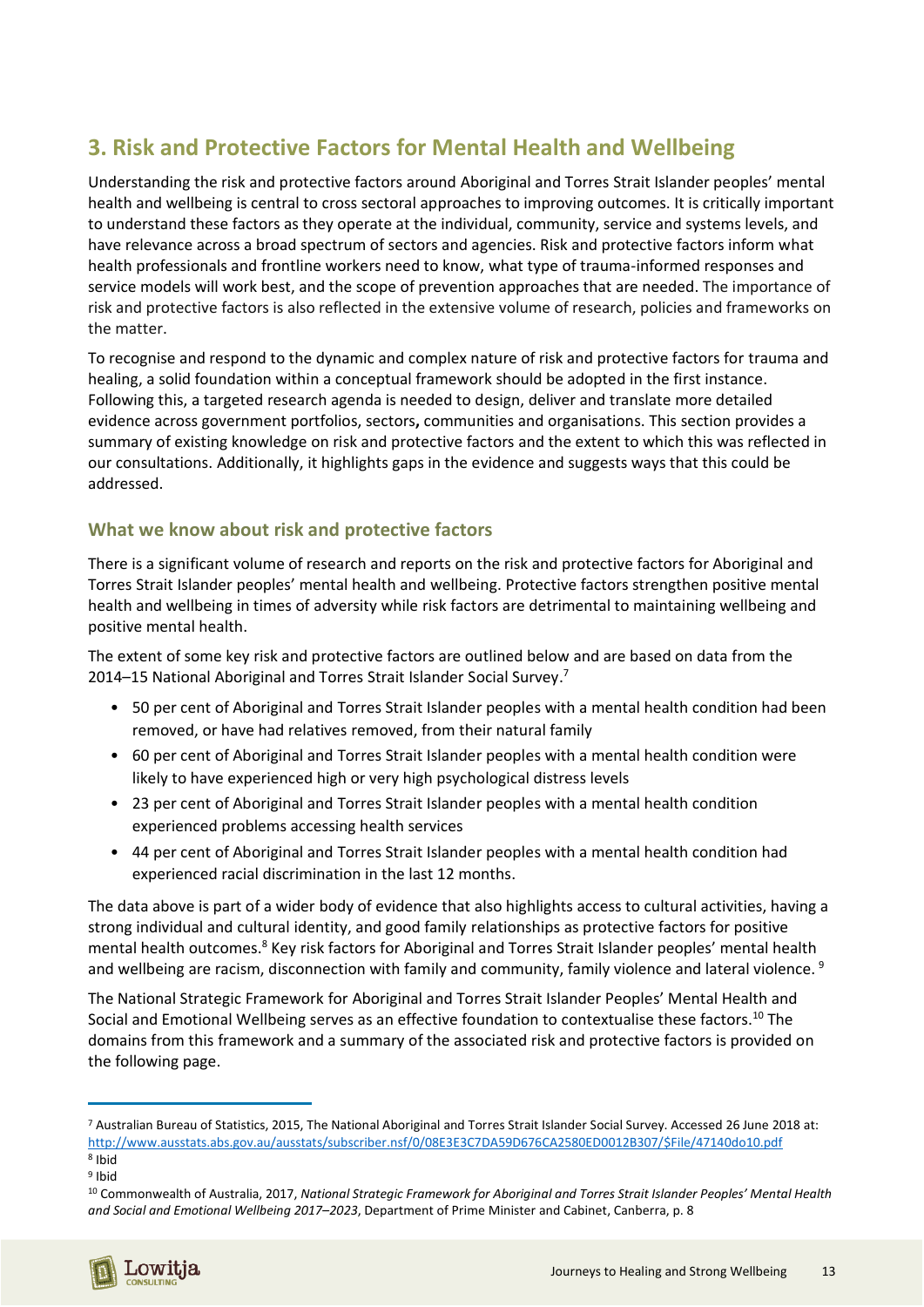Table 1: The Domains of Social and Emotional Wellbeing with Risk and Protective Factors from the National Strategic Framework for Aboriginal and Torres Strait Islander Peoples' Mental Health and Social and Emotional Wellbeing

| <b>Domain</b>                                  | <b>Description</b>                                                                                                                       | <b>Examples of risk factors</b>                                                                                                                                                      | <b>Examples of</b><br>protective factors                                                                                                                                                                   |
|------------------------------------------------|------------------------------------------------------------------------------------------------------------------------------------------|--------------------------------------------------------------------------------------------------------------------------------------------------------------------------------------|------------------------------------------------------------------------------------------------------------------------------------------------------------------------------------------------------------|
| Connection to<br>Body                          | Physical health - feeling<br>strong and healthy and<br>able to physically<br>participate as fully as<br>possible in life.                | Chronic and<br>$\bullet$<br>communicable diseases<br>Poor diet<br>$\bullet$<br>Smoking<br>$\bullet$                                                                                  | Access to good healthy<br>$\bullet$<br>food<br>Exercise<br>$\bullet$<br>Access to culturally safe,<br>$\bullet$<br>and effective health<br>services                                                        |
| Connection to<br>Mind and<br>Emotions          | Mental health - ability to<br>manage thoughts and<br>feelings.                                                                           | Developmental/ cognitive<br>$\bullet$<br>impairments and disability<br>Racism<br>$\bullet$<br><b>Mental illness</b><br>$\bullet$<br>Unemployment<br>$\bullet$<br>Trauma<br>$\bullet$ | Education<br>$\bullet$<br>Agency: assertiveness,<br>$\bullet$<br>confidence and control<br>over life<br><b>Strong identity</b><br>$\bullet$                                                                |
| Connection to<br>Family and<br>Kinship         | Connections to family and<br>kinship systems are<br>central to the functioning<br>of Aboriginal and Torres<br>Strait Islander societies. | Absence of family<br>$\bullet$<br>members<br>Family violence<br>$\bullet$<br>Child neglect and abuse<br>$\bullet$<br>Children in out-of-home<br>$\bullet$<br>care                    | Loving, stable accepting<br>$\bullet$<br>and supportive family<br>Adequate income<br>$\bullet$<br>Culturally appropriate<br>$\bullet$<br>family-focused programs<br>and services                           |
| Connection to<br>Community                     | Provides opportunities<br>for individuals and<br>families to connect with<br>each other, support each<br>other and work together.        | <b>Family feuding</b><br>$\bullet$<br>Lateral violence<br>$\bullet$<br>Lack of local services<br>$\bullet$<br><b>Isolation and</b><br>$\bullet$<br>disengagement from<br>community   | Support networks<br>$\bullet$<br><b>Community controlled</b><br>$\bullet$<br>services<br>Self-governance<br>$\bullet$                                                                                      |
| Connection to<br>Culture                       | Provides a sense of<br>continuity with the past<br>and helps underpin a<br>strong identity.                                              | Elders passing on without<br>$\bullet$<br>full opportunities to<br>transmit culture<br>Services that are not<br>$\bullet$<br>culturally safe<br>Languages under threat<br>$\bullet$  | Contemporary expressions<br>$\bullet$<br>of culture<br>Attending national and<br>$\bullet$<br>local cultural events<br><b>Cultural institutions</b><br>$\bullet$<br><b>Cultural education</b><br>$\bullet$ |
| Connection to<br>Country                       | <b>Connection to Country</b><br>helps underpin identity<br>and a sense of belonging.                                                     | <b>Restrictions on access</b><br>to Country                                                                                                                                          | Time spent on Country<br>$\bullet$                                                                                                                                                                         |
| Connection to<br>Spirituality<br>and Ancestors | Spirituality provides a<br>sense of purpose and<br>meaning.                                                                              | No connection to the<br>$\bullet$<br>spiritual dimension of life                                                                                                                     | Opportunities to attend<br>$\bullet$<br>cultural events and<br>ceremonies<br>Contemporary expressions<br>٠<br>of spirituality                                                                              |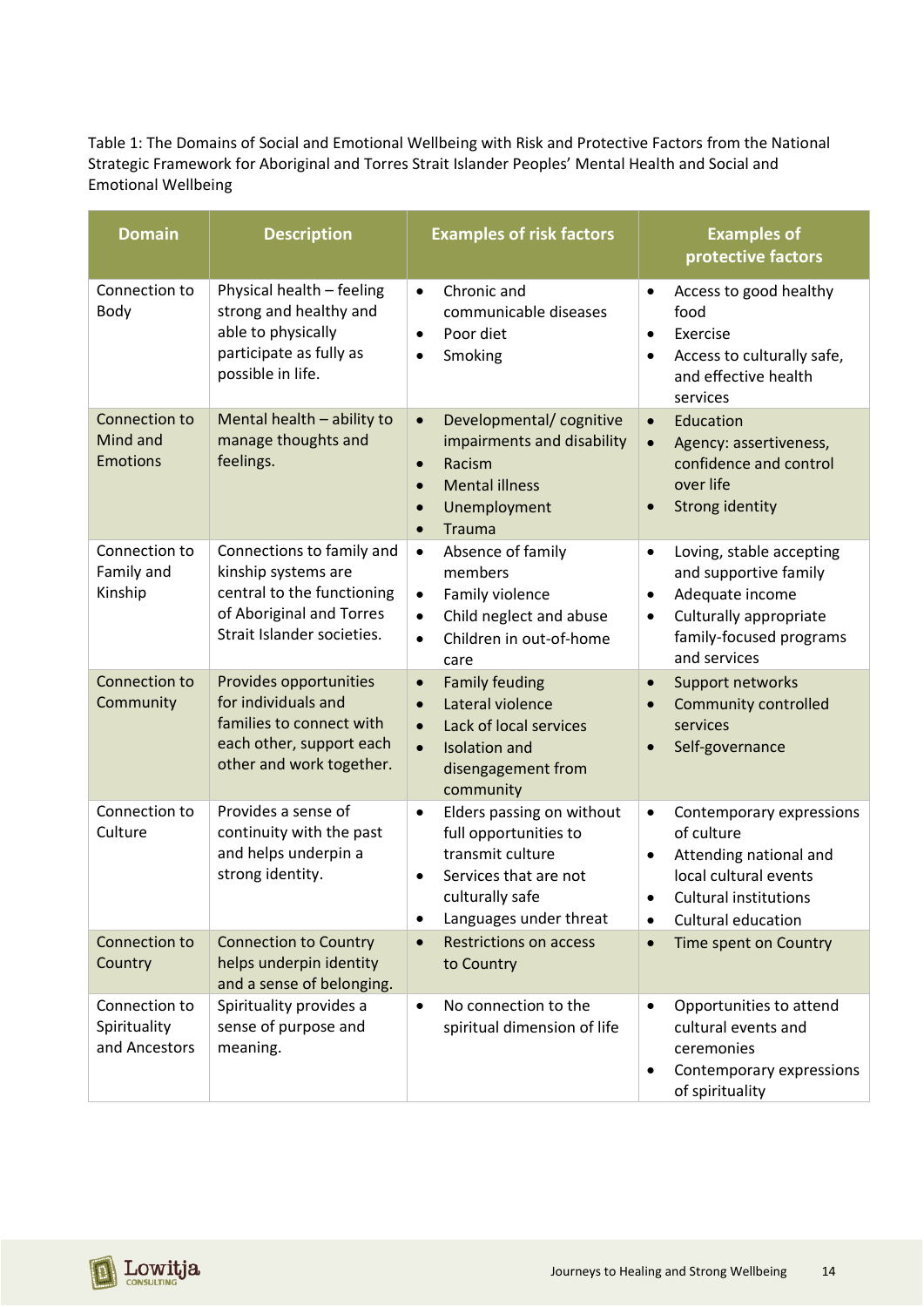## **Next steps for building the knowledge base**

There is a solid base of research and reports on risk and protective factors for the mental health of Aboriginal and Torres Strait Islander peoples. The strengths within the current literature on risk and protective factors are:

- there is literature that informs a nuanced narrative of who Aboriginal and Torres Strait Islander people are as peoples, Aboriginal and Torres Strait Islander cultures, communities, resilience, goals and successes
- there is literature that is inclusive of the wider social, structural context and complexities in which Aboriginal and Torres Strait Islander disadvantage occurs
- there is literature that goes beyond measurement of problems and recognises the need to address Aboriginal and Torres Strait Islander priorities and agendas.<sup>11</sup>

An area where the current research on risk and protective factors is insufficient is the capacity for data disaggregation. The research found that more work is needed to deepen and disaggregate our knowledge and evidence on risk and protective factors because there are times when they can be both, there are lifecourse differences, and there are differences in the way they interact at the individual and communitylevel. More direction and guidance is needed for services and systems to tailor their responses to the variances described below.

#### **When protective factors and risk factors overlap**

*There are these double-edged swords, like when my parents say 'we come from a family of fighters'. In some ways that gives me strength, but it also makes me feel like I've let them down when I feel like I can't fight anymore. It cuts both ways. Focus group participant*

There is a need for a deeper understanding of when protective factors can also be risk factors, and vice versa. Throughout the consultations, we found numerous examples of protective factors – including education, awareness of cultural history, and close relationships with family – can also be detrimental under specific circumstances. As people's circumstances can vary, for example when people are at different life stages, they may respond to protective and risk factors differently, thus having different needs.

#### **Differences at the collective level**

There is emerging research that recognises the way risk and protective factors operate at the collective level. This is a departure from the standard approach which tends to explore risks and protective factors as experienced by individuals. A collective approach is likely to be appropriate for many Aboriginal and Torres Strait Islander communities. The Healing Foundation, for example, applies this by asking 'what is the trauma story for this community?' and undertaking Healing Forums for communities that identify the issues that cause disharmony and imbalance in their lives.<sup>12</sup>

<sup>12</sup> The Healing Foundation, 2018, *Community Healing.* Accessed on 26 June 2018 at: http://healingfoundation.org.au/communityhealing/healing-strategies/



<sup>11</sup> Walter M, 2018, 'The Voice of Indigenous Data: Beyond the Markers of Disadvantage', *First Things First*, Griffith Review, vol. 60, page 256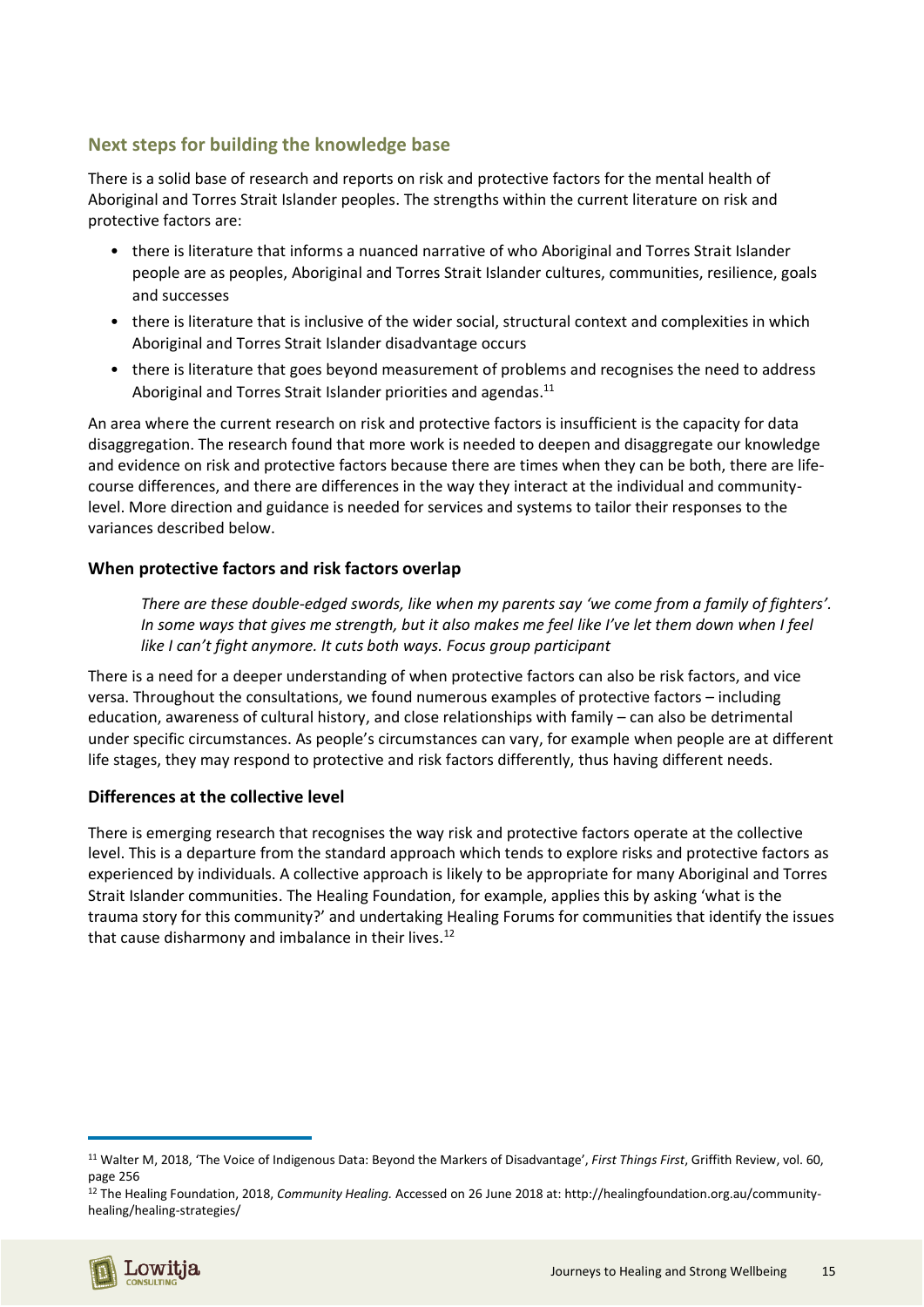#### **Recommendations:**

- 2. Build a more detailed understanding of the complexity of the interplay of risk and protective factors. This would include:
	- a. the way in which risk and protective factors are shaped throughout the life course of the individual as well as their impacts on families and communities,
	- b. the differences and similarities in risk and protective factors at a local level and those at the regional and national levels,
	- c. what enabling environments promote mental health, trauma recovery and healing, and
	- d. the implications of this for understanding the overall interplay of risk and protective factors.
- 3. Build this understanding in an efficient and coordinated way through a targeted research agenda that is designed, delivered and translated into policy by Aboriginal and Torres Strait Islander leadership.
	- a. Locate the emerging evidence into the nature and nuances of risk and protective factors through the domains cited in the National Strategic Framework for Aboriginal and Torres Strait Islander Peoples' Mental Health and Social and Emotional Wellbeing.
	- b. Utilise and maximise the work plans of local level partnerships with Communities, ACCHOs, PHNs and LHNs as the main vehicles to design, deliver and translate the research agenda.



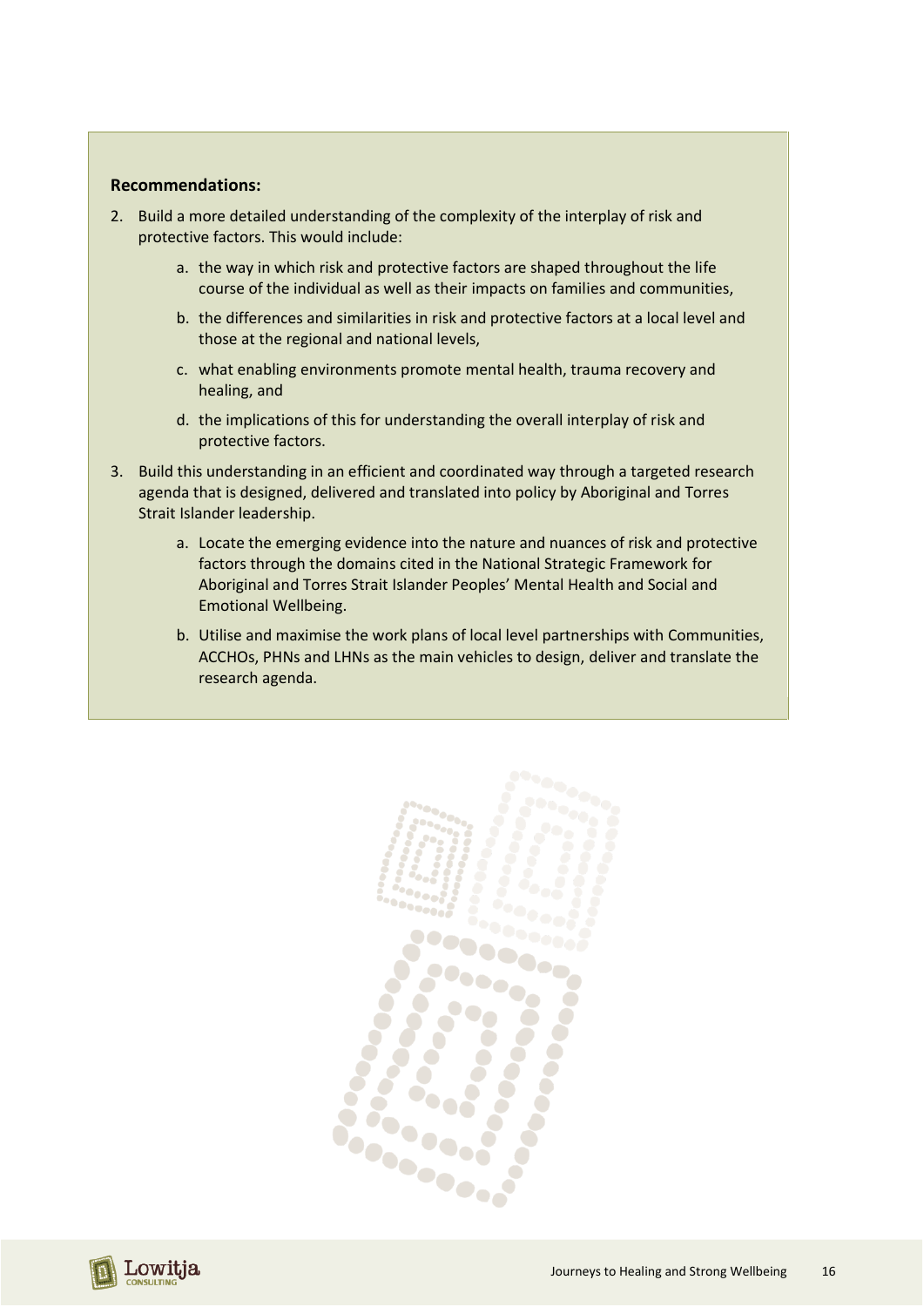# **4. Determinants for Mental Health and Wellbeing**

Risk and protective factors can either magnify or reduce the impact of life stressors that stem from inequalities across social, cultural, political, and historical determinants of health. This section provides a brief description of how each of these determinants relate to Aboriginal and Torres Strait Islander people's mental health and wellbeing.

## **Social determinants**

Social determinants are complex and interrelated circumstances of daily life and the broader structures of society.<sup>13</sup> They operate as a series of processes that can be influenced to reduce risk factors and promote protective factors.<sup>14</sup> For example, to overcome risk factors and maximise the protective factors, people need access to education, secure and safe housing, a stable financial base, safe supportive relationships, and legal advice as well as mental health services. If the processes to achieve these things are absent or inefficient then a person's mental health and wellbeing can be impacted.

Most mainstream conceptions of social determinants of health do not sufficiently recognise the cultural, historical, and political determinants of health for specific population groups. There is also limited evidence on relationship between social factors and the social and emotional wellbeing of Aboriginal and Torres Strait Islander peoples.<sup>15</sup> Greater recognition of these determinants is of critical importance and separate focus on each of these four determinants is needed to deliver and evaluate more effective policy, systems and service responses.

## **Cultural determinants**

While the term 'social determinants of health' is well defined, researched and accepted as an important aspect of health, the notion of culture as a condition to impact on health is relatively new to public health discourse. The cultural determinants of health are enabled on a more personal basis for Aboriginal and Torres Strait Islander individuals, families and communities. <sup>16</sup> Professor Ngiare Brown describes cultural determinants of health as follows:

*Cultural Determinants originate from and promote a strength-based perspective, acknowledging that stronger connections to culture and Country build stronger individual and collective identities, a sense of self-esteem, resilience, and improved outcomes across the other determinants of health including education, economic stability and community safety. 17*

The role of culture as a determinant for Aboriginal and Torres Strait Islander people's mental health and wellbeing needs further exploration, particularly in public health discourse in relation to mental health and



<sup>&</sup>lt;sup>13</sup> Commission on Social Determinants of Health, 2008, Closing the gap in a generation: Health equity through action on the social determinants of health, Final Report of the Commission on Social Determinants of Health, WHO, Geneva

<sup>&</sup>lt;sup>14</sup> Zubrick S, Shepherd C, Dudgeon P, Gee G, Paradies Y, Scrine C & Walker R, 2014, 'Social Determinants of Social and Emotional Wellbeing' in Dudgeon P, Milroy M, and Walker R (eds.), *Working Together: Aboriginal and Torres Strait Islander Mental Health and Wellbeing Principles and Practice – Revised Edition*, Commonwealth of Australia, Canberra, pp. 93–94; 99-104 <sup>15</sup> Ibid

<sup>16</sup> The Lowitja Institute 2015, *Cultural Determinants Roundtable Background Paper.* Accessed on 26 June at:

<https://www.lowitja.org.au/sites/default/files/docs/Cultural-Determinants-Roundtable-Background-Paper.pdf>

<sup>17</sup> Brown N, 2001, *Promoting a social and cultural determinants approach to Aboriginal and Torres Strait Islander Affairs*. Accessed on 26 June 2018 at: [http://www.checkup.org.au/icms\\_docs/183362\\_Prof\\_Ngiare\\_Brown.pdf](http://www.checkup.org.au/icms_docs/183362_Prof_Ngiare_Brown.pdf)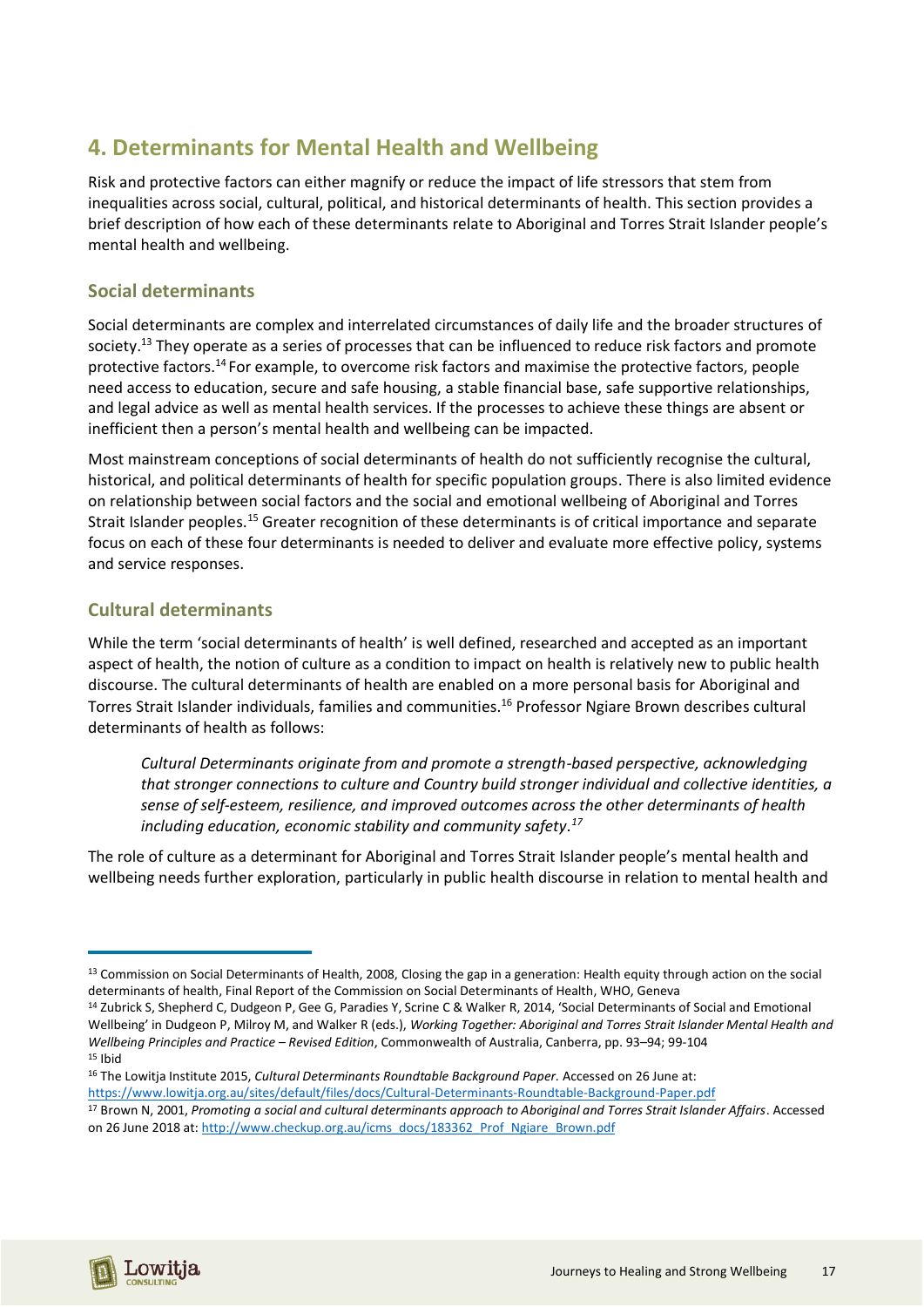wellbeing.<sup>18</sup> Fortunately, there is a developing body of broader international and national knowledge around the link between culture and health. Notably, the Lowitja Institute has commissioned the first national longitudinal study of Aboriginal and Torres Strait Islander wellbeing, *Mayi Kuwayu*. <sup>19</sup> That project will look at how Aboriginal and Torres Strait Islander culture relates to health and wellbeing. This includes how connection to Country, cultural practices, ritual, spirituality and language use impact health and wellbeing outcomes over time.

There is a need to promote the concept and knowledge of cultural determinants to policymakers, particularly in the Australian context. *The National Aboriginal and Torres Strait Islander Health Plan 2013– 2023*, identifies the centrality of culture and wellbeing as an important aspect of the health of Aboriginal and Torres Strait Islander peoples. While the acknowledgement of culture in this high-level policy is welcome, the development of an evidence base will clarify the need and ways in which culture should be embedded into Aboriginal and Torres Strait Islander policies, programs and practice.

#### **Political determinants**

Parliamentary members, governments and their ministers shape processes that impact the risk and protective factors for mental health and wellbeing of Aboriginal and Torres Strait Islander peoples. The vehicles for doing this are typically through legislative and regulatory frameworks, policies, discourse, and funding arrangements. Below are two examples of political determinants of the mental health and wellbeing of Aboriginal and Torres Strait Islander peoples. An additional example regarding the *Uluru Statement from the Heart* is referred to in the section on [Healing as a nation](#page-25-0) on page 26. These examples are a reminder that all political and policy processes should be governed by a principle of non-maleficence. Achieving this will mean overcoming the fragmentation of laws and administrative responsibilities, and patchy and historically discriminatory approaches to the legal recognition of Aboriginal and Torres Strait Islander peoples, as outlined in *Legally Invisible—How Australian Laws Impede Stewardship and Governance for Aboriginal and Torres Strait Islander Health. 20*

#### **Northern Territory Emergency Response**

In 2007, the then Federal Minister for Families, Community Services and Indigenous Affairs, Mr Mal Brough MP, announced a 'national emergency response to protect Aboriginal children in the NT'. Among the eleven emergency measures to be included in the response were compulsory child health checks and significant welfare reforms.<sup>21</sup> This was called the Northern Territory Emergency Response (NTER) and the way it was introduced and implemented was anticipated as likely to contribute to the high burden of trauma already carried by Aboriginal and Torres Strait Islander people across generations.<sup>22</sup>

The NTER included measures around external leadership, governance, control and compulsory quarantining of income of Aboriginal welfare recipients and the prohibition of certain material. A Health Impact



<sup>18</sup> Anderson I et al., 2004, *Beyond Bandaids – Exploring the Underlying Social Determinants of Aboriginal Health – Papers from the Social Determinants of Aboriginal Health Workshop*, Cooperative Research Centre for Aboriginal Health, Darwin, p. 234 <sup>19</sup> Lovett et al. 'Mayi Kuwayu' – A large-scale longitudinal study of culture in Aboriginal and Torres Strait Islander wellbeing. Accessed 26 June 2018 at[: https://mkstudy.com.au](https://mkstudy.com.au/)

<sup>20</sup> Howse G, 2011, *Legally Invisible—How Australian Laws Impede Stewardship and Governance for Aboriginal and Torres Strait Islander Health,* The Lowitja Institute, Melbourne

<sup>&</sup>lt;sup>21</sup> Brough M, 2007, *National emergency response to protect Aboriginal children in the NT* [media release], Department of Families, Community Services and Indigenous Affairs, Canberra, 21 June. Accessed on 26 June 2018 at: [https://formerministers.dss.gov.au/3581/emergency\\_21june07/](https://formerministers.dss.gov.au/3581/emergency_21june07/)

<sup>22</sup> Australian Indigenous Doctors' Association and Centre for Health Equity Training, Research and Evaluation, UNSW, 2010, *Health Impact Assessment of the Northern Territory Emergency Response*, AIDA, Canberra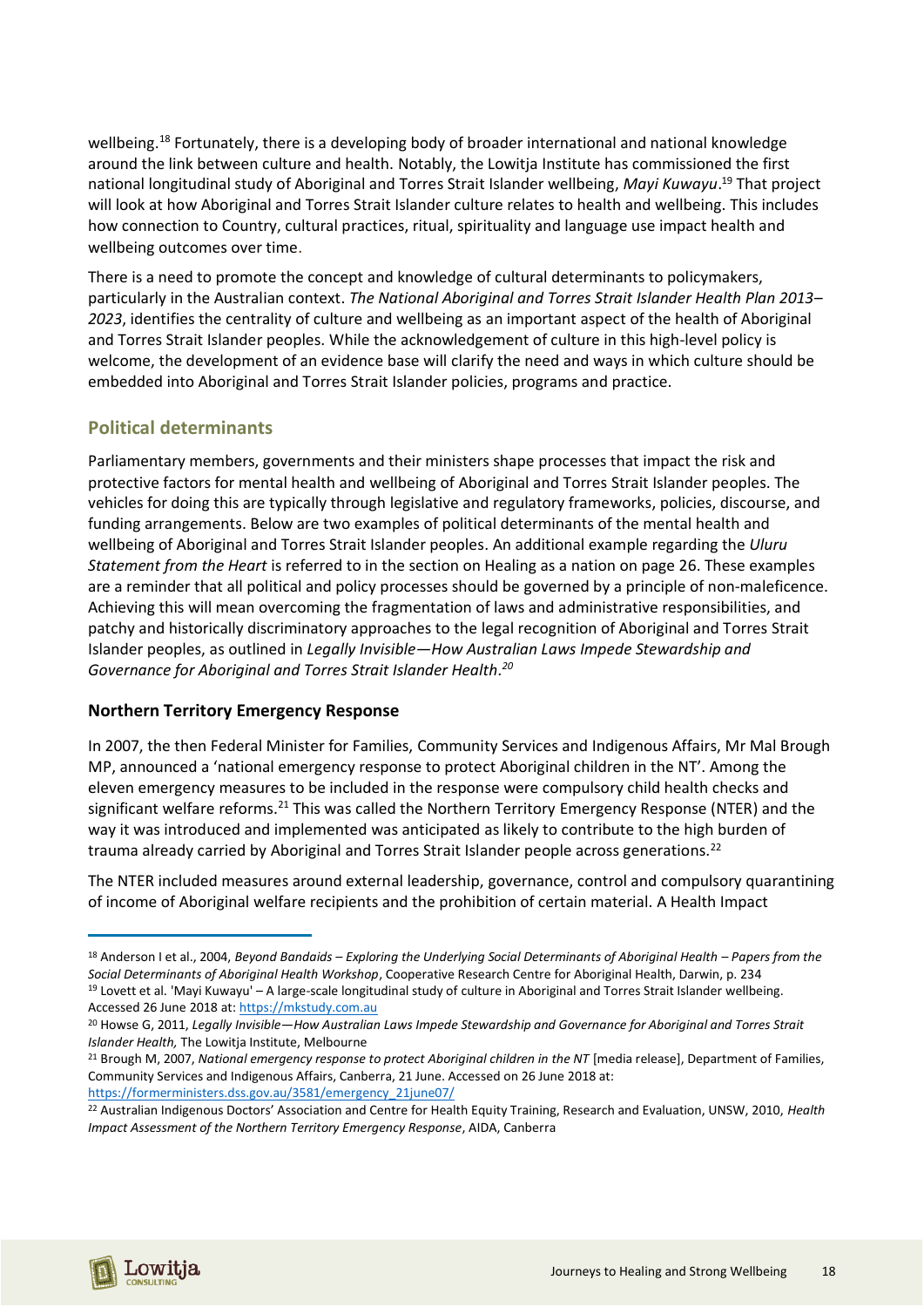Assessment of the NTER found some community organisations reported a sense of disempowerment and re-traumatisation among affected communities.<sup>23</sup> The Report from this assessment also cites then Associate Professor Helen Milroy advising the Human Rights and Equal Opportunities Commission that:

*If the emergency measures in the NT result in further disempowerment or a sense of extreme powerlessness, then this is a re-traumatisation and will have negative consequences on:* 

- *Mental health including possibly higher rates of depression, stress and anxiety;*
- *Social and emotional wellbeing through increasing anxiety and uncertainty and hence this may precipitate family and community despair and dysfunction, poor or maladaptive coping and contribute to substance use and possible violence as well as loss of trust…<sup>24</sup>*

The NTER, through the suspension of Part II of the Racial Discrimination Act (prohibition on racial discrimination) was considered a political vehicle that potentially led to profound long-term negative impacts on psychological health, social health and wellbeing and cultural integrity.

#### **Policy discourse**

Finally, political determinants can influence the impacts of risk and protective factors through discourse. Policy discourse is often characterised through a deficit focus in the framing of Aboriginal and Torres Strait Islander peoples', their lives, circumstances, and aspirations. One study on how language used by politicians to describe Aboriginal and Torres Strait Islander peoples' impacts on health and wellbeing identified four pervasive policy discourses:

- 1. competence and capacity of Aboriginal and Torres Strait Islander peoples to 'manage'
- 2. matters of control of and responsibility for the health of Aboriginal and Torres Strait Islander peoples
- 3. Aboriginal and Torres Strait Islander peoples as 'other'
- 4. the nature of the 'problem' concerning the health of Aboriginal and Torres Strait Islander peoples.<sup>25</sup>

Two recent reports on deficit discourse commissioned by the Lowitja Institute also found evidence that when discourse represents people or groups in terms of deficiency it has an impact on health.<sup>26 27</sup> One of the two reports from these deficit discourse studies describe this as operating in the following manner:

*…Discussions and policy aimed at alleviating disadvantage become so mired in narratives of failure and inferiority that those experiencing the disadvantage are seen as the problem, and a reductionist vision of what is possible becomes pervasive. Operating predominantly from a deficit or 'ill-based' approach provides only one side to a multi-faceted story, and inhibits alternative solutions or opportunities that facilitate growth and thriving.*<sup>28</sup>



<sup>23</sup> Ibid

<sup>24</sup> Milroy H, 2007, Ibid

<sup>&</sup>lt;sup>25</sup> Aldrich R, Zwi A & Short S, 2007, Advance Australia Fair: Social democratic and conservative politicians' discourses concerning Aboriginal and Torres Strait Islander Peoples and their health 1972–2001*, Social Science & Medicine*, vol. 64, pp. 125–37. 10.1016/j.socscimed.2006.08.034

<sup>26</sup> Fogarty W, Bulloch H, McDonnell S, & Davis M, 2018, *Deficit Discourse and Indigenous Health: How narrative framings of Aboriginal and Torres Strait Islander people are reproduced in policy*, The Lowitja Institute, Melbourne

<sup>27</sup> Fogarty W, Lovell M, Langenberg J, & Heron M-J, 2018, *Deficit Discourse and Strengths-based Approaches: Changing the Narrative of Aboriginal and Torres Strait Islander Health and Wellbeing*, The Lowitja Institute, Melbourne

<sup>28</sup> Ibid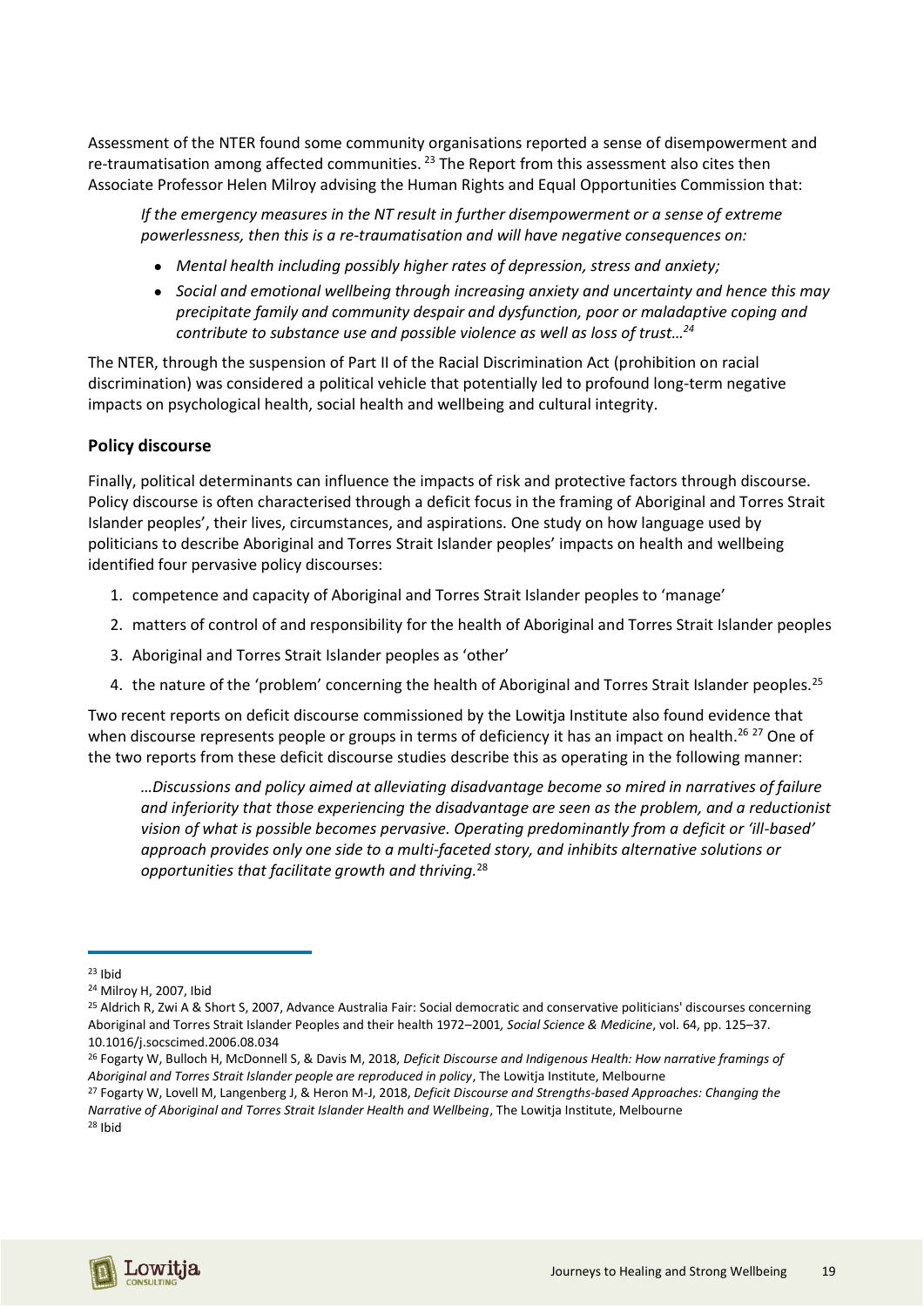Further work and research is needed within this expanding field of studies to analyse discourses and representations of Aboriginal and Torres Strait Islander peoples and their mental health and wellbeing.

#### **Historical determinants**

Aboriginal and Torres Strait Islander peoples share distinct historical processes that shape the impact of risk and protective factors. The earliest historical event that significantly altered risk and protective factors was colonisation. This brought displacement from Country, institutionalisation, attempts at genocide, denial of identity, abuse, exclusion from mainstream institutions including the right to vote, attend high school or earn fair wages. <sup>29</sup>*,30* This is particularly marked for members of the stolen generations and their families and descendants. The relationship between these events and intergenerational trauma is also discussed in the section on intergenerational trauma (see page 21).

A strengths-based frame for describing historical determinants is offered by Zubrick et al (2014). They describe how the establishment of the Federal Council for the Advancement of Aborigines and Torres Strait Islanders in 1958 made way for many more anti-racism and equality campaigns. It is likely that this also contributed to the successful campaign for the 1967 Referendum in which Australians voted overwhelmingly to amend the Constitution to allow the Commonwealth to make laws for Aboriginal people and include them in the census. This milestone in social inclusion and recognition correlated with broader improvements in Aboriginal and Torres Strait Islander socio-economic outcomes and services. Zubrick et al. also states that 'these outcomes are likely to have provided direct benefits to the social and emotional wellbeing of individuals and communities around the time of the Referendum and indirect benefits over time, coinciding with a stronger push for Indigenous rights in Australia in the ensuing decades'.<sup>31</sup>

#### **Recommendations:**

- 4. Undertake further research on understanding and addressing the determinants of Aboriginal and Torres Strait Islander mental health and wellbeing, particularly cultural, historical, and political determinants. Aims of this research could be:
	- a. Build the evidence base that demonstrates and measures ways in which cultural determinants enhance mental health, and how this can be translated into policy and programs
	- b. to inform the development of national policies and frameworks which are yet to recognise and then articulate these determinants in a meaningful way
	- c. develop a standard approach and plan to shift policy discourse to more strengths-based narratives.

<sup>31</sup> Zubrick S, Shepherd C, Dudgeon P, Gee G, Paradies Y, Scrine C & Walker R, 2014, Social Determinants of Social and Emotional Wellbeing, in Dudgeon P, Milroy M, and Walker R (eds.), *Working Together: Aboriginal and Torres Strait Islander Mental Health and Wellbeing Principles and Practice – Revised Edition*, Commonwealth of Australia, Canberra, pp. 93–94; 99–104



<sup>29</sup> Atkinson J, 2013, *Trauma-informed services and trauma-specific care for Indigenous Australian children,* Resource sheet no. 21, produced for the Closing the Gap Clearinghouse, Australian Institute of Health and Welfare, Melbourne & Australian Institute of Family Studies, Canberra

<sup>30</sup> Australian Indigenous Doctors' Association and Centre for Health Equity Training, Research and Evaluation, UNSW, 2010, *Health Impact Assessment of the Northern Territory Emergency Response*, AIDA, Canberra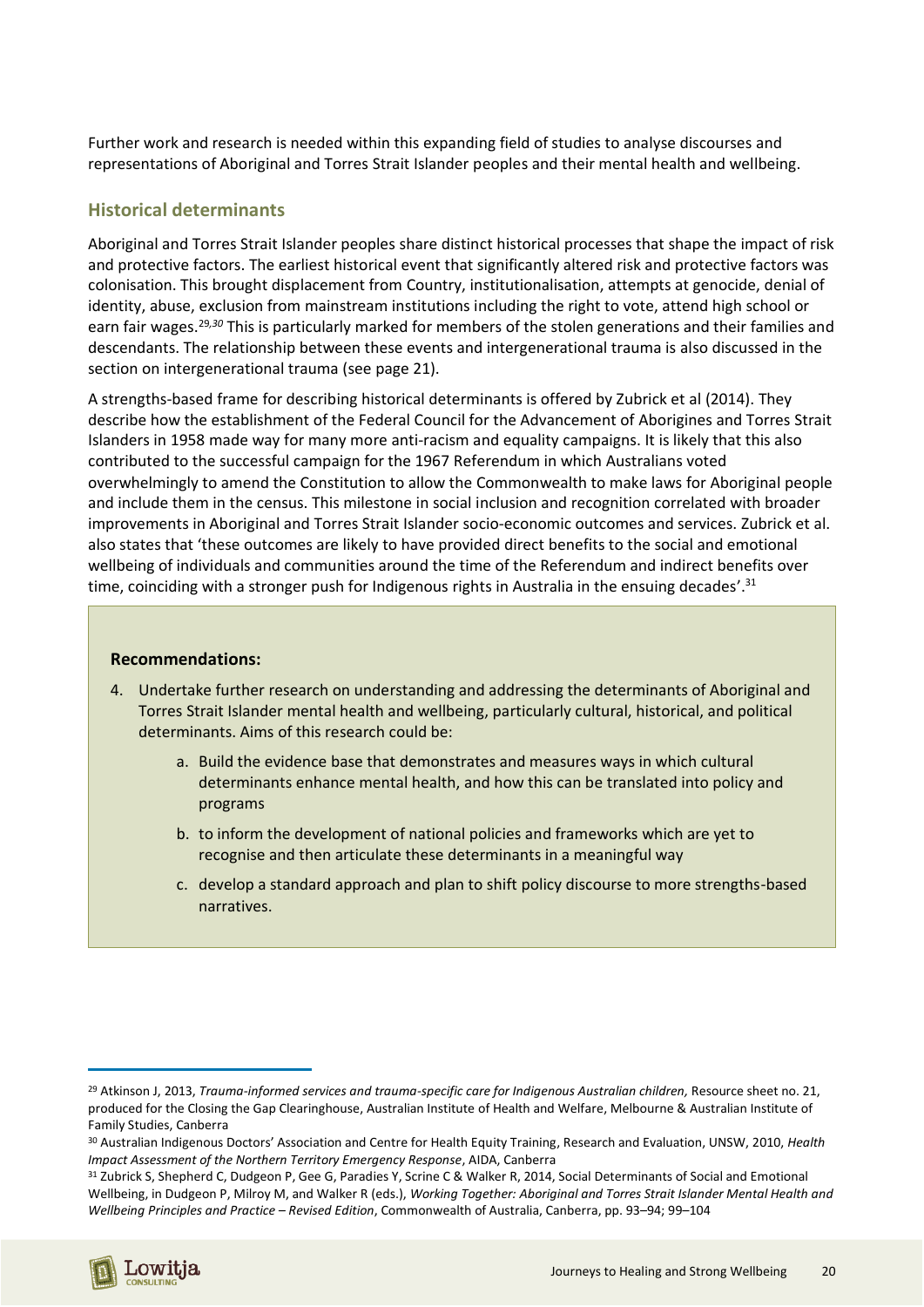## **5. Trauma**

*Our Country and people have suffered many traumas since colonisation, the magnitude of which is beyond words. Looking through trauma is like being trapped in the back of a mirror, there is no reflection of self. It is like being trapped in darkness, unable to see where to go or what is there, surrounded by 'not knowing', paralysed by fear.* Helen Milroy*<sup>32</sup>*

#### **The pervasive nature of trauma**

There cannot be a conversation about the mental health and wellbeing of Aboriginal and Torres Strait Islander peoples, without talking about historical and contemporary trauma. This section outlines the context, implications and responses to the nature of trauma. The nature of trauma is important part of understanding the difference between the mental health and wellbeing of Aboriginal and Torres Strait Islander peoples, and that of other Australians. Trauma impacts Aboriginal and Torres Strait Islander people in different, but significant ways. Throughout the consultations, we heard that trauma is pervasive, complex and that it has a compounding effect on mental health. As well as experiencing trauma as an individual, the nature of this trauma has also been intergenerational, cumulative and collective.

#### **Intergenerational trauma**

Intergenerational trauma was raised consistently throughout the consultations and research. Aboriginal and Torres Strait Islander peoples have been exposed to generations of trauma through colonisation, dispossession, assimilation, child removal policies, and marginalisation. Owing to past and present government policies, trauma has taken place at the community, family and individual levels. Trauma can be transferred from one generation that have experienced or witnessed traumatic events, to the next generation, potentially leading to a cycle of worsening social, economic and cultural consequences.<sup>33</sup>

The Healing Foundation notes that intergenerational trauma is a form of historical trauma that is transmitted across generations. It is the trauma that is transferred from the first generation of survivors that directly experienced or witnessed traumatic events to the second and further generations. Atkinson, Nelson and Atkinson (2010) define intergenerational trauma as 'the subjective experiencing and remembering of events in the mind of an individual or the life of a community, passed from adults to children in cyclic processes'.<sup>34</sup> Other researchers have suggested that historical trauma can become normalised within a culture because it becomes embedded in the collective, cultural memory of a people and is passed through the generations using the same mechanisms by which culture is generally transmitted. 35,36

#### *Compounding trauma*

33 Healing Foundation Submission to Closing the Gap Refresh, p. 7, unpublished, 2018.

<sup>35</sup> Duran E & Duran B, 1998, Native American Postcolonial, *Psychology*, State University of New York Press, Albany, NY 36 Healing Foundation, 2013, Growing our Children up Strong and Deadly: Healing for children and young people. Accessed on 26 June 2018 at[: https://childdetentionnt.royalcommission.gov.au/submissions/Documents/submissions/Healing-Foundation-](https://childdetentionnt.royalcommission.gov.au/submissions/Documents/submissions/Healing-Foundation-Growing-Our-Children-Up-Strong-Deadly.PDF)[Growing-Our-Children-Up-Strong-Deadly.PDF](https://childdetentionnt.royalcommission.gov.au/submissions/Documents/submissions/Healing-Foundation-Growing-Our-Children-Up-Strong-Deadly.PDF)



<sup>32</sup> Note accompanying artwork 'Restoring Life and Spirits: Recovery from Trauma' by Prof. Helen Milroy, on cover of Report of the Aboriginal & Torres Strait Islander Social Justice Commissioner, 2007. Accessed on 26 June 2018 at: [https://www.humanrights.gov.au/sites/default/files/content/social\\_justice/sj\\_report/sjreport07/pdf/sjr\\_2007.pdf](https://www.humanrights.gov.au/sites/default/files/content/social_justice/sj_report/sjreport07/pdf/sjr_2007.pdf)

<sup>34</sup> Atkinson J, Nelson J & Atkinson C, 2010, Trauma, transgenerational transfer and effects on community wellbeing, in Purdie N, Dudgeon P & Walker R (eds), *Working together: Aboriginal and Torres Strait Islander mental health and wellbeing principles and practice*, Australian Institute of Health and Welfare, Canberra, p. 138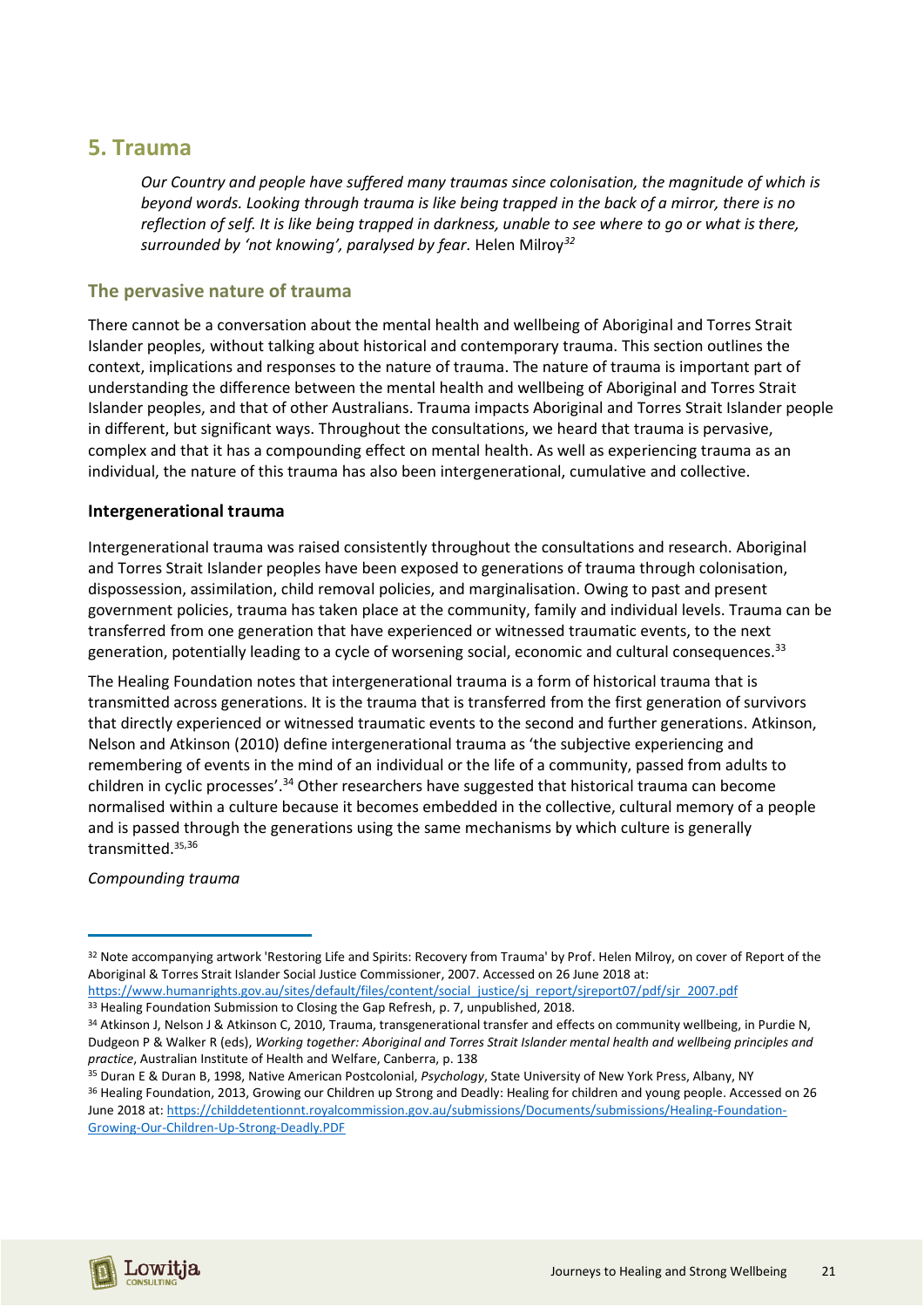In addition to historical circumstances and events, trauma can be further complicated and compounded, and therefore a barrier to mental health and wellbeing, by contemporary events. Higher imprisonment rates, family violence, drug and alcohol issues, compound trauma further for individuals and communities. Lower life expectancy, higher mortality and suicide, morbidity, and incarceration rates, for Aboriginal and Torres Strait Islander people, their families and communities, all contribute to trauma, grief and loss. It is well documented that Aboriginal and Torres Strait Islander people experience significantly high levels of racism, and that racism causes ill health.<sup>37</sup> Finally, the marginalisation and isolation that can occur because of the inequity in relation to social and political determinants – such as housing, employment, and education – further compound trauma as a barrier to good mental health.

In addition to the complex nature of trauma, the research also found that trauma can occur not at the level of the individual, but also collectively within families and communities.

The prevalence of trauma in its various forms – individual, intergenerational, cumulative and collective – emerges clearly as a barrier to mental health, and points to the need for policy solutions that can specifically address this need for Aboriginal and Torres Strait Islander peoples.

#### <span id="page-21-0"></span>**Trauma-informed policies and trauma-informed care**

The need for better trauma-informed care was raised consistently throughout consultations. However, it was clear that the health and mental health system do not currently articulate how it trauma-informed care is delivered. Throughout the consultations, we heard many stories about the system's inability to know, understand or respond to Aboriginal and Torres Strait Islander peoples' experience of trauma. Many consultation participants felt that clinicians, general practitioners and other mental health professionals had little knowledge or understanding of how trauma affects people's lives, their service needs and service usage.

We heard of experiences when professionals' immediate response when hearing the complex stories of trauma was to assign a clinical 'label' to the condition, and that Aboriginal and Torres Strait Islander clients are very unsatisfied with this approach, potentially resulting in further internalisation or re-traumatisation. One Aboriginal health practitioner expressed the following:

*Too many people who work in the mental health system don't fully understand Aboriginal and Torres Strait Islander clients; they trivialise our trauma; but our people's trauma needs to be validated… I see it as being like living your life with a lion in the room. You change physiologically; your brain won't go to sleep and your moods go up and down …. When this happens, your body changes physiologically, and you need your personal space because you need to focus on the lion because you don't know when it will attack you. You either feel like you need to get ready to fight it, or you become frozen in fear.*

Another focus group participant felt that the system is 'risk averse' and not set up for Aboriginal and Torres Strait Islander clients. This participant shared an example of a mental health client who was admitted to hospital and was also dealing with a traumatic family matter. The patient was diagnosed and heavily sedated which led the patient to feel that they had been given a label but left in a state in which they were unable to work out and address the cause of their mental health issue. A trauma-informed and culturally competent approach might have achieved an alternative treatment process for this client.

We also heard that in many cases, general practitioners and other health professionals do not make a connection with clients' prior experiences of trauma. One interviewee shared the following perspective:

<sup>37</sup> Ferdinand A, Paradies Y & Kelaher M, 2012, *Mental Health Impacts of Racial Discrimination in Victorian Aboriginal Communities: The Localities Embracing and Accepting Diversity (LEAD) Experiences of Racism Survey*, The Lowitja Institute, Melbourne

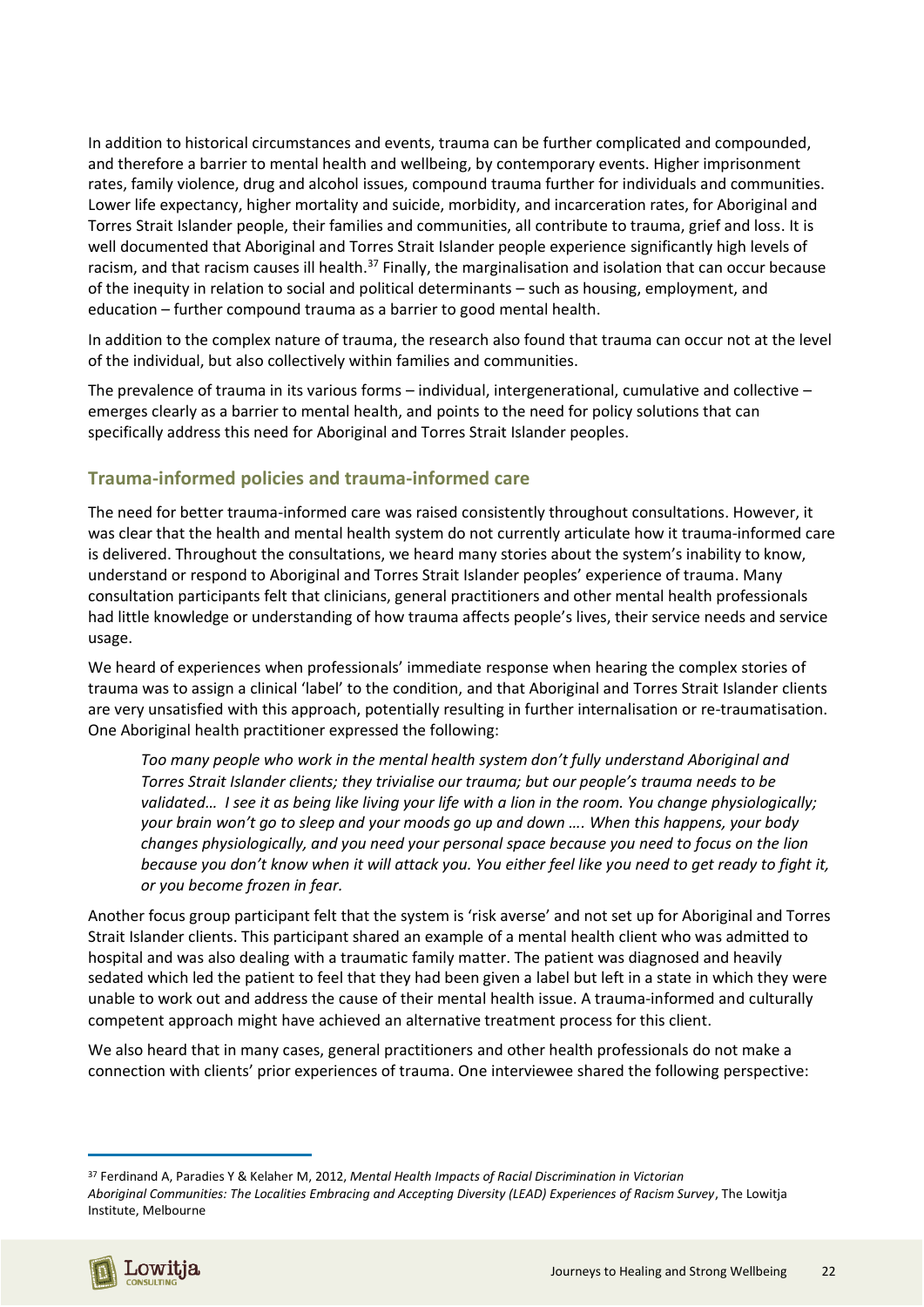*If a patient presents with pain management to an Aboriginal health service, that service would be more likely to ask, 'is there a story here behind the physical pain?', whereas a mainstream GP may not be adequately informed to ask that question.* 

A standard approach to trauma-informed care for Aboriginal and Torres Strait Islander clients would be more appropriate.

The research and consultations highlighted the need for a review of trauma-informed policy and practice, and the development of an overarching policy and practice framework for trauma-informed care and services specific to the mental health needs for Aboriginal and Torres Strait Islander peoples. This need has also been identified in a paper written for the Closing the Gap Clearing House by Professor Judy Atkinson, *Trauma-informed services and trauma-specific care for Indigenous Australian children*. <sup>38</sup> We note also that there have been calls from the Mental Health Coordinating Council and Blue Knot Foundation<sup>39</sup> for such a reform in the broader mental health system.

#### **The relationship between trauma-informed care and cultural safety**

Cultural safety is a set of behaviours, attitudes, and policies that enables professionals, services, and systems to deliver effective health services for Aboriginal and Torres Strait Islander peoples (for a more detailed description see th[e Cultural safety](#page-28-0) section on page 29). Cultural safety requires a sustained focus on knowledge, awareness, behavior, skills and attitudes at all levels of service, including at the operational or administrative service level, health practitioner level, practitioner-client level and student-training level.<sup>40</sup>

Given that both cultural safety and trauma-informed care are about having a specialised knowledge of Aboriginal and Torres Strait Islander clients, there is a question as to whether trauma-informed care could be a sub-category of cultural competence/safety training for professionals delivering mental health services for Aboriginal and Torres Strait Islander people.

The research and consultations have indicated clearly that trauma is a barrier to Aboriginal and Torres Strait Islander peoples' good mental health. We note that there are protocols and resources assigned to major physical trauma in Australia, and that we are fortunate to have world-class trauma systems in place.<sup>41</sup> The research highlights the need for a more focused policy direction to enable understanding and addressing mental health trauma for Aboriginal and Torres Strait Islander peoples.

<https://trauma.reach.vic.gov.au/guidelines/victorian-trauma-system/introduction>



<sup>38</sup> Atkinson J, 2013, *Trauma-informed services and trauma-specific care for Indigenous Australian childre*n, Resource Sheet 21, Closing the Gap Clearing House, Canberra, p. 16

<sup>39</sup> See Mental Health Coordinating website. Viewed on 26 June 2018 at: [http://www.mhcc.org.au/policy-advocacy-](http://www.mhcc.org.au/policy-advocacy-reform/influence-and-reform/trauma-informed-care-and-practice-a-national-strategic-direction.aspx)

[reform/influence-and-reform/trauma-informed-care-and-practice-a-national-strategic-direction.aspx](http://www.mhcc.org.au/policy-advocacy-reform/influence-and-reform/trauma-informed-care-and-practice-a-national-strategic-direction.aspx)

<sup>40</sup> Bainbridge R, McCalman J, Clifford A & Tsey K, 2015, *Cultural competency in the delivery of health services for Indigenous people*, Closing the Gap Clearinghouse, Canberra

<sup>41</sup> Trauma Victoria, Victorian State Trauma System. Accessed on 26 June 2018 at: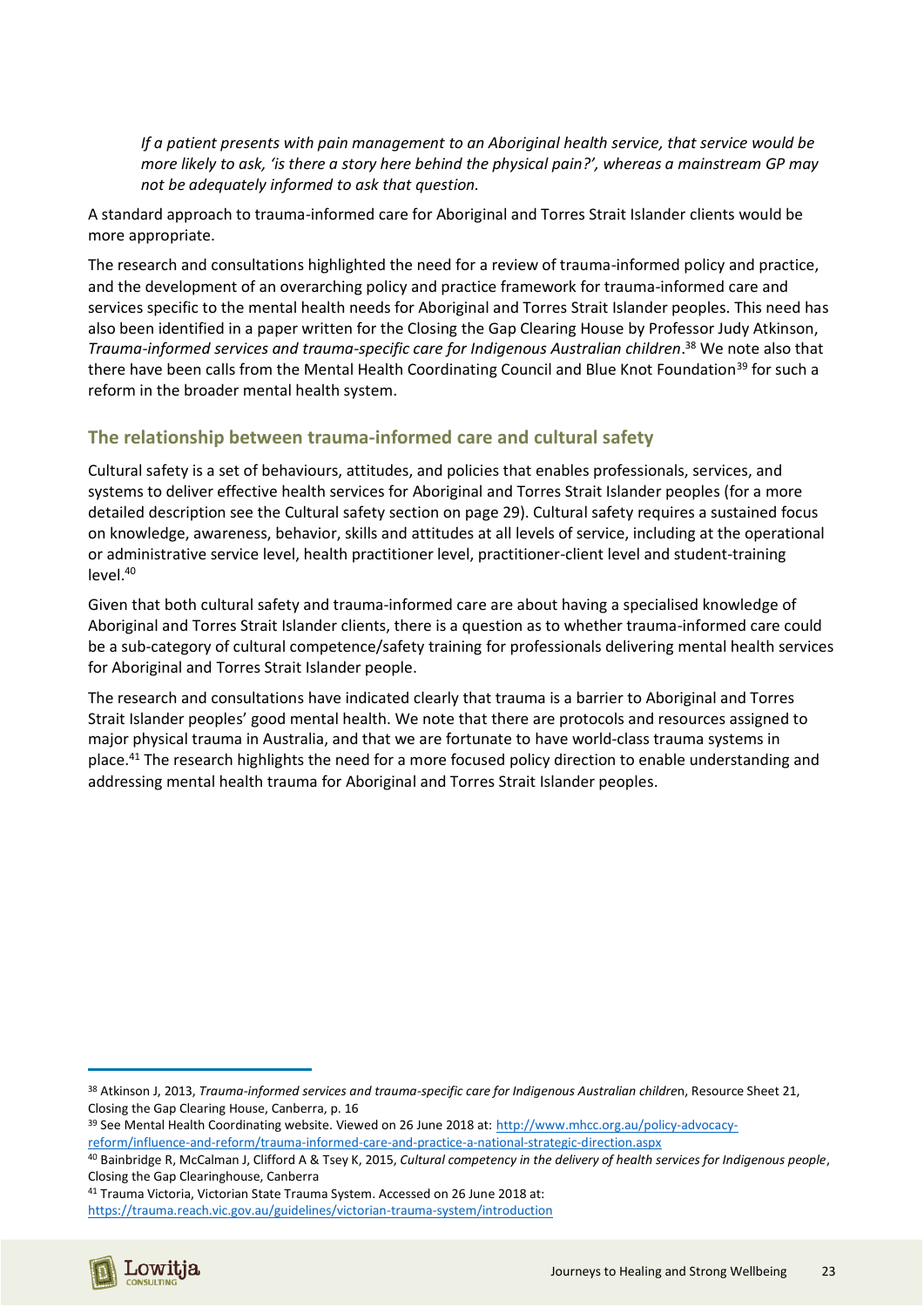#### **Recommendations**

- 5. Develop an overarching policy and practice in relation to trauma-informed care as it relates to the mental health and wellbeing needs of Aboriginal and Torres Strait Islander peoples. This would include, but not necessarily be limited to the following actions:
	- a. Review the current state of trauma-informed care for Aboriginal and Torres Strait Islander peoples
	- b. Review relevant terminology and definitions including individual, collective and cumulative trauma, historical and contemporary trauma, and intergenerational trauma
	- c. Develop principles for trauma-informed care for Aboriginal and Torres Strait Islander peoples
	- d. Design appropriate content for trauma-informed care for Aboriginal and Torres Strait Islander peoples
	- e. Ensure there is a duty of care protocol for all mental health workers in relation to supporting Aboriginal and Torres Strait Islander clients
	- f. Consider the relationship between trauma-informed care training and cultural competence training
	- g. Ensure systemic, organisational and individual mechanisms for trauma-informed care to operate as a standard practice for Aboriginal and Torres Strait Islander clients
	- h. Identify of the primary target audiences for trauma-informed training across the mental health workforce
	- i. Identify resources to implement the above.

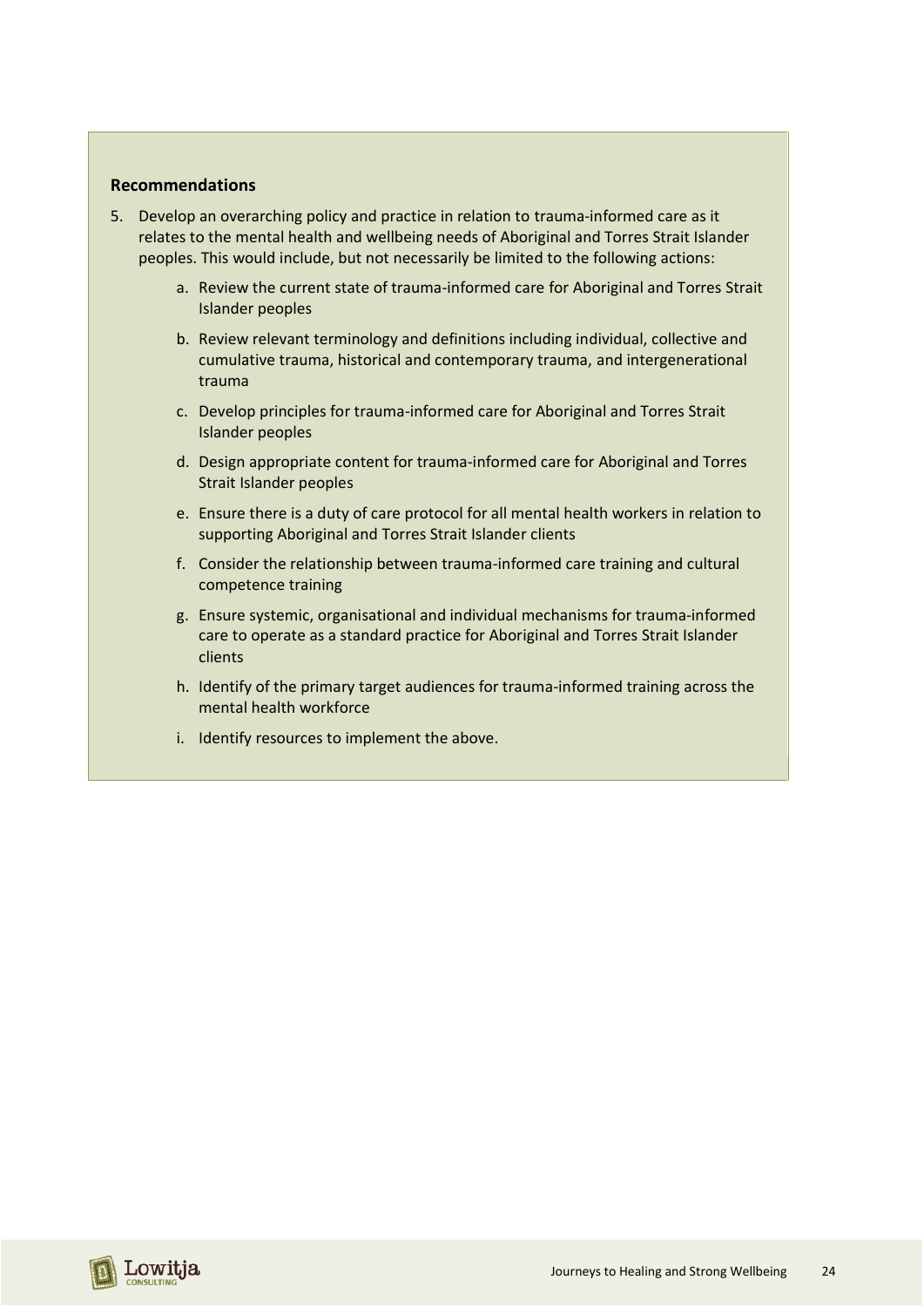# **6. Healing**

Healing needs to occur for individuals, for communities and for Australia as a nation. Healing refers to the process by which people come to a stronger sense of self-identity and connection and through this are able to better address the distress that they experience and to change how their ability to interact. Healing involves a holistic and ongoing approach that is deeply rooted in culture and addresses physical, social, emotional, mental, environmental and spiritual wellbeing.<sup>42</sup> During consultations we heard that healing is 'a new ending to an old story'. We heard that there is a need, at the level of policy and program development, for a greater understanding of why healing is important, what healing is for Aboriginal and Torres Strait Islander peoples, how it manifests itself, and what is required for healing to be achieved. We also heard that there is a need for more healing-specific programs.

While evidence from overseas studies has been available for some time,<sup>43</sup> work has commenced relatively recently in Australia<sup>44</sup> to obtain evidence of the link between culture and health. Such evidence will be valuable in identifying the role of culture in promoting healing. We note also, the Healing Foundation's *Four Pillars of Recovery*: *Safety, Identity, Re-connection and Trauma Awareness*, and that these principles are important for healing-based approaches to programs for Aboriginal and Torres Strait Islander peoples.

Healing for Aboriginal and Torres Strait Islander peoples requires a structured and resourced policy response, and both clinical and cultural responses, in terms of prevention, treatment and ongoing care. Trauma-informed care should be embedded in each of these responses.

Finally, it is important to achieve the right balance of clinical and cultural approaches to healing for Aboriginal and Torres Strait Islander peoples' mental health and wellbeing. This means having access to culturally competent clinical services, for there to be appreciation of the role of culture in healing, and for the system to allow both of these approaches to work effectively together. This approach is also in line with the *Gayaa Dhuwi (Proud Spirit) Declaration* which is about embedding Aboriginal and Torres Strait Islander leadership within the mental health system to ensure 'the best of both world' approaches.<sup>45</sup>

#### **What would success look like?**

While it is beyond the scope of this work to determine or measure what an appropriately healed community would look like, it is an important area for further investigation. Wellbeing will mean different things to individuals and communities. An example of a community level response to this question is the study *Community wellbeing from the ground up: A Yawuru example*. <sup>46</sup> This study sought to understand wellbeing in the context of Yawuru culture, the historical and contemporary challenges faced by its people, and its strengths and capabilities. The Yawuru example demonstrates the importance of Aboriginal and Torres Strait Islander participation to ensure that the findings and outcomes are meaningful not only for



<sup>42</sup> Aboriginal and Torres Strait Islander Healing Foundation Development Team, 2009*, Voices from the Campfires: Establishing the Aboriginal and Torres Strait Islander Healing Foundatio*n, Commonwealth of Australia, Canberra

<sup>43</sup> Chandler M J & Lalonde C E, 1998, Cultural continuity as a hedge against suicide in Canada's First Nations, *Transcultural Psychiatry*, vol. 35, pp. 191–219

<sup>44</sup> Lovett et al 'Mayi Kuwayu' – A large-scale longitudinal study of culture in Aboriginal and Torres Strait Islander wellbeing. Accessed 26 June 2018 at: [https://mkstudy.com.au](https://mkstudy.com.au/)

<sup>45</sup> National Aboriginal and Torres Strait Islander Leadership in Mental Health, 2017, *Health in Culture – Gayaa Dhuwi (Proud Spirit) Declaration Implementation Guide,* National Centre for Indigenous Excellence, Sydney

<sup>46</sup> Yap M, Yu E, 2016, *Community wellbeing from the ground up: A Yawuru example,* Bankwest Curtin Economics Centre Research, Curtin University, Perth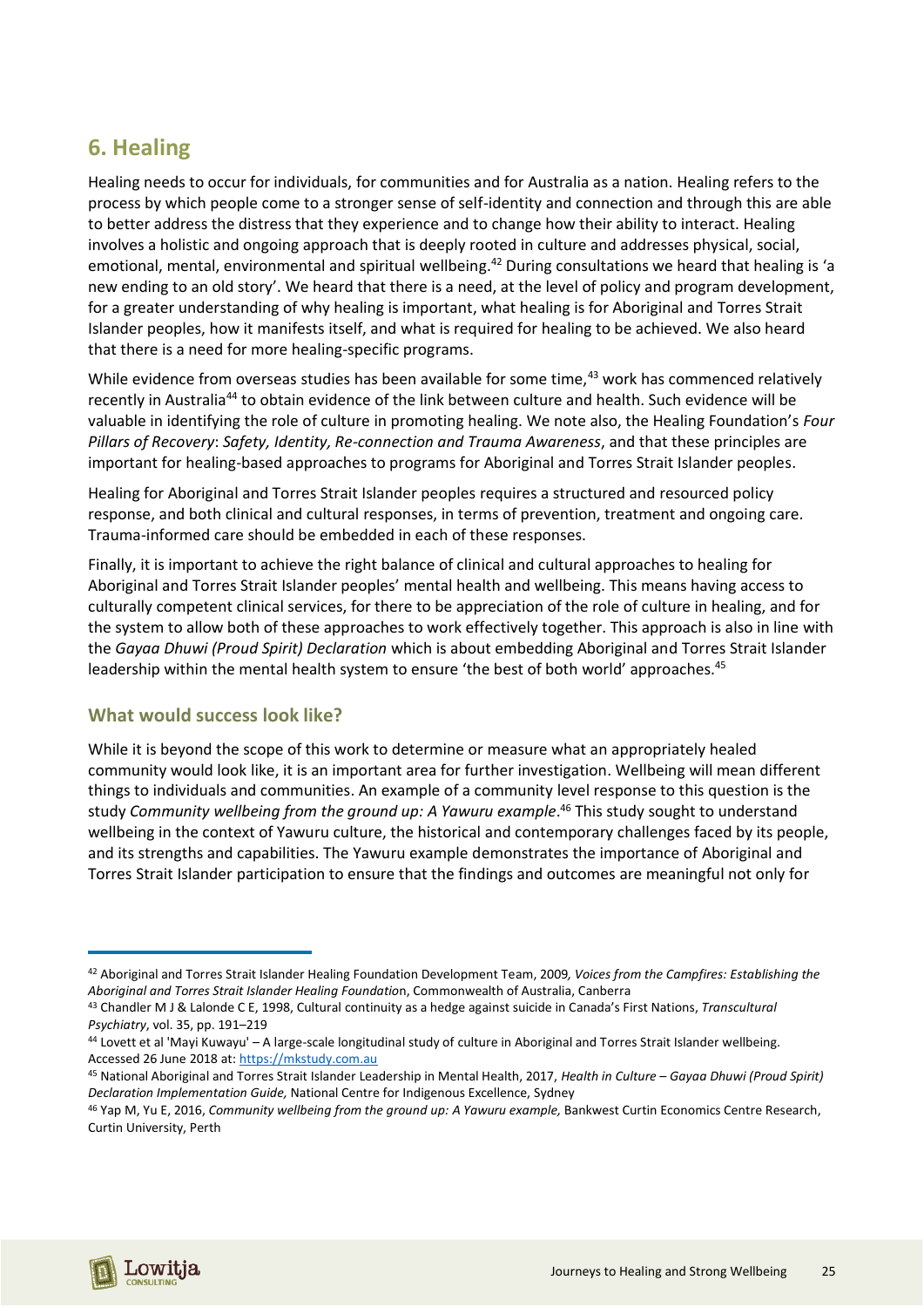policymakers but also for communities to set their own development agenda and inform their planning needs.

Defining success, strengths and aspirations needs to happen at a community level to contribute to a clearer understanding of community wellbeing. This will enable policies to be better informed by local aspirations and more responsive to contextual and historical particularities which makes the experience of wellbeing unique for the community involved.<sup>47</sup> Although the Yawuru study does not have a risk and protective factor frame, future similar studies may benefit from taking such a perspective, given that risk and protective factors, and possibly also other social, cultural, historical and political determinants, will vary according to local and community circumstances.

#### <span id="page-25-0"></span>**Healing as a nation**

Recent initiatives to recognise the rightful place of Aboriginal and Torres Strait Islander peoples in the Australian Constitution were a promising step that may have contributed towards a unified and healed nation. Aboriginal and Torres Strait Islander people participated, with much hope and goodwill, in community consultations held around Australia which culminated in the *Uluru Statement from the Heart*. 48 *The Uluru Statement from the Hear*t offered great potential to heal the deep wounds that affect health, including mental health outcomes.

The overwhelming need for healing sits within the historical context of the colonisation of Australia and its consequential dispossession and marginalisation of Aboriginal and Torres Strait Islander peoples. The 2008 National Apology by then Prime Minister Kevin Rudd MP<sup>49</sup> was a powerful gesture of acknowledgement, listening and promise. It was most certainly a moment of healing. However, moving beyond the Apology is a real way required sustained political commitment to Aboriginal and Torres Strait Islander health and wellbeing. The recent rejection of the *Uluru Statement from the Heart*50, 51, 52 has reinforced a common held view that the empowerment, health and wellbeing of Aboriginal and Torres Strait Islander people are often subject to political transactions and electoral pressures.

This leaves unresolved, the potential for Australia to reconcile with its past and to heal as a nation. This lack of resolve also impacts on the lives, the psyche, and the mental health, of Aboriginal and Torres Strait Islander peoples and communities.

#### **Recommendations:**

6. That mental health bodies and services consider their responses to the *Uluru Statement from the Heart*, and its implications for the mental health and wellbeing of Aboriginal and Torres Strait Islander peoples.



<sup>47</sup> Ibid, p. 101

<sup>48</sup> Referendum Council, 2017, *Uluru Statement from the Heart*

<sup>49</sup> Australian Government, 2008, Apology to Australia's Indigenous peoples, 13 February

<sup>50</sup> Referendum Council, 2017, ibid

<sup>51</sup> Prime Minister of Australia, Attorney-General & Minister for Indigenous Affairs, 2017, Response to Referendum Council's Report on Constitutional Recognition, 26 October. Accessed 26 June 2018 at: https://www.pm.gov.au/media/response-referendumcouncil's-report-constitutional-recognition

<sup>52</sup> ABC News, 2014, Budget 2014: \$534 million cut to Indigenous programs, 16 May. Accessed 26 June 2018 at:

http://www.abc.net.au/news/2014-05-13/budget-2014:-\$534-cut-to-indigenous-programs-and-health/5451144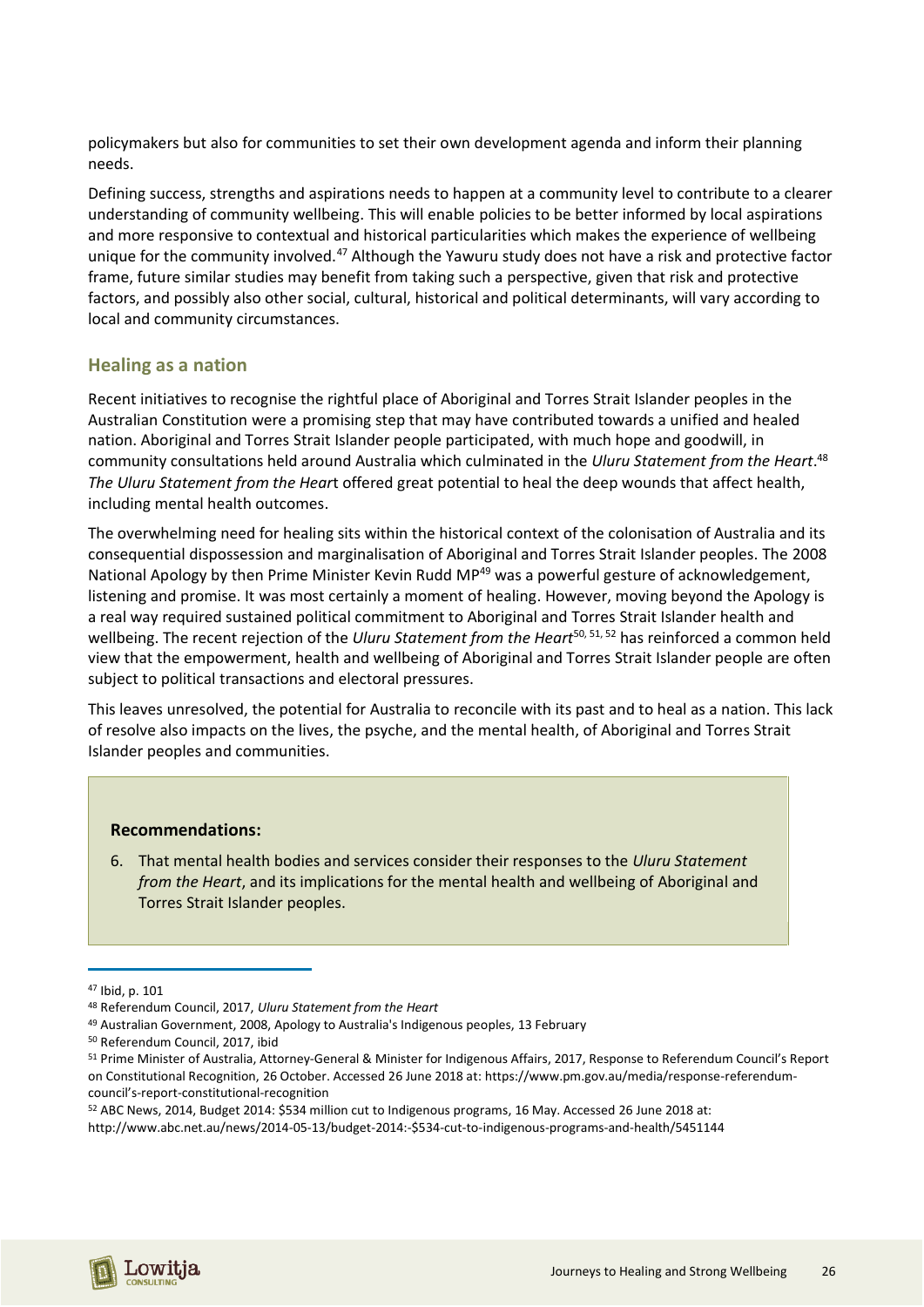# **7. Australia's Mental Health System**

The research and consultations that inform this report consistently suggested that Australia's mainstream mental health system does not complement the worldviews, and hence the mental health needs of Aboriginal and Torres Strait Islander peoples. Furthermore, we found that more work is needed for the system to sufficiently support responses to underlying causes of mental illness. A key challenge to reforming the system is its complexity, inefficiency and fragmentation, as highlighted by the National Mental Health Commission's Review of Mental Health Programs and Services *Contributing Lives, Thriving Communities*. <sup>53</sup>While that report provides solutions including the need for more integrated services, in this section we will outline additional approaches to enable a system of culturally safe and better-quality services.

## **Policy landscape**

An important step in undertaking this research was to review the current relevant policies. Over the period 2013 to 2018 alone, there have been 16 policy documents with strategies to improve Aboriginal and Torres Strait Islander mental health, social and emotional wellbeing and suicide prevention. The most relevant policies are set out in Appendix A. The list is not necessarily comprehensive, but its purpose here is to provide an overview of the policy consideration that has been directed to Aboriginal and Torres Strait Islander mental health and social and emotional wellbeing. Each of those policy documents have been developed based on consultations with Aboriginal and Torres Strait Islander communities, leaders and experts, together with relevant government agencies and non-government organisations. Given the burden of mental illness, there is a question as to how the consultation and efforts directed toward policy development have resulted in improved mental health and wellbeing outcomes for Aboriginal and Torres Strait Islander peoples.

#### **Monitoring and evaluation**

It is outside of the scope of this research to analyse which policies have included effective monitoring mechanisms and evaluation.<sup>54</sup> We would like to make the point, however, that, in order to improve the mental health of Aboriginal and Torres Strait Islander peoples, all policies and programs should undergo transparent and effective evaluation.

The 2013 Productivity commission Report *Better Indigenous Policies: The Role of Evaluation, Roundtable Proceedings,* <sup>55</sup> noted that evaluations and monitoring should be built into the policy design, and not be seen as an activity that is separate from policy and that starts after policy is developed. Evaluations must also be adequately resourced (including access to key data at policy commencement and conclusion) to properly assess whether there is a logical link between the policy action and the outcome.<sup>56</sup>



 53 National Mental Health Commission, 2015, Review of Mental Health Programmes and Services Contributing Lives, Thriving Communities, Commonwealth of Australia, Sydney

<sup>54</sup> Lowitja Institute research *Evaluation Frameworks to Improve Aboriginal and Torres Strait Islander Health* found the need for much greater transparency in terms of making tenders, evaluation findings and reports available. Accessed on 26 June at: [https://www.lowitja.org.au/lowitja-publishing/l057.](https://www.lowitja.org.au/lowitja-publishing/l057) See footnote 57.

<sup>55</sup> Productivity Commission, 2013, *Better Indigenous Policies: The Role of Evaluation*, Roundtable Proceedings, Productivity Commission, Canberra

<sup>56</sup> Productivity Commission, 2013, *Better Indigenous Policies: The Role of Evaluation*, Roundtable Proceedings, Productivity Commission, Canberra, p. 107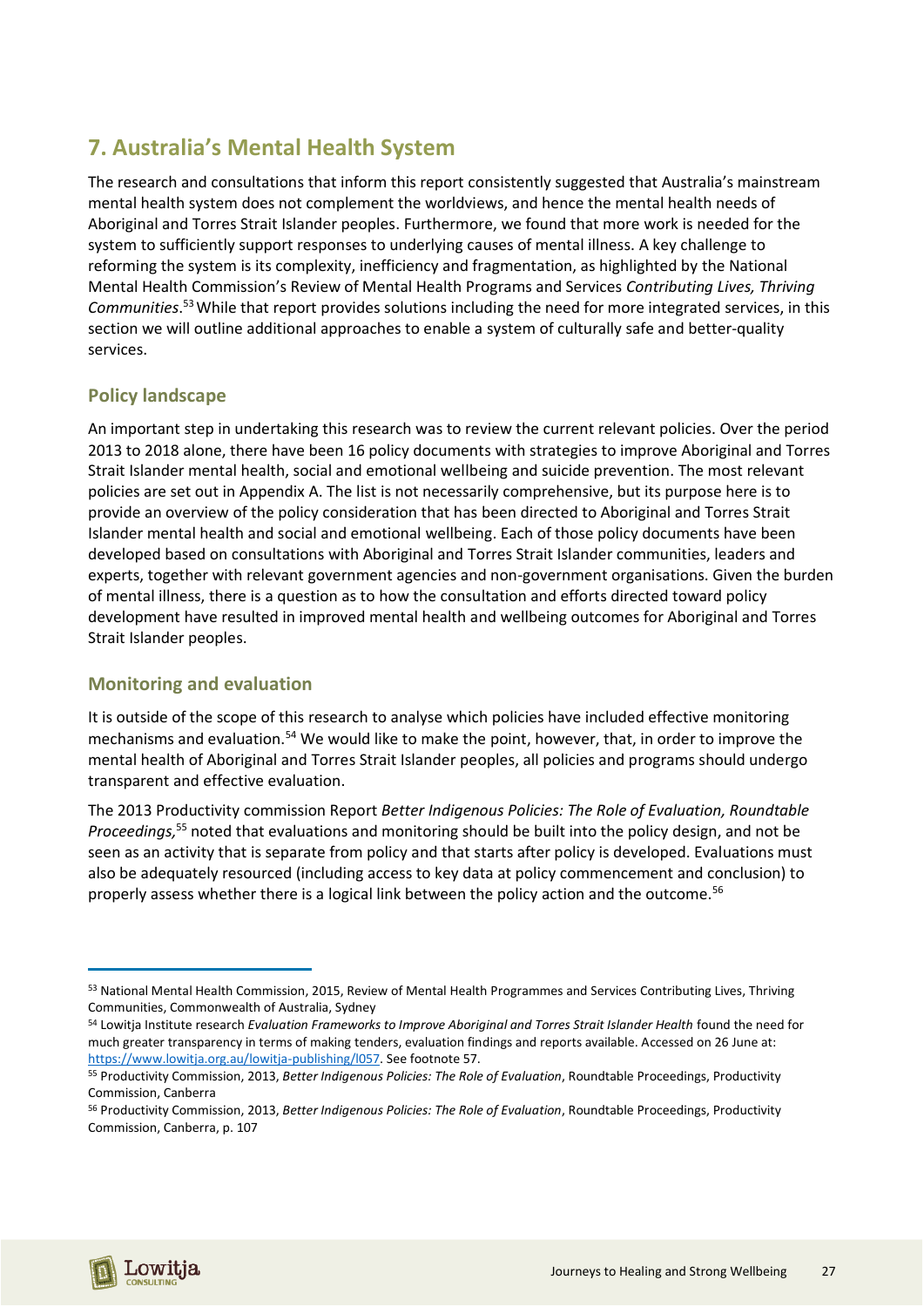In 2017, Lowitja Institute commissioned the research project An *Evaluation Framework to Improve Aboriginal and Torres Strait Islander Health.* <sup>57</sup> This research outlines a framework of principles and makes recommendations in relation to the evaluation of health programs for Aboriginal and Torres Strait Islander peoples. These principles and recommendations apply equally to mental health programs and policies.

### **Policy failure**

We note that there was an absence of a mental health framework for Aboriginal and Torres Strait Islander peoples for the period 2008–2015. Also, there is no official implementation plan for the National Aboriginal and Torres Strait Islander Strategic Framework for Aboriginal and Torres Strait Islander Peoples' Mental Health and Social and Emotional Wellbeing 2017–2023. The 2018 Close the Gap Campaign Report<sup>58</sup> recommends that an implementation plan be developed, costed and implemented.

Overall, policymakers make some efforts to engage communities, leaders and experts who are consulted in the development of policies, however, this often results in policy outputs that are variable in effectiveness. While such health policies may identify a generally agreed and theoretical solution to health issues, policies often fail because these approaches are not always costed and funded. Consequently, policy approaches remain largely theoretical, because they are not supported with appropriate resourcing for effective implementation. This is no better evidenced than in Aboriginal and Torres Strait Islander affairs, for example, than the lack of implementation of the recommendations of the Royal Commission into Aboriginal Deaths in Custody. 59

Policy development also sits within the scope of the Australian mental health system, and these matters are discussed below.

#### **Recommendations:**

- 7. That the Mental Health Commission, in its role as a catalyst for change, advance efforts for mental health policy reform, including:
	- a. the need for all mental health policy frameworks to have clear and accountable implementation plans
	- b. the need for all Aboriginal and Torres Strait Islander mental health and wellbeing programs and outcomes to be evaluated as outlined in *Evaluation Frameworks to Improve Aboriginal and Torres Strait Islander Health*
	- c. the need for mental health policies to be aligned with appropriate funding.



<sup>57</sup> Kelaher M, Luke J, Ferdinand A, Chamravi D, Ewen S, & Paradies Y, 2018, *An Evaluation Framework to Improve Aboriginal and Torres Strait Islander Health*, The Lowitja Institute, Melbourne

<sup>58</sup> Close the Gap, 2018, *A Ten-year Review: The Closing the Gap Strategy and Recommendations for Reset*, Close the Gap Campaign Steering Committee, Sydney, p. 4

<sup>59</sup> Australia, Royal Commission into Aboriginal Deaths in Custody & Wootten J H, 1990, *Report on Preliminary Investigation into the Death of Paul Pryor*, Government Printer, Melbourne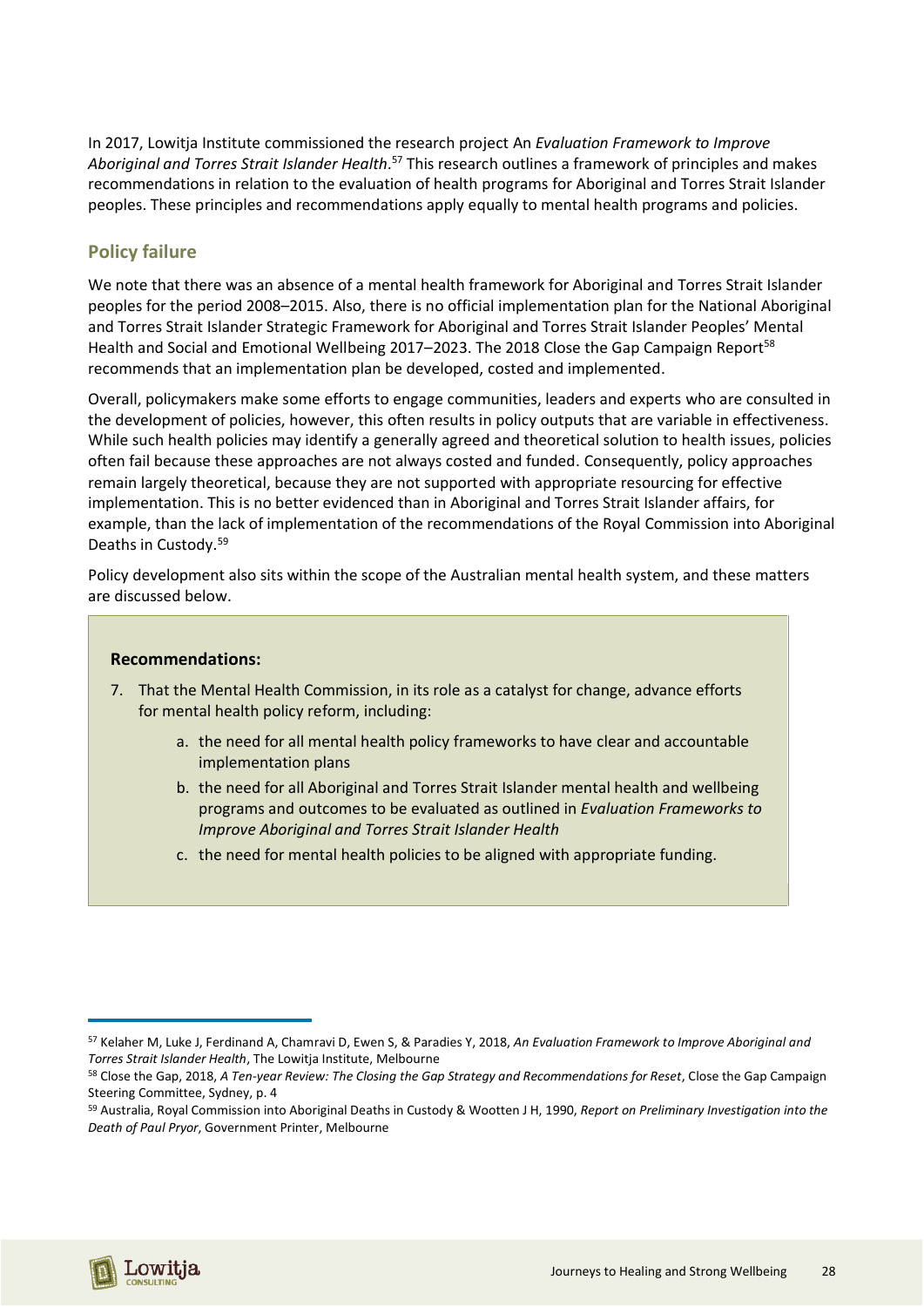#### <span id="page-28-0"></span>**Cultural safety**

Much of the consultation feedback focused on the need for greater and more consistent cultural safety in the delivery of mental health treatment and services for Aboriginal and Torres Strait Islander peoples. It is important to distinguish the difference between cultural competence and cultural safety. One can be seen to operate at the practitioner level (their competence), and the other seen from the patient's perspective (how safe patients feel as a result of that competence and other factors). <sup>60</sup> This difference is summarised below:

**What is cultural competence?** Cultural competence is skills, behaviors that are informed by attitudes, and policies that come together in among professionals and enables professionals to work effectively in cross–cultural situations.

**What does it mean at a systems and services level?** Cultural competence is translation of knowledge about individuals and groups of people into specific practices that increase the quality of health services; thereby producing better system, service and health outcomes.

**Why is it important for the system?** Cultural competence is an important vehicle to increasing access to practitioners and staff that provide quality care for all patient populations, by tailoring delivery to meet patients' social, cultural, and linguistic needs.

**How does it differ from cultural safety?** Cultural Safety is broader and focuses on the interpretations and experiences of the recipient of care, which is partially (but not completely) shaped by the practitioners and staff. It involves the effective care of a person or family through a service and/or system-wide approach.

Throughout our research and consultations, Aboriginal and Torres Strait Islander clients' cultural safety – or lack thereof – was seen as a key barrier to better mental health and wellbeing. Overwhelmingly, consultation participants felt that the mainstream mental health system does not recognise the importance of strong culture and identity, and what that means for the mental health and wellbeing needs of Aboriginal and Torres Strait Islander people and communities. This is highlighted in the view of a focus group participant who said

*A lot of people used to say 'why do you tell people you're Indigenous? You could get away with it if you didn't'. They think that if you say you're Indigenous, you get all the bad labels that come with it. They have that deficit focus.*

Both the frontline and the supporting workforce that delivers mental health treatment and services must be committed to the cultural safety of Aboriginal and Torres Strait Islander clients. All health professionals, including mental health, need to understand that they cannot deliver a competent service if they do not understand or don't effectively to clients. Understanding the historical and contemporary circumstances of Aboriginal and Torres Strait Islander peoples is an important part of that professional capability.

A systematic approach is needed to build the knowledge and skills of the workforce to implement both cultural competence and cultural safety for those providing for the mental health needs of Aboriginal and Torres Strait Islander peoples. In terms of cultural competence, we know that occasional cultural awareness training by mental health professionals and service providers is not enough in itself, nor is there a one-sizefits-all approach. What it does require is a reflective, committed and ongoing coordinated effort guided by

<sup>60</sup> Australian Indigenous Doctors Association & Royal Australian College of Physicians, 2004*, An Introduction to Cultural Competency*. Accessed 26 June 2018 at[: https://www.racp.edu.au/docs/default-source/advocacy-library/an-introduction-to](https://www.racp.edu.au/docs/default-source/advocacy-library/an-introduction-to-cultural-competency.pdf)[cultural-competency.pdf](https://www.racp.edu.au/docs/default-source/advocacy-library/an-introduction-to-cultural-competency.pdf)

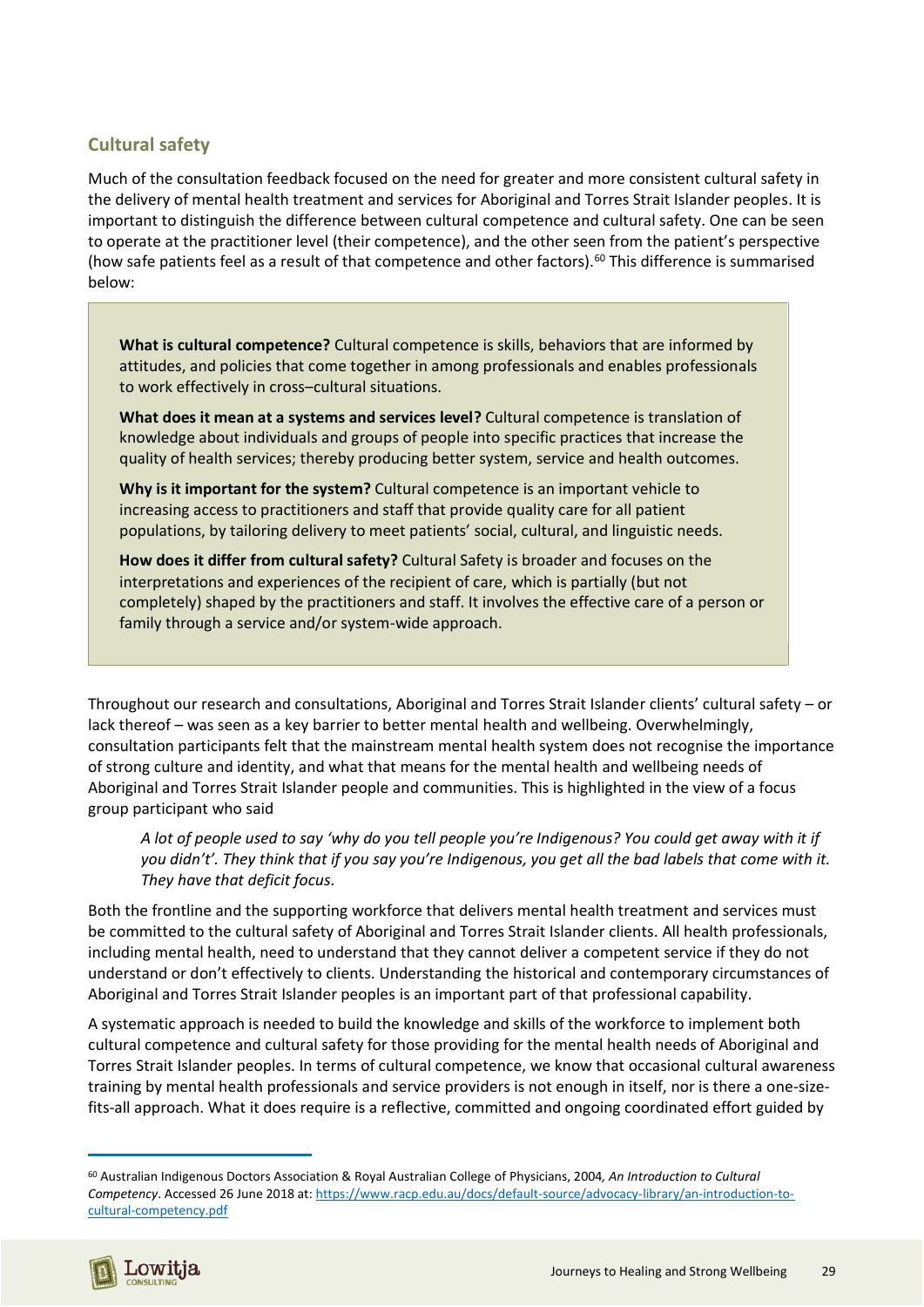relevant Aboriginal and Torres Strait Islander mental health leadership. This should also be considered in parallel with efforts to deliver trauma-informed care training (see also [Trauma-informed](#page-21-0) policies and [trauma-informed care](#page-21-0) on page 22).

This is also an important consideration for the implementation of Priority Four of the *Fifth National Mental*  Health and Suicide Prevention Plan.<sup>61</sup> It is vital that all Primary Health Networks (PHNs), which have the responsibility of overseeing the mental health services under that Plan, take specific steps to ensure cultural competence at the organisational and service level, to ensure cultural safety for their Aboriginal and Torres Strait Islander clients.

#### **Racism and the mental health system**

Throughout our consultations, there were numerous accounts of individuals experiencing or witnessing racism within the mental health system and the health system more broadly. One member of the mental health workforce shared the following experience:

*There was an incident when an Indigenous man died. He was an outstanding man, but a staff member said, 'he's just a blackfella anyway'. There was another staff member who also heard this. She said to me 'What are you going to do?'. 'I said that we just need to wear it'. The racism is constant. Sometimes the only thing we can do [as Aboriginal and Torres Strait Islander workers] is to be there and break the divide.*

Cultural safety training may go some way toward more actions that address and reduce racism, but an effective systems solution will require more than cultural safety focus and training. A critical first step is to understand and acknowledge Aboriginal and Torres Strait Islander peoples' experience of racism. This includes personal racism in day-to-day settings,  $62$  as well as institutional racism which occurs in settings such as the health system, the education system, and the general polity.<sup>63</sup> Research undertaken by the Lowitja Institute found that there is a correlation between racism and high or very high levels of psychological distress. 64

The *National Aboriginal and Torres Strait Islander Health Plan* articulates a vision of an Australian health system that is free of racism and inequality and all Aboriginal and Torres Strait Islander people have access to health services that are effective, high quality, appropriate and affordable.<sup>65</sup> The 2017 Commonwealth Department of Health report, My Life, My Lead,<sup>66</sup> was also based on consultations with Aboriginal and Torres Strait Islander people across Australia and acknowledges that, from a systems lens, government programs and policies must acknowledge and respond to the impact of racism in the health system. It reiterates the government's agreement to embed cultural respect and responsiveness across all health systems through the *Cultural Respect Framework for Aboriginal and Torres Strait Islander Health 2016– 2026*. These are all important mechanisms to address racism at the broad systemic level and should equally apply to mental health system responses to the needs of Aboriginal and Torres Strait Islander peoples.

The *My Life My Lead*<sup>67</sup> Report acknowledges that

<sup>66</sup> Commonwealth of Australia, 2017, *My Life My Lead – Opportunities for strengthening approaches to the social and cultural determinants of Indigenous health: Report on the national consultations*, Department of Health, Canberra <sup>67</sup> Ibid, pp. 7–8



<sup>61</sup> Department of Health, 2017, *The Fifth National Mental Health and Suicide Prevention Plan*, Commonwealth of Australia, Canberra

<sup>62</sup> Ibid

<sup>63</sup> Australian Human Rights Commission, 2015, *Freedom from Discrimination: Report on the 40th anniversary of the Racial Discrimination Act*, National Consultation Report, AHRC, Sydney

<sup>64</sup> Ferdinand A, Paradies Y & Kelaher M 2012, *Mental Health Impacts of Racial Discrimination in Victorian Aboriginal Communities: The Localities Embracing and Accepting Diversity Experiences of Racism Survey*, The Lowitja Institute, Melbourne

<sup>65</sup> Commonwealth of Australia, 2013, *National Aboriginal and Torres Strait Islander Health Plan 2013–2023*, Department of Health, Canberra, p. 7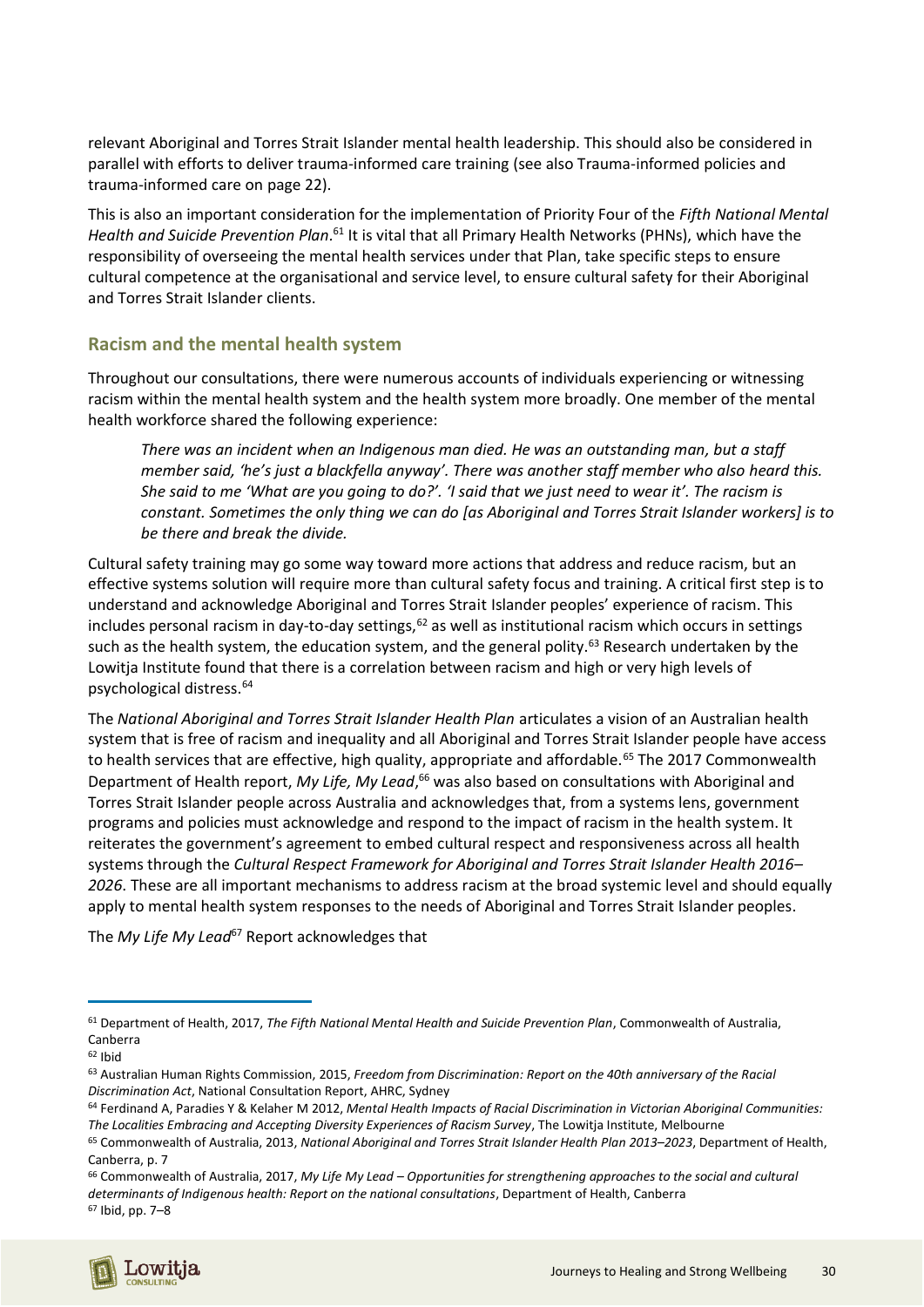- strong connections to culture and family are vital for good health and wellbeing
- best results are achieved through genuine partnerships with communities
- the impacts of trauma on poor health outcomes cannot be ignored
- systemic racism and a lack of cultural capability, cultural safety and cultural
- security remain barriers to health system access.

Based on our research and consultations, we strongly recommend active responses to each of these principles for any systematic approach to improve Aboriginal and Torres Strait Islander mental health and wellbeing outcomes.

Racism should also be addressed at the service and professional levels. Given the disparity in mental illness between Aboriginal and Torres Strait Islander peoples and non-Indigenous Australians, it would be beneficial for the mental health sector to undertake a review in relation to cultural safety, with aims to achieve the following:

- embed cultural safety into mental health practice
- identify and implement relevant health service standards to support cultural safety
- develop relevant curricula to support cultural safety
- ensure all mental health professionals have access to quality cultural safety training
- ensure all health professional standards consistently support cultural safety.

In 2018, nurse and midwifery bodies collaborated to develop a Code of Conduct for nurses and midwives to provide guidance on how to work in a partnership with Aboriginal and Torres Strait Islander peoples.<sup>68</sup> A similar targeted initiative would help to deliver more culturally safe mental health and wellbeing services to deliver better outcomes for Aboriginal and Torres Strait Islander peoples.

#### **Promotion and prevention**

Much discussion in consultations focused on the challenges – indeed the crisis – around the overwhelming burden of acute mental health care and the treatment in either primary health care or hospital-based services. It is vital that governments and mental health service systems address the significant need for adequate mental health services and Aboriginal and Torres Strait Islander peoples. This must occur at both the acute level, as well as the prevention and promotion level.

A commitment to a promotion and prevention approach to mental health is a shift in recent policy thinking and political will. It is a long-term approach, the benefits of which will generally exceed electoral and budgetary cycles.<sup>69</sup>

The mainstream mental health system as it currently operates, and as evidenced by feedback to this research and is otherwise well known and well documented, is grossly inadequate to meet the mental health needs of Aboriginal and Torres Strait Islander people. The *Contributing Lives, Thriving Communities*<sup>70</sup> acknowledges the complexity, inefficiency and fragmentation of the mental health system and raises the question of how much mental health pain, and the consequential human and financial cost, the system is prepared to tolerate.

<sup>70</sup> Commonwealth of Australia, 2015, National Mental Health Commission's Review of Mental Health Programmes and Services: *Contributing Lives, Thriving Communities.* Accessed 26 June 2018 at: *http://www.mentalhealthcommission.gov.au/our-reports/ournational-report-cards/2014-contributing-lives-review.aspx munities*



<sup>68</sup> Nursing and Midwifery Board of Australia, 2018, Joint Statement. Accessed 26 June 2018 at:

<http://www.nursingmidwiferyboard.gov.au/News/2018-03-23-joint-statement.aspx>

 $69$  The World Health Organization presented in 2004 a wide range of evidence regarding the cost-effectiveness of mental health promotion and prevention: World Health Organization, 2004, *Prevention of Mental Disorders: effective interventions and policy options: Summary Report,* WHO, Geneva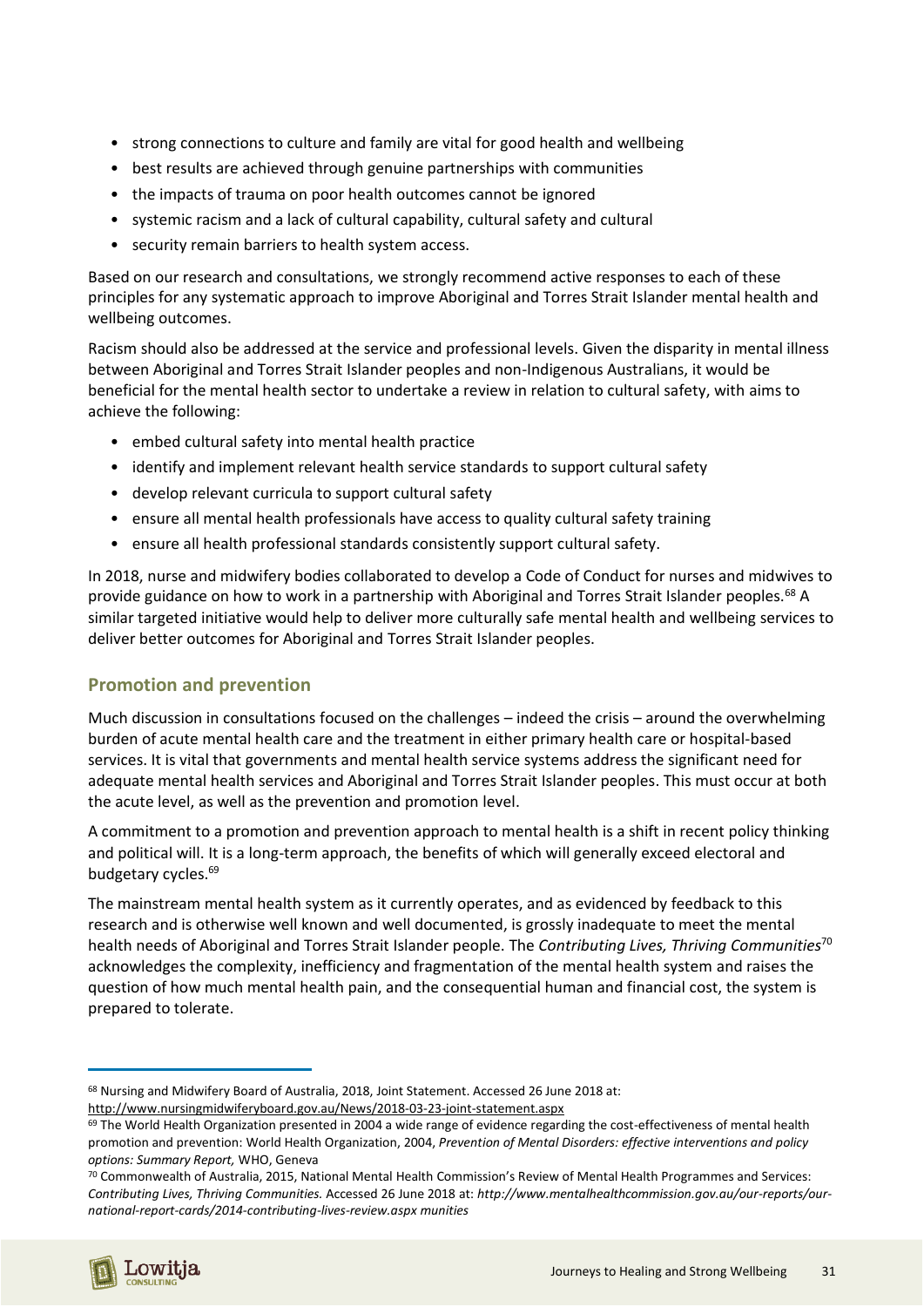#### **Funding**

The National Strategic Framework for Aboriginal and Torres Strait Islander Peoples' Mental Health and Social and Emotional Wellbeing was an extensive analysis of the mental health needs for Aboriginal and Torres Strait Islander peoples. This is supported by the Fifth National Mental Health and Suicide Prevention Plan, Priority No. 4, and the National Aboriginal and Torres Strait Islander Health Plan. These policies comprehensively outline a policy approach, yet the action areas have not been announced with appropriate funding measure.

#### **Recommendations:**

- 8. Drawing on the recent approach and work by nurses and midwives, develop a standard and extend the scope to systems for the delivery of culturally safe practices for Aboriginal and Torres Strait Islander mental health.
- 9. Advocate for Productivity Commission review of the extent to which the mental health system meets the needs of Aboriginal and Torres Strait Islander people.

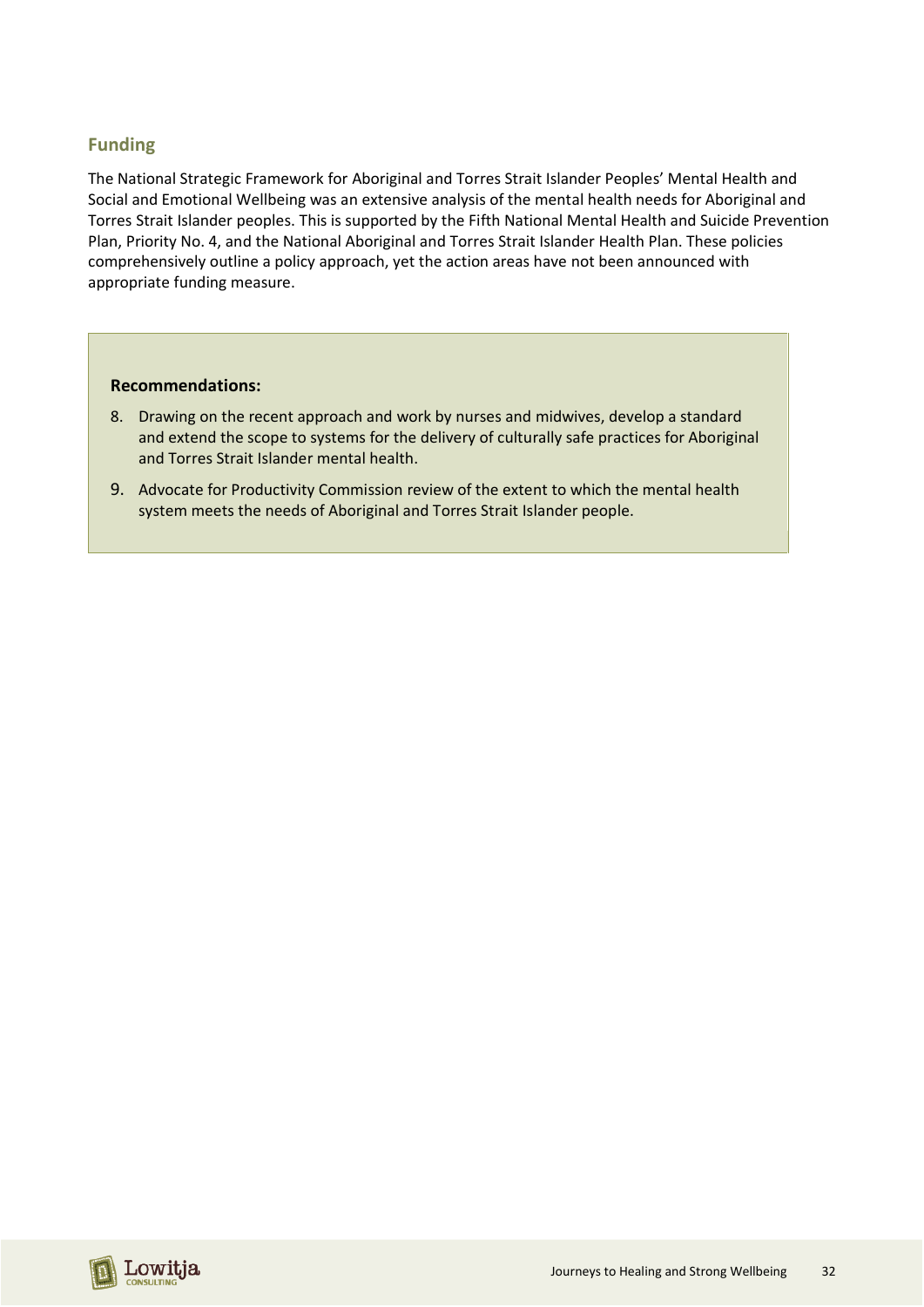# **8. Mental Health Workforce**

*I like having an understanding doctor and seeing the same doctor who has a good relationship with me. I was blown away when I saw an Aboriginal doctor and felt so proud to be Aboriginal with them.*  Focus group participant

Throughout this research, we have focused on factors that shape the current mental health workforce, where many Aboriginal and Torres Strait Islander health professionals are on the frontline of care. During consultations with those professionals, we learned about the workplace environment from varying perspectives including, doctors, nurses, psychologists, and health and social workers. Each role provided a nuanced view of the mental health system based on its positionality. We found that while interviewees offered unique perspectives, there were overarching themes of trauma, cultural safety and racism. These overarching themes are reflected in this section of our report.

When using the concept of a mental health and wellbeing workforce we are generally referring to nurses, midwives, allied health professionals, medical practitioners, and Aboriginal and Torres Strait Islander health professionals (including social and emotional wellbeing workers). It is also important to recognise the many skilled Aboriginal and Torres Strait Islander peoples working as part of the Aboriginal and Torres Strait Islander health workforce more broadly, including educators, administrators and researchers who are not directly referred to in this section but must be considered in broader insights, findings and recommendations.

## **Cultural safety**

*It makes things much harder when the protective role of culture and identity isn't valued or recognised.* Mental Health Professional

Cultural safety is not only important as a protective factor for Aboriginal and Torres Strait Islander clients, it's also critical for Aboriginal and Torres Strait Islander staff in the health and wellbeing workforce. Feeling culturally safe as a staff member is imperative to overcoming cultural power imbalances in the workforce, services, and thereby systems and policies.<sup>71</sup> Cultural safety in workplaces within health and wellbeing settings operates at both an individual and institutional level. For individuals, being culturally safe means working in an environment absent of racism or discrimination. For institutions, being culturally sage means organisational and human resources policies and practices that respond to the cultural values and protocols of Aboriginal and Torres Strait Islander staff, clients and communities.<sup>72</sup>

## **Exclusion and racism in the health workforce context**

Throughout our consultations, interviewees and focus group participants consistently described accounts of racism in their workplaces. A common thread among those working in the mental health sector was at a systems level, where non-Indigenous policies and practices often fail to align with Aboriginal and Torres Strait Islander worldviews, thus becoming counterproductive to equality in the sector. One example of this is the Australian Psychological Society (APS) Code of Ethics. An Aboriginal and Torres Strait Islander psychologist felt their role was more difficult due to the restrictions placed by the APS and the absence of Aboriginal and Torres Strait Islander practices and principles. Failure to consider Aboriginal and Torres Strait Islander cultural values means that practitioners are unable to safely fulfil their commitments to their role while simultaneously building or maintaining trust with community.

<sup>72</sup> Congress of Aboriginal and Torres Strait Islander Nurses and Midwives, 2014, Cultural Safety Position Paper. Accessed 26 June 2018 at[: https://www.catsinam.org.au/static/uploads/files/cultural-safety-endorsed-march-2014-wfginzphsxbz.pdf](https://www.catsinam.org.au/static/uploads/files/cultural-safety-endorsed-march-2014-wfginzphsxbz.pdf)



<sup>71</sup> Australian Indigenous Doctors' Association, 2013, Position Paper Cultural Safety for Aboriginal and Torres Strait Islander Doctors, Medical Students and Patients, AIDA, Canberra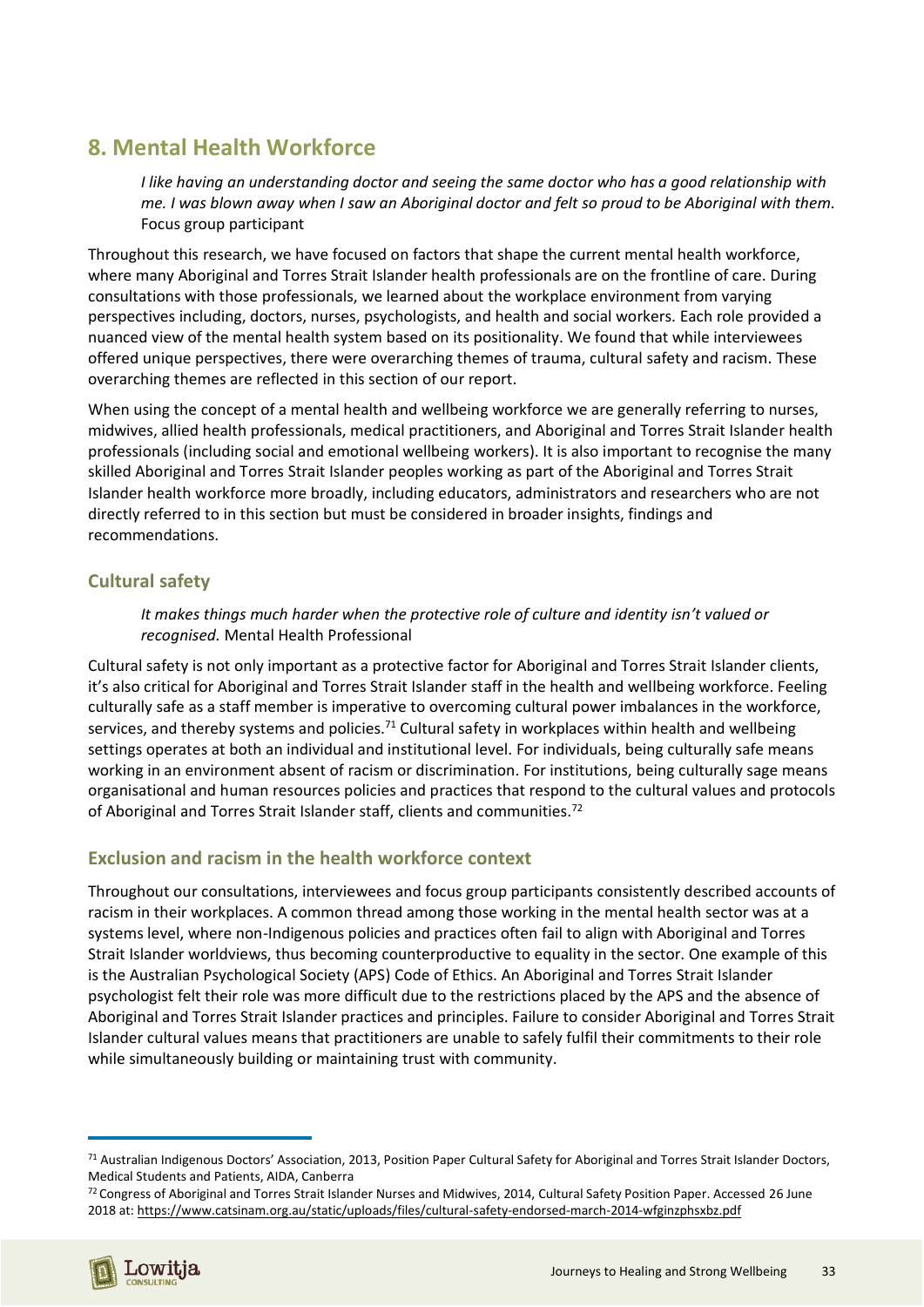#### **Recognition in formal mainstream structures**

We heard that people within the Aboriginal and Torres Strait Islander mental health workforce sometimes struggle to have their skills and knowledge validated. For example, when workers are in role with less positional power, they may find it challenging to advocate for change, even if they have particular knowledge of their clients' background and circumstances, and the experience, skills and relationships to communicate with them. Aboriginal and Torres Strait Islander staff often have critical cultural navigator skills. These skills often go unnoticed and undervalued as they are responding to cultural protocols, obligation and/or norms which can often be unseen or ignored in the first instance.

Currently, Aboriginal and Torres Strait Islander practitioners are regulated under the Australian Health Practitioner Regulation Authority (AHPRA) and are clinically focused around management and treatment. This focus leaves a gap as well as a burden for the Aboriginal Health Workers to undertake the intervention and preventative work with Aboriginal and Torres Strait Islander clients.

#### **Broader supports**

Our research and consultations also found common themes around a lack of ongoing support for Aboriginal and Torres Strait Islander health professionals in the mental health sector. Aboriginal and Torres Strait Islander health professionals are working directly with clients who have experienced trauma, and often issues that clients discuss with can be triggering, and sometimes traumatising for both the clients and the professionals. Aboriginal and Torres Strait Islander health professionals also often experience a lack of professional and employer support particularly in relation to follow up care. Providing this care would strengthen the wellbeing of the mental health workforce by addressing and preventing burnout.

The extent of pressure and burnout is exacerbated for those working within the system who are not aware of the underlying causes of a client's trauma. Many interviewees spoke at length about the nature in which trauma is often a veil for something bigger, or entirely different from what shows itself as the initial concern. The skills and expectations required to understand the various ways trauma reveals itself can be confronting for Aboriginal and Torres Strait Islander health professionals. This is particularly true for staff and workers who may also relate personally to the issues being presented by clients and may or may not be equipped to assist in addressing such concerns.

Career pathways into and beyond client-facing work was a consistent theme throughout the consultations. Aboriginal and Torres Strait Islander health professionals expressed the need for accessibility to jobs that enable them to remain working in the mental health sector without solely being client-facing, or at the very least, balancing their frontline work – to avoid or reduce stress, trauma and burnout. The demand on Aboriginal and Torres Strait Islander health professionals is high, but the availability of senior roles beyond client-facing work is limited. The retention of the Aboriginal and Torres Strait Islander workers in the mental health sector a significant policy issue.

#### **Strengthening the workforce**

To strengthen the mental health workforce, it is critical that services are culturally safe. Steps towards achieving this can be measured through cultural awareness training and ensuring workplaces are embracing and understanding of the diversity of Aboriginal and Torres Strait Islander identities, and the importance of culture and family. Furthermore, a focus towards supporting Aboriginal and Torres Strait Islander people into leadership roles in the mental health sector can be achieved by nurturing health professionals to progress into alternative roles should they become exhausted from client-facing work.

Community controlled services such as those that were consulted throughout this research, are either completely separate, or collaborate with mainstream services. When attempting to strengthen the workforce, it especially important to acknowledge the differing and inconsistent practices in the community-controlled and the mainstream sectors. More holistic practices and principles need to be

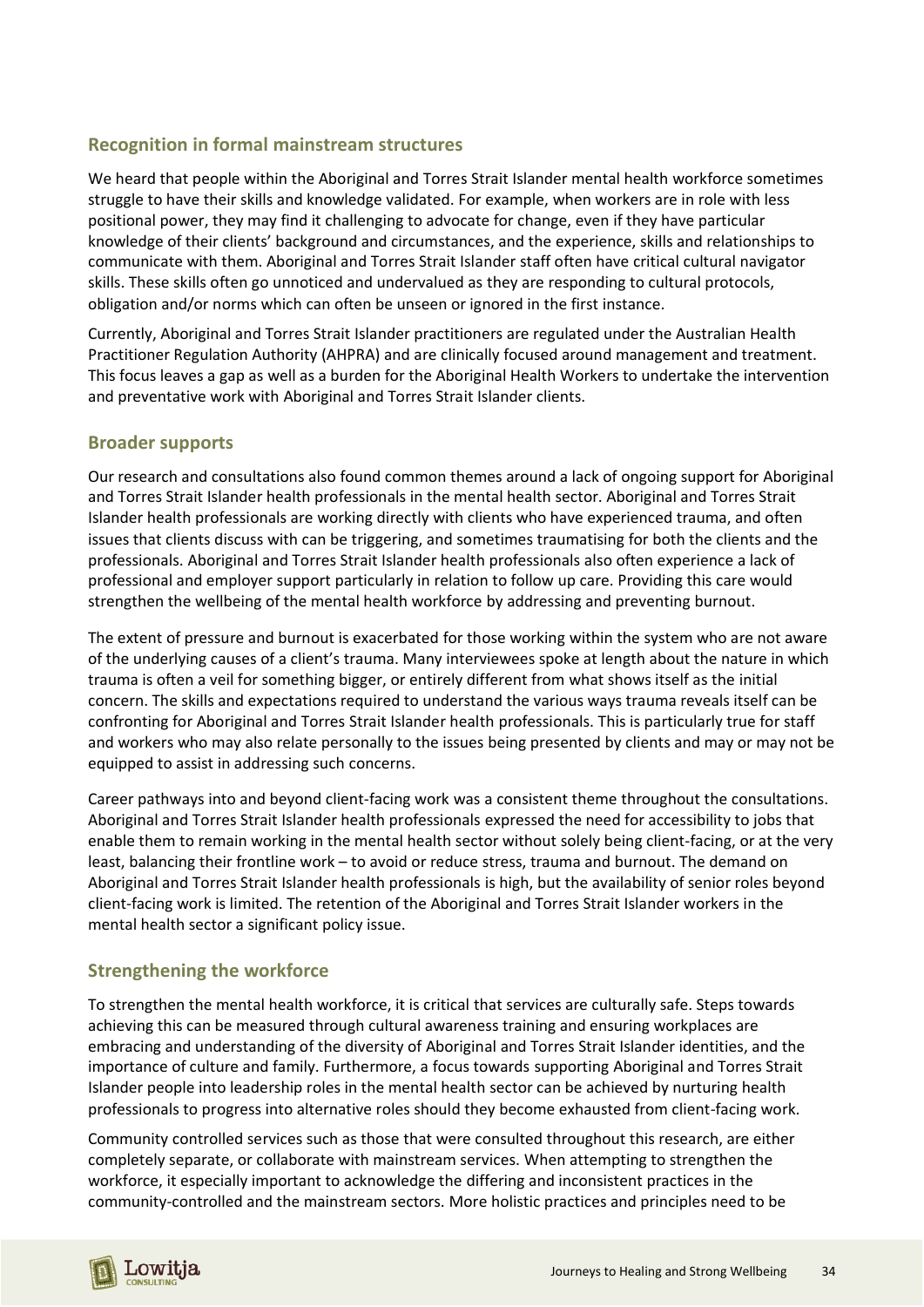accepted by mainstream health providers in order to encourage Aboriginal and Torres Strait Islander health professionals to engage more effectively with the those services.

Aboriginal Community Controlled Health Organisations (ACCHOs) are the largest overall employer of Aboriginal and Torres Strait Islander staff (including health professionals and health workers)– which is an estimated 6,000 staff Australia-wide.<sup>73</sup> In consultations with Aboriginal and Torres Strait Islander health professionals we learned that there is a strong need for a safe space where those professionals can get together and discuss their work with others in similar roles. Many were seeking a platform to encourage mentorship in the mental health sector that enables professionals and encourages learning outside the confines of individual workplaces.

Finally, our research demonstrated that ongoing support and follow-up care for Aboriginal and Torres Strait Islander health professionals would strengthen the mental health workforce by providing greater protection, resulting in lower burnout rates. We recommend that support for Aboriginal and Torres Strait Islander mental health professionals should be a priority.

#### **Traditional healers**

We also heard that Aboriginal and Torres Strait Islander people want greater access to traditional healers in the mental health services available to them. This is also supported in the *Fifth National Mental Health and Suicide Prevention Plan*, <sup>74</sup> and is a key strategy in the *National Framework for Aboriginal and Torres Strait Islander Mental Health and Social and Emotional Wellbeing.* <sup>75</sup> In particular, the 2017 document *National Aboriginal and Torres Strait Islander Leadership in Mental health – Co-designing Health in Culture*<sup>76</sup> leads the thinking in relation to recognising traditional healers. This research supports the recommendations that are outlined in that report, particularly those in relation to recognition of traditional healers

We note that the Specialist Aboriginal Mental Health Service in Perth WA, has designed a system which incorporates cultural integrity using strategies including brokering of Elders, and traditional healers to participate in particular clinical cases.<sup>77</sup>

#### **Recommendations:**

- 10. In relation to the recognition of the role of traditional healers and Elders, implement the recommendation articulated in the National Aboriginal and Torres Strait Islander Leadership in Mental health – Co-designing Health in Culture.
- 11. Develop a network to increase mentorship in the mental health sector by encouraging people to engage outside the confines of the workplace.

<sup>77</sup> WA Health Government website. Accessed 26 June 2018 at:

[http://www.nmahsmh.health.wa.gov.au/services/statewide\\_simhs.cfm](http://www.nmahsmh.health.wa.gov.au/services/statewide_simhs.cfm)



<sup>73</sup> National Aboriginal Community Controlled Health Service, 2017, *Aboriginal Community Controlled Health Services are more than just another health service — they put Aboriginal health in Aboriginal hands*. Accessed 26 June 2018 at:

<http://www.naccho.org.au/wp-content/uploads/Key-facts-1-why-ACCHS-are-needed-FINAL.pdf>

<sup>74</sup> Commonwealth of Australia, 2017, *The Fifth National Mental Health and Suicide Prevention Plan*, Department of Health, Canberra, p. 30

<sup>75</sup> Commonwealth of Australia, 2017, National Strategic Framework for Aboriginal and Torres Strait Islander Peoples' Mental Health and Social and Emotional Wellbeing, Department of the Prime Minister and Cabinet, Canberra

<sup>76</sup> National Aboriginal and Torres Strait Islander Leadership in Mental Health, 2017, *Health in Culture – Gayaa Dhuwi (Proud Spirit) Declaration Implementation Guide,* National Centre for Indigenous Excellence, Sydney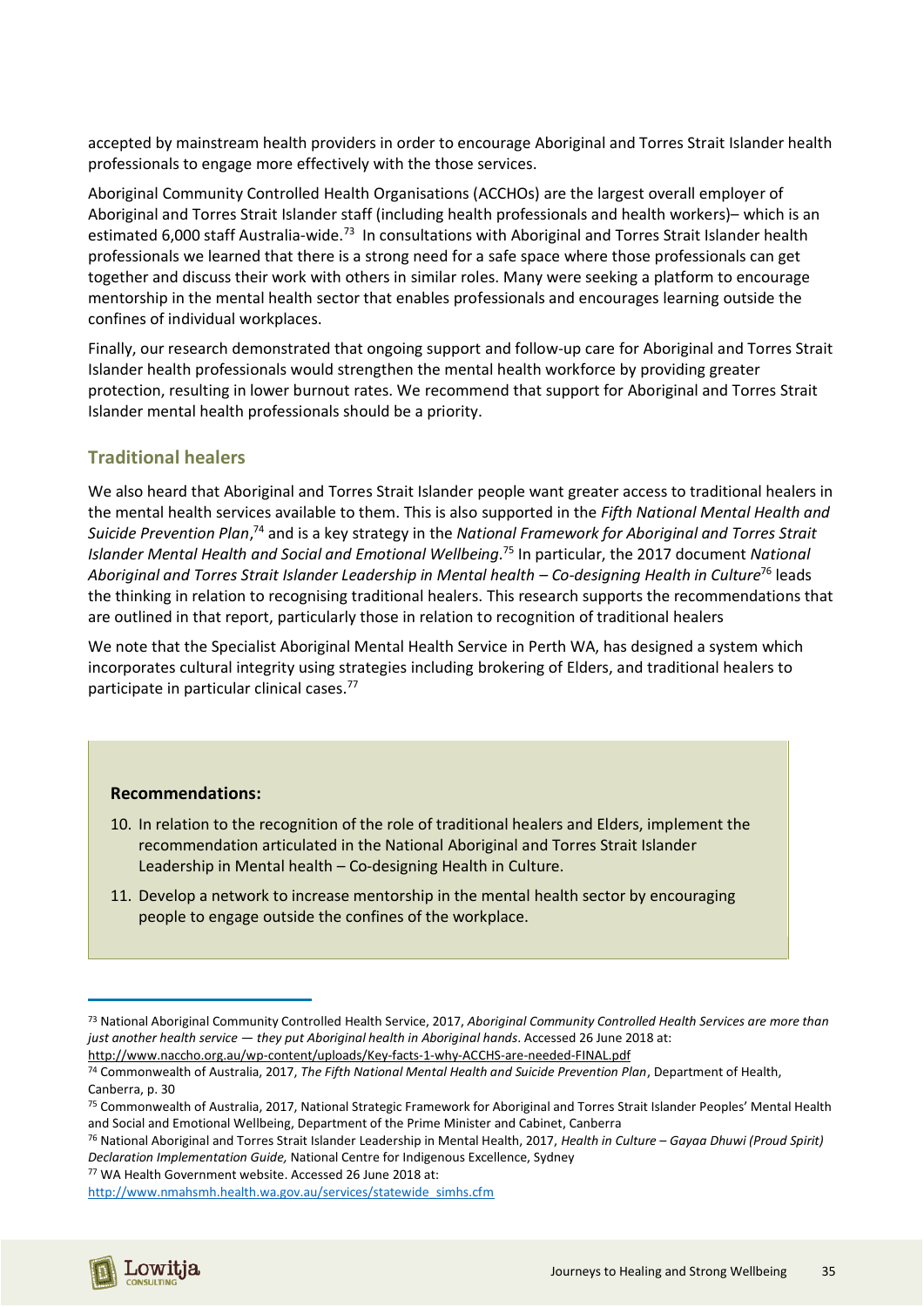- 12. All mental health services commit to strategies that include the recruitment, retention and career progression of staff who directly contribute to Aboriginal and Torres Strait Islander mental health and wellbeing outcomes, and that these strategies are underpinned by a cultural framework.
- 13. Host an annual national Aboriginal and Torres Strait Islander mental health conference for Aboriginal and Torres Strait Islander health professionals.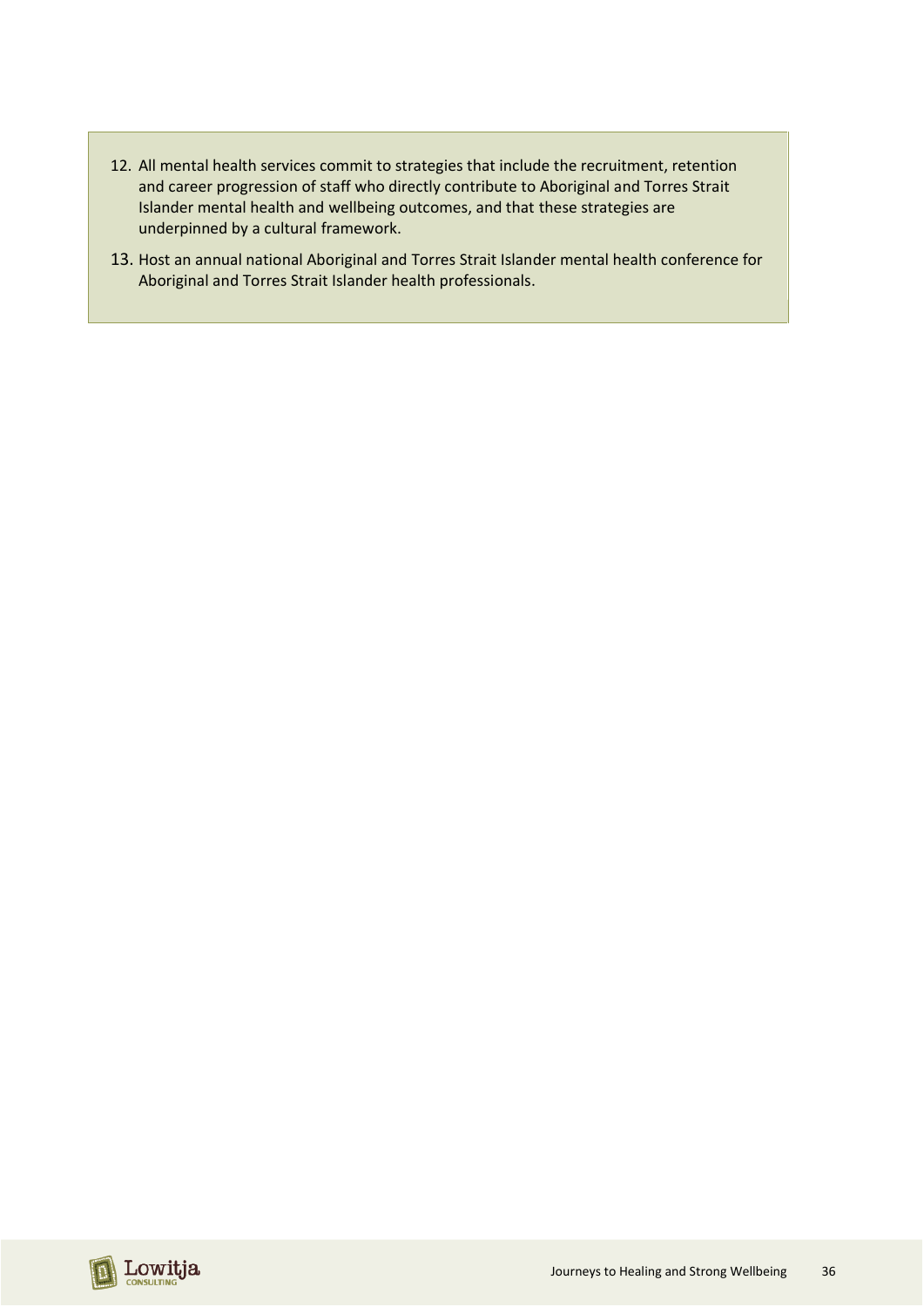# **9. Mental Health Services**

The services that directly respond to the mental health and wellbeing needs of Aboriginal and Torres Strait Islander people consist of a mix of Aboriginal and Torres Strait Islander organisations and mainstream services. The extent to which these two service categories work together is highly varied and crosses the full spectrum from being complementary, to being in conflict, to operating in isolation.

Within both these service types is a range of activities that include social and emotional wellbeing services, alcohol and other drug services, and mental health services such as clinical psychology and counselling. They are funded through a range of programs including the Department of Health's Indigenous Australian's Health Programme, Prime Minister and Cabinet's Indigenous Advancement Strategy, and State Mental Health Commission Funding.

Aboriginal and Torres Strait Islander services predominantly incorporate over 150 urban, rural, remote and very remote ACCHOs, initiated by an Aboriginal body elected by its community to deliver holistic and culturally appropriate health services. Regional bodies and/or state and national peak organisations also form an important part of the community-controlled network and play a role in supporting and developing the capacity of ACCHOs, for example through networking services and data activities.

PHNs are a mainstream mechanism that work directly with general practitioners, other primary health care providers, secondary care providers and hospitals to improve coordination of care. PHNs hold a mandate to include coverage of Indigenous health and include specific funding for Aboriginal and Torres Strait Islander mental health services. As such, the relationship between Aboriginal and Torres Strait Islander services and PHNs is critical for improving mental health and wellbeing outcomes.

The scope of service models across mainstream and Aboriginal and Torres Strait Islander services covers, to varying degrees, two main overlapping areas. The first is a comprehensive approach that aims to recognise and respond to the risk and protective factors at the cultural, community and individual level. This may, for example, include parenting support programs, men's and women's groups, accommodation services, early intervention, and/or health promotion programs. The second is a clinical approach that provides care for all major mental health disorders, and the interplay of these with comorbidity and consequences of trauma and grief and substance abuse. This may, for example, include inpatient mental health services and recovery and rehabilitation programs.

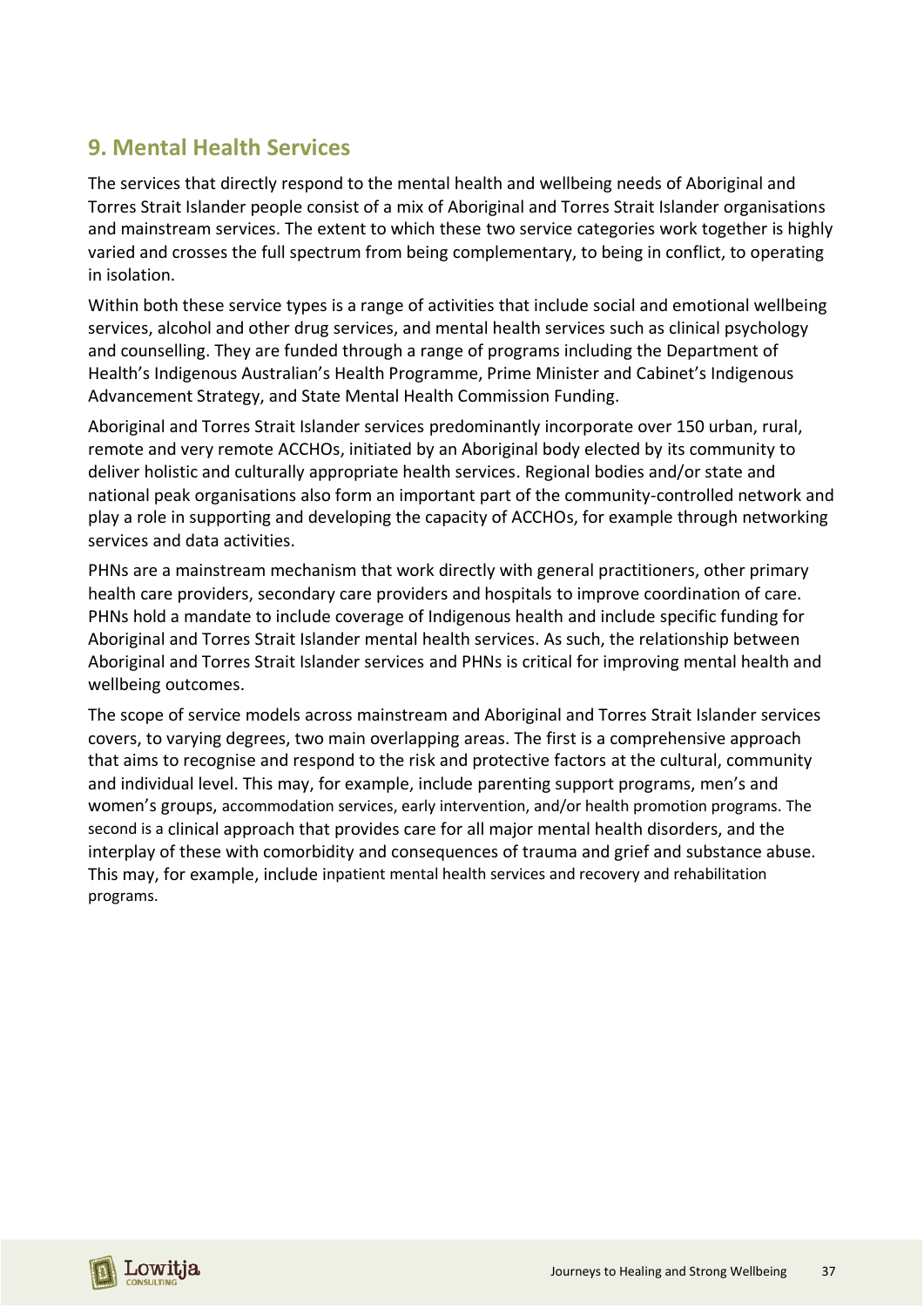This section explores mental health and wellbeing activities and services that are delivered by Aboriginal or Torres Strait Islander organisations. These might include:

- General practitioners
- Registered nurses
- Aboriginal Health Workers
- Midwifery and paediatric care
- Dieticians
- Psychiatry
- Psychology
- Men's, Women's, Elders' Groups
- Healthy Cooking Group
- Fitness programs
- Care and Protection
- Carer Support
- Housing Liaison
- Bringing Them Home counselling
- Substance Misuse Service
- Recovery and rehabilitation service
- Outreach services to Correctional Centres
- Community Days (e.g. NAIDOC, Sorry Day etc.

The following is a summary of feedback from consultations with Aboriginal and Torres Strait Islander participants who have experienced trauma on aspects of service provision that they value:

- Having transport to appointments
- When the doctor comes to your house
- Mental health programs
- When I don't have to repeat my story of trauma
- Family based interventions
- Being in locations where I feel comfortable, like outside
- Traditional healers
- Aboriginal and Torres Strait Islander staff
- Symbolic reinforcements of cultural strength
- Not feeling shame, including for no-shows Longer opening hours
- Ongoing follow up care

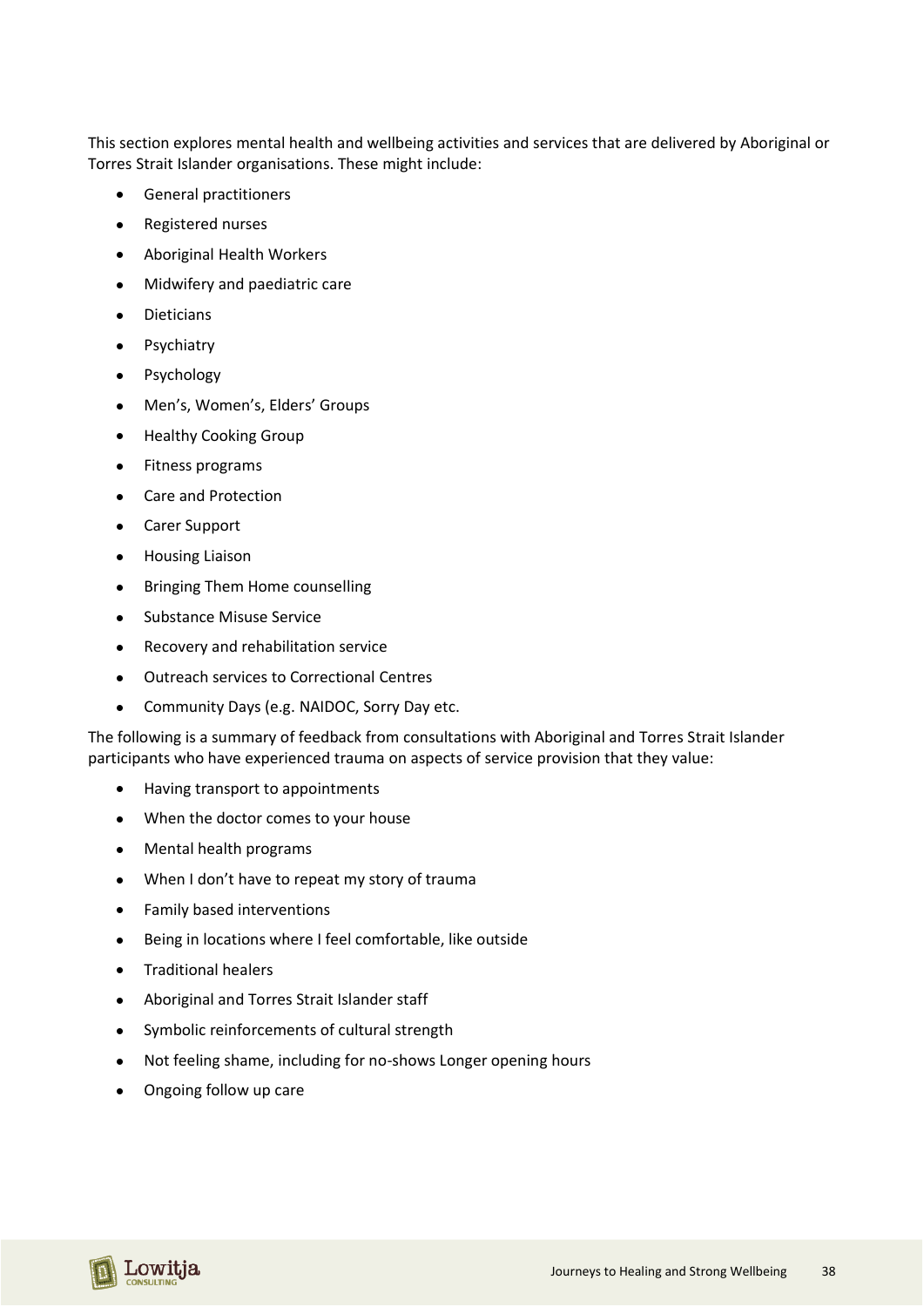The 'best of both worlds' approach wherein clinical as well as culturally informed practices are adopted is proposed as the best path forward by Calma et al.<sup>78</sup> In their Managing Two Worlds Together study, Kelly et al (2015) recommend that the following dimensions be considered when providing a service: social and emotional wellbeing; family and community commitments; personal, spiritual and cultural considerations; and physical and biological.<sup>79</sup> The study suggests that by focusing on culture, family, community and identity, as well as on the physical or mental health factors, a fuller and more encompassing mental health service can be provided.

## **Strengths of Aboriginal and Torres Strait Islander services**

Some key strengths of ACCHOs and other Aboriginal and Torres Strait Islander services lies in their values and relationships with the local community. This means that they are particularly well positioned to deliver culturally informed, comprehensive, community-focused programs. This capacity tends to manifest itself in greater flexibility in service settings, a stronger relationship with community-led initiatives, and more knowledge and mechanisms to deliver tailored services at a community level. Each of these is outlined below:

#### **Flexibility in service settings**

In our consultations, flexibility in service settings was confirmed as an important enabler of service effectiveness. There was consistent feedback from consultation participants that Aboriginal and Torres Strait Islander people who have experienced trauma prefer to be in programs and spaces that are not clinical health settings (e.g. outdoors, schools, youth camps etc.).

#### **Relationships to community-led initiatives**

Community-led initiatives are less hindered by sector silos and enable strong wellbeing and mental health by incorporating wider understandings of mental health, including the social causation factors. One example of this is the *Healthy Country, Healthy People* project which addresses the impacts of climate change and responds to the premise that caring for the community's land can have positive effects on the mental health of individuals. 80

Community-led approaches that place primary health care in a supporting role to other sectors (such as justice, education, and out of home care) are particularly important in the prevention, promotion and early intervention stages. These are stonger conditions to provide more integrated assistance for people who may want in navigating the mental health system. One suggestion received during our consultations was for a systems navigator role:

*Sometimes thinking about your mental health and wellbeing can be a challenge when you're dealing with other more practical issues around the impacts of trauma, for example police and child protection. It would be good for those people to have a central support person who is by your side every step of the way – and that person must be Aboriginal.* Focus group participant

This type of navigator role could be implemented once any risk factor (e.g. housing, out-of-home care, justice) reached crisis point, and would require a multi-sectoral response that could operate from a range

<sup>80</sup> Berry H L, Butler J R A, Burgess C P, King U G, Tsey K, Cadet-James Y L, Rigby C W & Raphael B, 2010, Mind, Body, Spirit: Cobenefits for mental health from climate change adaptation and caring for Country in remote Aboriginal Australian communities, *NSW Public Health Bulletin*, vol. 21, no. 5-6, pp. 139–145



<sup>78</sup> Calma T, Dudgeon P & Bray A, 2017, Aboriginal and Torres Strait Islander Social and Emotional Wellbeing and Mental Health, *Australian Psychologist*, vol. 52, no. 4, 01.08.2017, pp. 255–260

<sup>79</sup> Kelly J, Dwyer J, Pekarsky B, Mackean T, McCabe N, Wiseman J, de Crespigny C, & O'Donnell K, 2015, *Managing Two Worlds Together. Stage 3: Improving Aboriginal Patient Journeys— Workbook* (Version 1), The Lowitja Institute, Melbourne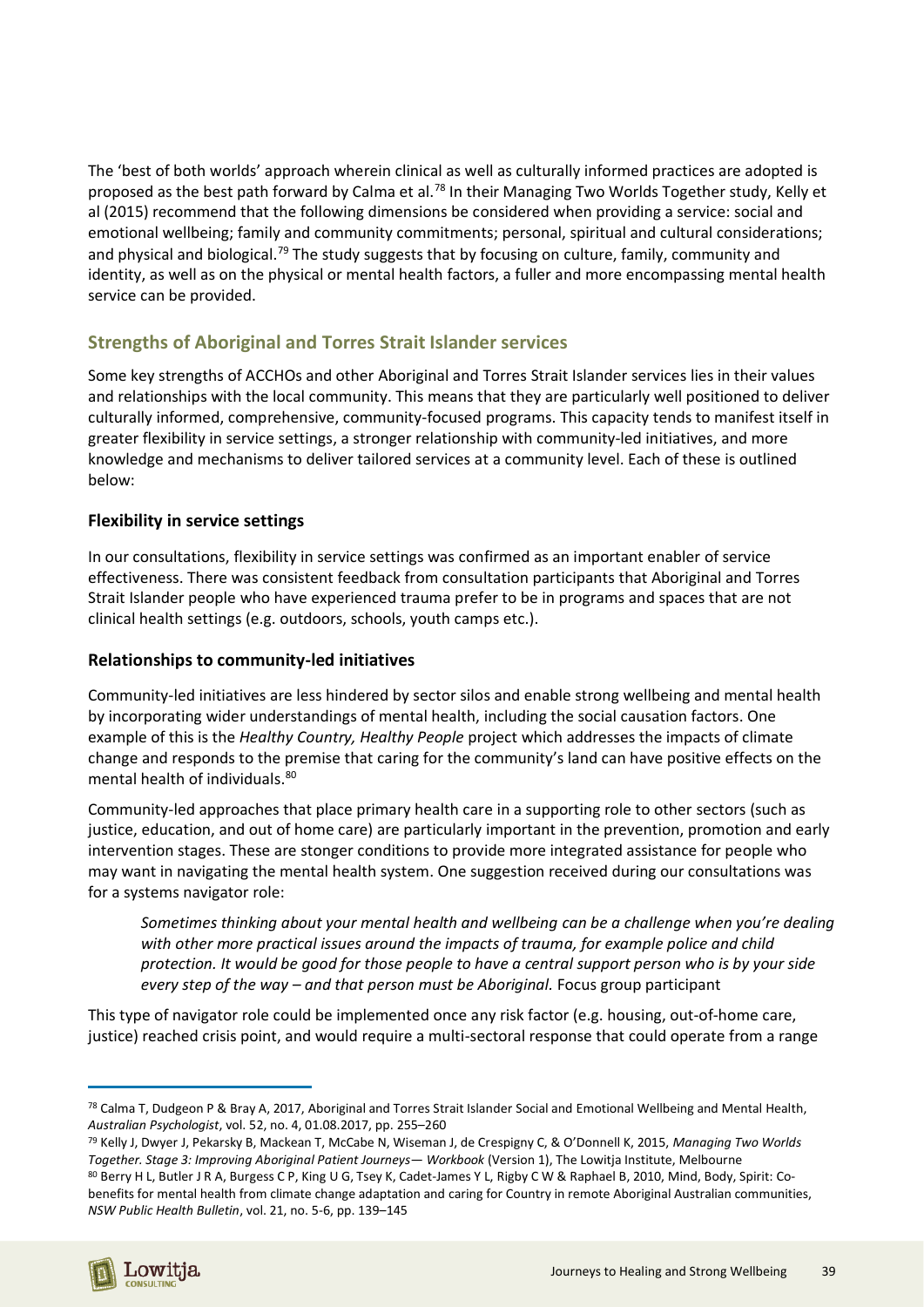of service sectors. This would be particularly relevant for young people and those coming out of justice system.

### **Tailored community level outcomes**

Aboriginal and Torres Strait islander services are well placed to deliver services at a collective, community level. The importance of this is highlighted in research around child sexual abuse, which concluded that efforts need to be made to embrace collective healing approaches for the entire community, and focus on cultural revitalisation, so that protective factors at the community level can be increased and become more effective. 81

One focus group participant said they like

*… services that see the strengths of Aboriginal clients and complement it … like when they recognise your hope and commitment to do more and be stronger.*

One reason why Aboriginal and Torres Strait Islander services are so well positioned to adopt the above approaches is that they have generally built a greater level of trust and cultural credibility with their clients and local community. There is research suggesting that a major barrier for Aboriginal and Torres Strait Islander people accessing mental health services is a lack of trust of mainstream services.<sup>82</sup> Much of this trust and cultural credibility stems from the priority a service places on involving community Elders and traditional healers (see also page 35) as well as employing Aboriginal and Torres Strait Islander staff and health professionals.<sup>83</sup> These factors were also confirmed in our consultations with Aboriginal and Torres Strait Islander participants: please check usage of the word 'client' in this instance:

- *Contact with Elders can be powerful – I like having them there to talk to, they seem much stronger than our younger generations.*
- *Being with other young people is important, we need more safe yarning spaces on Country, and we need to do this more often. It gives us a sense of belonging to our community.*
- *The amount of services getting out on Country and community could be better, but I think the system is still are calling for more evidence about that. I feel like they are not listening to us and that and our views are played down.*

We also heard that there are times when people need to access a range of services. For optimal outcomes Aboriginal and Torres Strait Islander clients should have access to both ACCHOs and mainstream services that provide high quality, culturally safe care.

## **Barriers for mental health and wellbeing in services**

Aboriginal and Torres Strait Islander services have a broad scope of activities to address the complex needs of their clients. Without a comprehensive suite of social, clinical and cultural services, clients' lives are likely to remain unchanged. Day-to-day things that are barriers for some Aboriginal and Torres Strait Islander people to improve their mental health and wellbeing include living in unsuitable housing, a lack of formal qualifications which are often coupled with confusing Centrelink and the National Disability Insurance Scheme processes. Many Aboriginal and Torres Strait Islander people also face difficulties finding the right



<sup>81</sup> Anderson, P, Bamblett, M, Bessarab, D, Bromfield, L, Chan, S, Maddock, G, Menzies, K, O'Connell, M, Pearson, G, Walker, R, Wright, M. 2017, *Aboriginal and Torres Strait Islander children and child sexual abuse in institutional settings*, Report for the Royal Commission into Institutional Responses to Child Sexual Abuse. Accessed 26 June 2016 at:

https://www.childabuseroyalcommission.gov.au/sites/default/files/file-list/research\_report\_-

\_aboriginal\_and\_torres\_strait\_islander\_children\_and\_child\_sexual\_abuse\_in\_institutional\_contexts\_-\_causes.pdf 82 Isaacs, A N, Pyett, P, Oakley-Browne, M A, Gruis, H, Waples-Crowe P, 2010, 'Barriers and facilitators to the utilization of adult mental health services by Australia's Indigenous people: Seeking a way forward, *International Journal of Mental Health Nursing,*  vol. 19, pp. 75-82

<sup>83</sup> Ibid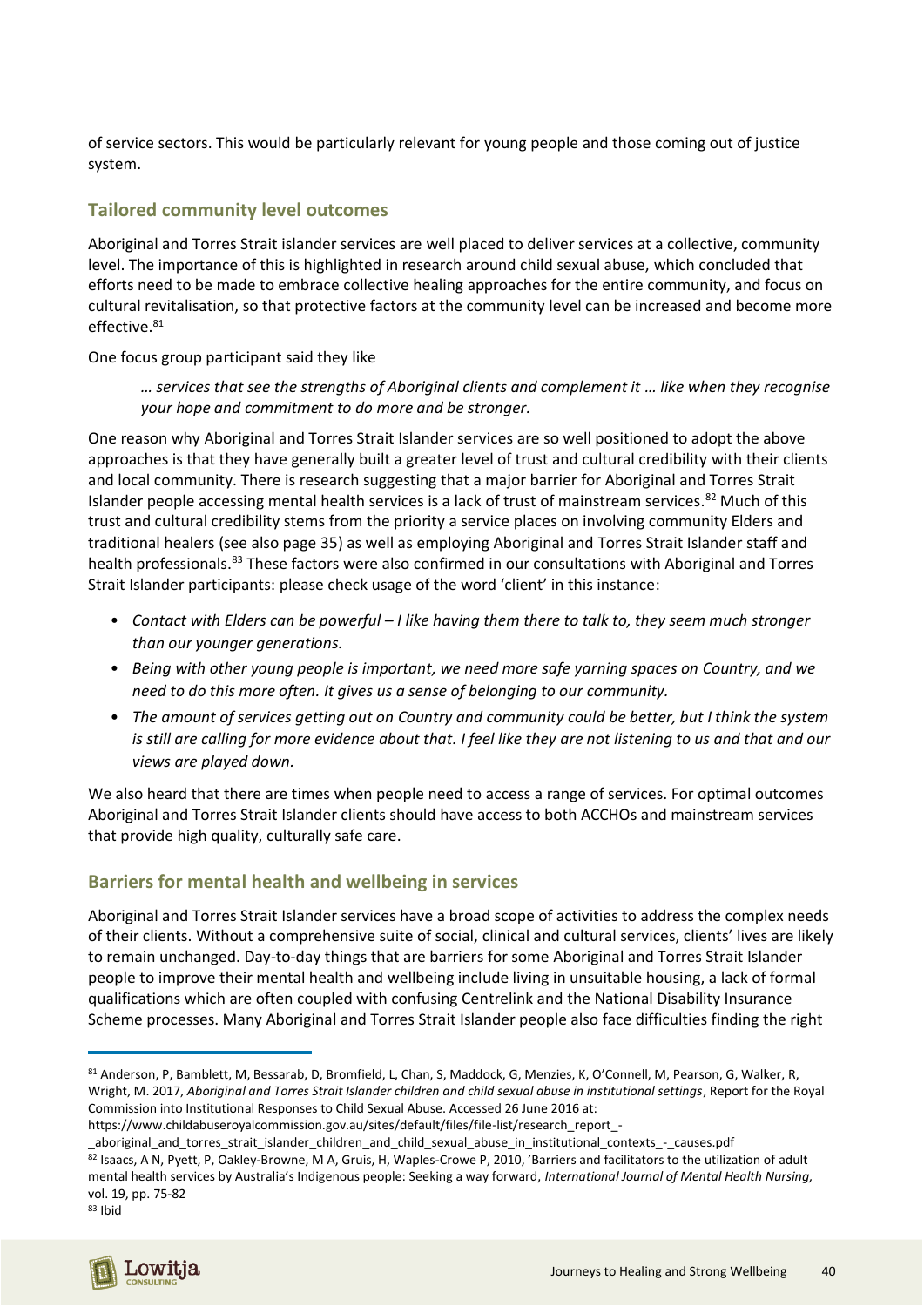advice and support to overcome setbacks from intergenerational trauma, substance misuse, time in jail or the removal of children. Our consultations highlighted three barriers that Aboriginal and Torres Strait Islander services face when planning and delivering service responses to these needs:

- data on service activities
- balancing clinical and cultural care, and
- operating service at the crisis level.

#### **More relevant data on client needs and service activities**

To address the complex needs of clients who are experiencing the impacts of trauma, rely on the following:

- accurate collection and reporting of service activities in data management systems
- utilising data managements systems to their full potential, and
- utilising data against key performance indicators, particularly for current funding agreements and future funding opportunities.

While a number of services are sophisticated in their capacity to do this, there are other services where meeting the above requirements can be a challenge. While there are some programs to further improve the collection and use of data, IT capability and access to the most appropriate platforms,<sup>84,85</sup> there are still numerous gaps in accessing these supports.

#### **Balancing clinical and cultural aspects of care**

Aboriginal and Torres Strait Islander people need access to culturally and clinically appropriate mental health care services. The National Strategic Framework for Aboriginal and Torres Strait Islander Peoples' Mental Health and Social and Emotional Wellbeing calls for this to be delivered through 'Primary Health Networks who commission local allied mental health professionals to provide psychological services, as well as by Medicare Benefits Schedule subsidised pathways through general practical referrals'.<sup>86</sup> There is a wide range approaches that can be taken to ensure Aboriginal and Torres Strait Islander people receive the best possible standards of care available; for example, through accreditation standards. The benefits of this is described in a 2008 report from the Cooperative Research Centre for Aboriginal Health on the support and approach for accreditation standards that could be applied to the Aboriginal community-controlled health sector.<sup>87</sup> These benefits from accreditation processes include:

- organisational benefits such as improved policies and procedures
- service delivery benefits
- resourcing benefits flowing from the improved reputation of the organisation
- community and staff pride in achieving accreditation.



<sup>84</sup> Bailie R, Sibthorpe B, Gardner K & Si D, 2008, Quality [Improvement](http://www.publish.csiro.au/nid/261/paper/PY08022.htm) in Indigenous Primary Health Care: History, current initiatives and future [directions,](http://www.publish.csiro.au/nid/261/paper/PY08022.htm) *Australian Journal of Primary Health, Safety and Quality in Primary Health,* Special Edition, August 85 The South Australian Quality Improvement Data Program. Accessed 26 June 2018 at: [http://ahcsa.org.au/health](http://ahcsa.org.au/health-programmes/south-australian-quality-improvement-data-program/)[programmes/south-australian-quality-improvement-data-program/](http://ahcsa.org.au/health-programmes/south-australian-quality-improvement-data-program/)

<sup>86</sup> Commonwealth of Australia, 2017, *National Strategic Framework for Aboriginal and Torres Strait Islander Peoples' Mental Health and Social and Emotional Wellbeing*, Department of the Prime Minister and Cabinet, Canberra

<sup>87</sup> Cooperative Research Centre for Aboriginal Health, 2008, Aboriginal and Torres Strait Islander Health Sector Accreditation and Quality Standards Project, CRCAH, Darwin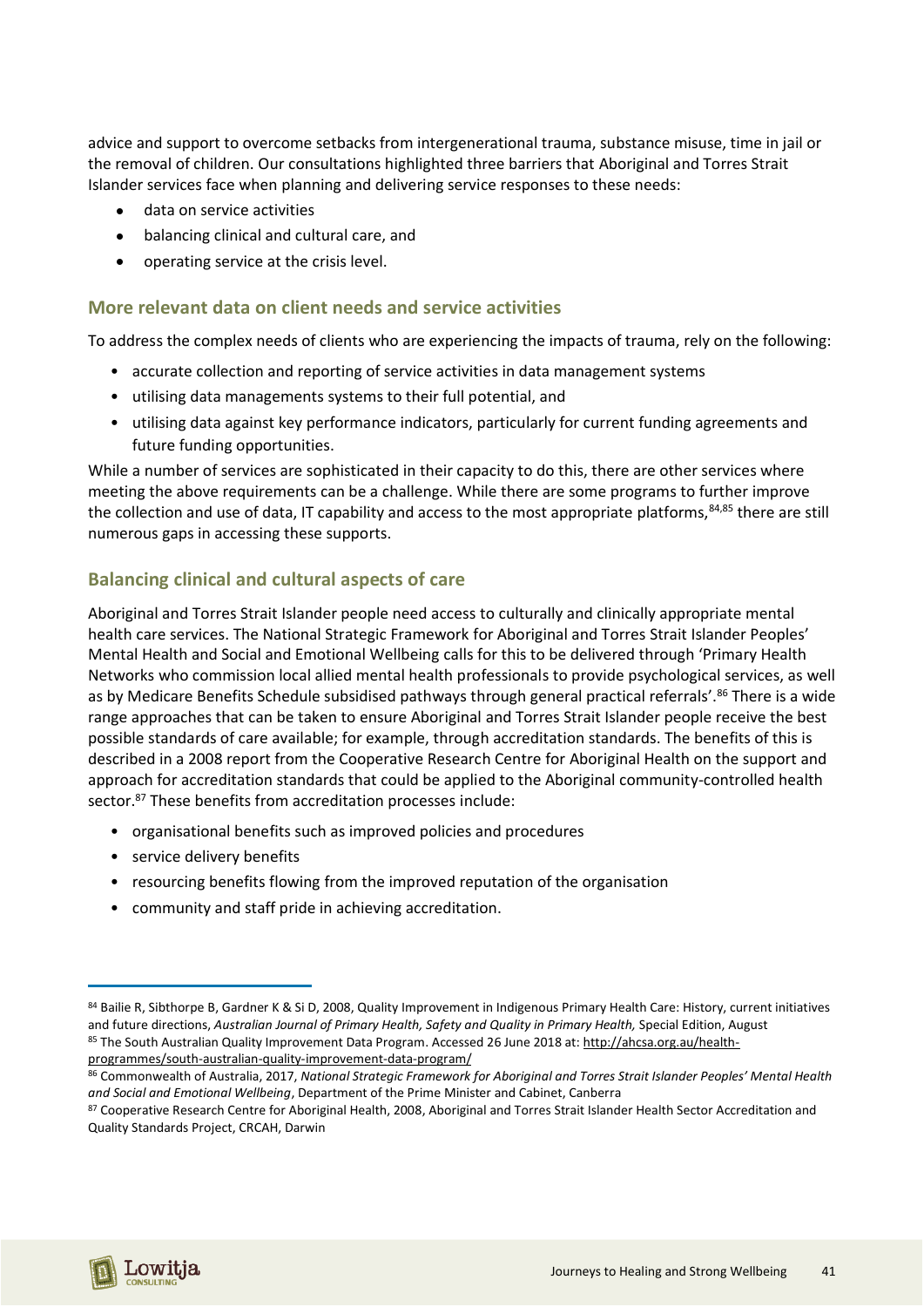The report found that participants were particularly satisfied with 'the accreditation coverage of clinical services, such as sterilisation, vaccinations, and filing systems'.<sup>88</sup> The report also highlighted gaps in accreditation processes inclusion of cultural approaches to care:

*There is no documented evidence of cultural security frameworks being incorporated as a routine part of quality review and accreditation in the ACCHO sector in Australia. This omission is significant given that available frameworks provide important guiding principles for the delivery of health services to Aboriginal and Torres Strait Islander peoples.*<sup>89</sup>

To omit cultural frameworks from a process that leads to enhanced resourcing, processes, services, and staff and community morale may lead to a disruption in the balance of clinical and cultural aspects of care. This can manifest in a number of ways, for example, through having clinical but not cultural representation on an executive, and/or power dynamics that privilege clinical imperatives over cultural imperatives. According to the 'best of both worlds' approach unequal prioritisation brings potential to hinder mental health and wellbeing outcomes.<sup>90</sup>

#### **Many services are under-resourced and operating at crisis level**

Aboriginal and Torres Strait Islander mental health services are often so under-resourced that they need to triage their focus to the needs of those clients with more severe mental health issues. This response is resource-intensive for a short-term gain and cannot lead to sustainable improvements in outcomes. One interviewee summarised that 'crisis mode puts health last sometimes'. This response is also inevitable given the scale of demand for mental health and wellbeing services in Aboriginal and Torres Strait Islander communities is so high that adopting new service models alone will not be enough – this must be coupled with growth in scale to meet the demand. More funding and resources are needed to grow the scale of services across the spectrum, from promotion to prevention through to severe mental illness. The consultations suggested there was a high level of awareness of this among Aboriginal and Torres Strait Islander clients too. This is reflected in the following quotes from focus group participants:

#### *'the availability of clinicians is one of the most important changes that need to happen'*

#### *'our services need more resourcing to look after ourselves'.*

This crisis-mode state of play is yet to be fully recognised or responded to at the policy and funding level. The Australian Government Response to the National Mental Health Commission's Review of Mental Health Programmes and Services, *Contributing Lives, Thriving Communities*, is a stepped care model. <sup>91</sup> This model delivers the less resource-intensive services in the first instance, and then stepping up to more intensive treatments if and when required. There are benefits in these reforms for mainstream services to redesign and broaden their service scope in closer alignment with the breadth of Aboriginal and Torres Strait Islander services. However, there also drawbacks in that these reforms do not highlight the importance of having sufficient resources and funding to support Aboriginal and Torres Strait Islander people who have experienced trauma.

http://www.health.gov.au/internet/main/publishing.nsf/content/0dbef2d78f7cb9e7ca257f07001acc6d/\$file/response.pdf



<sup>88</sup> Ibid, p. 6

<sup>89</sup> Ibid, p. 16

<sup>90</sup> Calma T, Dudgeon P & Bray A, 2017. Aboriginal and Torres Strait Islander Social and Emotional Wellbeing and Mental Health, *Australian Psychologist*, vol. 52, no. 4, 01.08.2017, pp. 255–260

<sup>91</sup> Commonwealth of Australia, 2015, *Australian Government Response to Contributing Lives, Thriving Communities* – *Review of Mental Health Programmes and Service*s. Accessed 26 June 2018 at: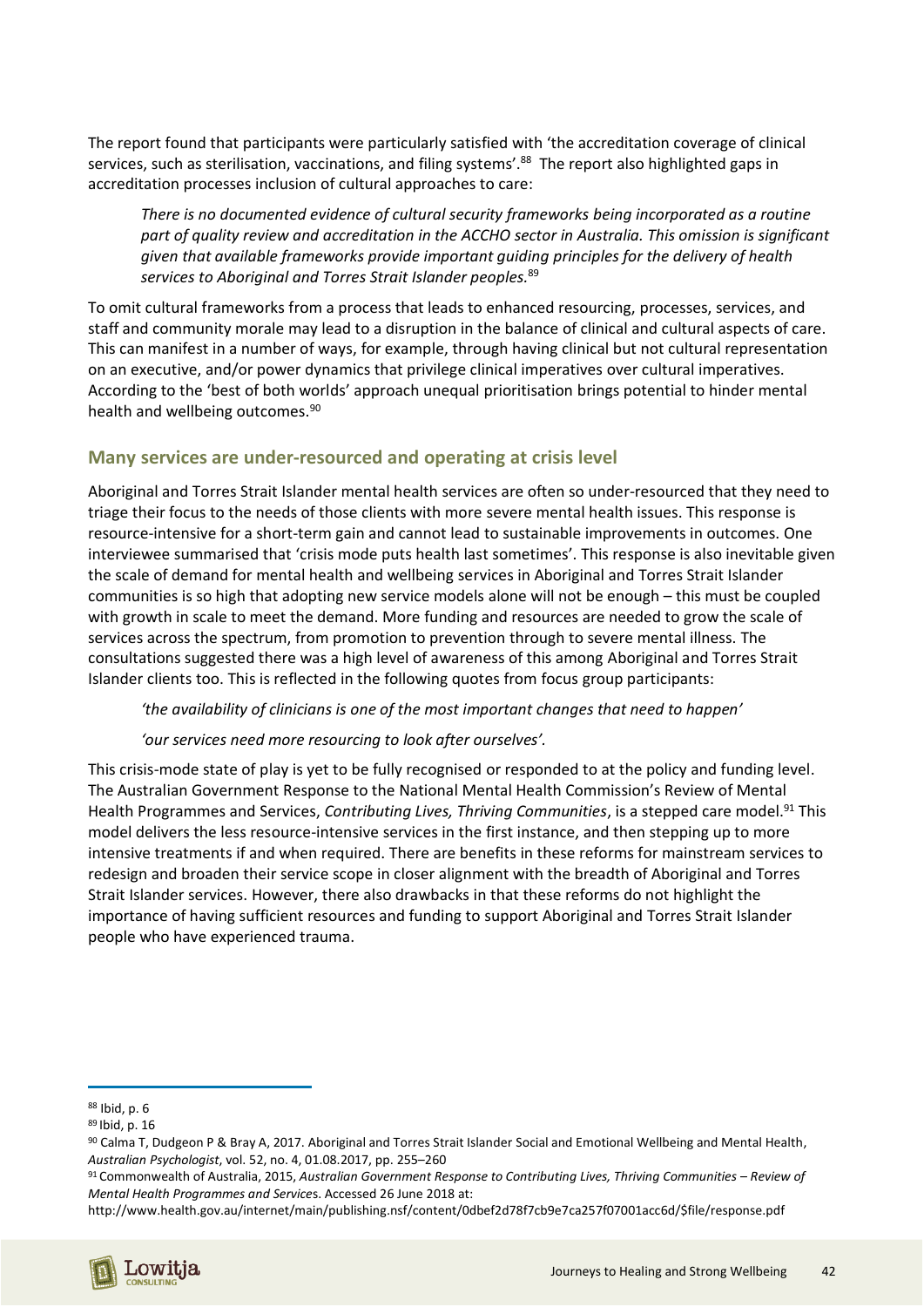#### **Recommendations:**

- 14. Increase investments in Aboriginal and Torres Strait Islander services to provide a higher scale of service provision.
- 15. Establish and resource a network across the National, State, and Territory Mental Health Commissions, guided by National Aboriginal and Torres Strait Islander Leadership in Mental Health (NATSILMH). The network should consider leading the development of an action plan to:
	- a. provide a strong case and support for all mental health services to continuously improve their service model to meet the mental health and wellbeing needs of Aboriginal and Torres Strait people
	- b. monitor the accountability of PHNs and LHNs to deliver services to Aboriginal and Torres Strait Islander people and to work with ACCHOs and Aboriginal and Torres Strait Islander services
	- c. undertake further research and evaluations on mainstream organisations' contributions to health and wellbeing outcomes for Aboriginal and Torres Strait Islander peoples.
- 16. Draw on the 'best of both worlds' approach to advocate for a collaborative mapping process at regional levels to share and consider complementary strengths Aboriginal and Torres Strait Islander services and mainstream services.
- 17. 17. Prioritise the Fifth Mental Health and Suicide Prevention Plan recommendation to invest in care navigator roles to provide integrated care to Aboriginal and Torres Strait Islander clients. Build on this recommendation by extending its s scope from than 'connecting' clients with non-health services to cover 'full continuity' extend beyond health settings.
- 18. 18. Prioritise the Fifth Mental Health and Suicide Prevention Plan recommendation to enhance health service data collections to improve services for Aboriginal and Torres Strait Islander peoples. Build on this recommendation through a focus on more accurate collection and reporting of service activities, better utilisation of data management systems to their full potential, and by improving data utilisation against key performance indicators.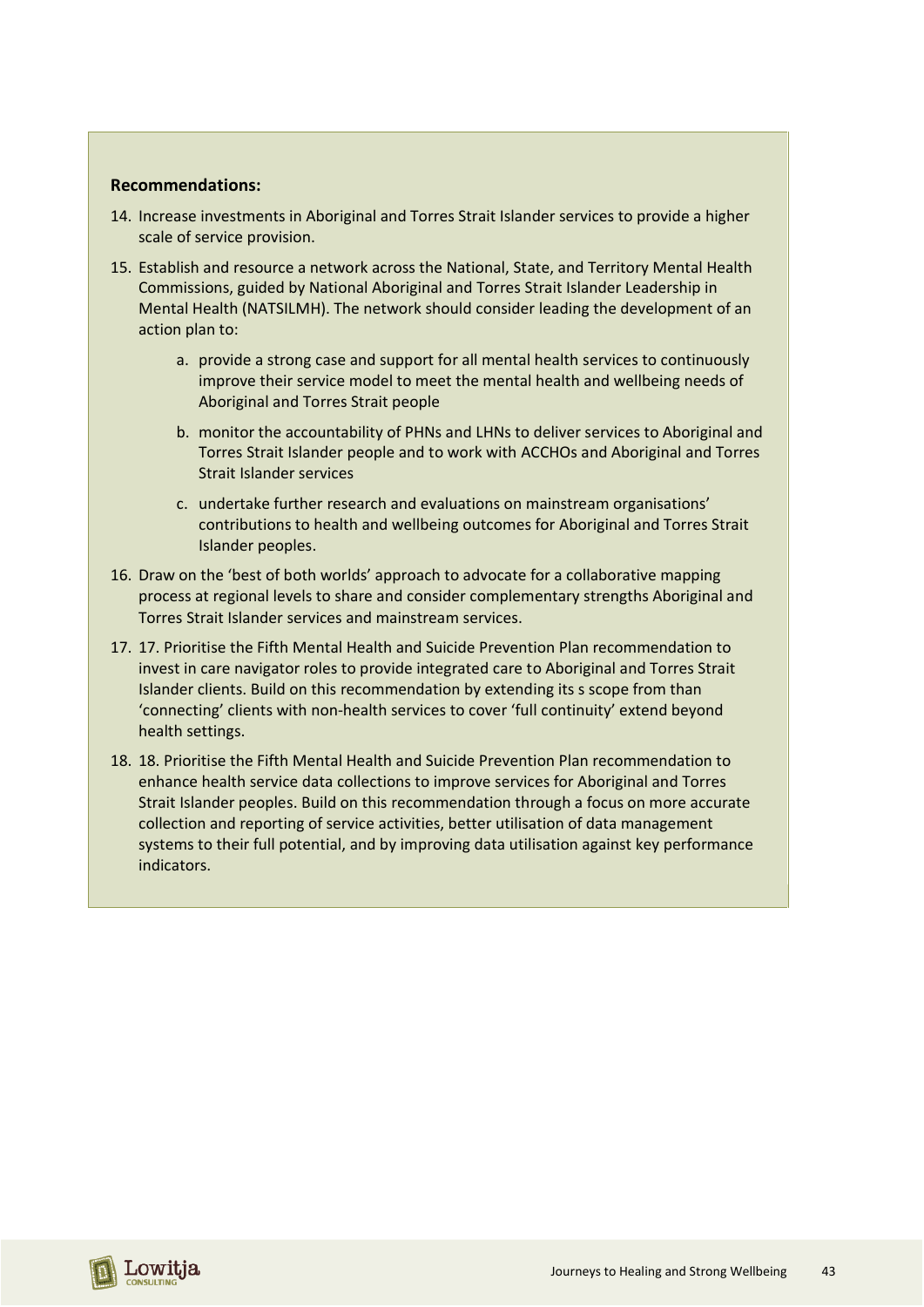# **Appendix A – Key Policy Documents**

#### **Policy documents relating to the Mental Health of Aboriginal and Torres Strait Islander people, 2013–2018**

#### **Commonwealth Government Policy**

- i. *Fifth National Mental Health Plan*, August 2017 (Priority Area 4 Improving Aboriginal and Torres Strait Islander mental health and suicide prevention)
- *ii. Fifth National Mental Health Plan Implementation Plan*
- *iii. National Aboriginal and Torres Strait Islander Strategic Framework for Aboriginal and Torres Strait Islander Peoples' Mental Health and Social and Emotional Wellbeing – 2017-2023*
- *iv. National Aboriginal and Torres Strait Islander Health Plan 2013–2023*
- *v. National Aboriginal and Torres Strait Islander Health Plan Implementation Plan*
- vi. *My Life My Lead - Opportunities for strengthening approaches to the social determinants and cultural determinants of Indigenous health: Report on the national consultations* - December 2017
- *vii. National Cultural Respect Framework for Aboriginal and Torres Strait Islander Health 2016-2026*
- *viii. National Aboriginal and Torres Strait Islander Suicide Prevention Strategy 2013*
- *ix. Australian Government Response to Contributing Lives, Thriving Communities - Review of Mental Health Programmes and Services* 2015
- x. Resource sheet no. 18 produced for the Closing the Gap Clearinghouse *Strategies to minimise the incidence of suicide and suicidal behaviour* February 2013 - produced for the Closing the Gap Clearinghouse
- xi. Resource sheet no. 19 produced for the Closing the Gap Clearinghouse, *Strategies and practices for promoting the social and emotional wellbeing of Aboriginal and Torres Strait Islander people* - February 2013
- xii. Resource Sheet No. 21 produced for the *Closing the Gap Clearinghouse Trauma-informed services and trauma-specific care for Indigenous Australian children*, Prof. Judy Atkinson - 2013 – AIHW/AIFS

#### **Jurisdictional Policy documents**

- xiii. *Proud and Strong – Queensland Aboriginal and Torres Strait Islander Social and Emotional Wellbeing Action Plan 2016-19* – Queensland Mental Health Commission Queensland
- xiv. *Balit Murrup – Aboriginal Social and Emotional Wellbeing Framework 2017-2027* Victorian Department of Health and Human Services

#### **Australian Government funded projects**

- xv. *Solutions that Work: What the evidence and our people tell us: Aboriginal and Torres Strait Islander Suicide Prevention Evaluation Project Report*, June 2016
- xvi. *Gayaa Dhuwi (Proud Spirit) Declaration*, 2018
- *xvii. Gayaa Dhuwi (Proud Spirit) Declaration Implementation Guide*
- xviii. *Our Healing Our Way – Leading and Shaping our Future - Healing Foundation*, May 2016.

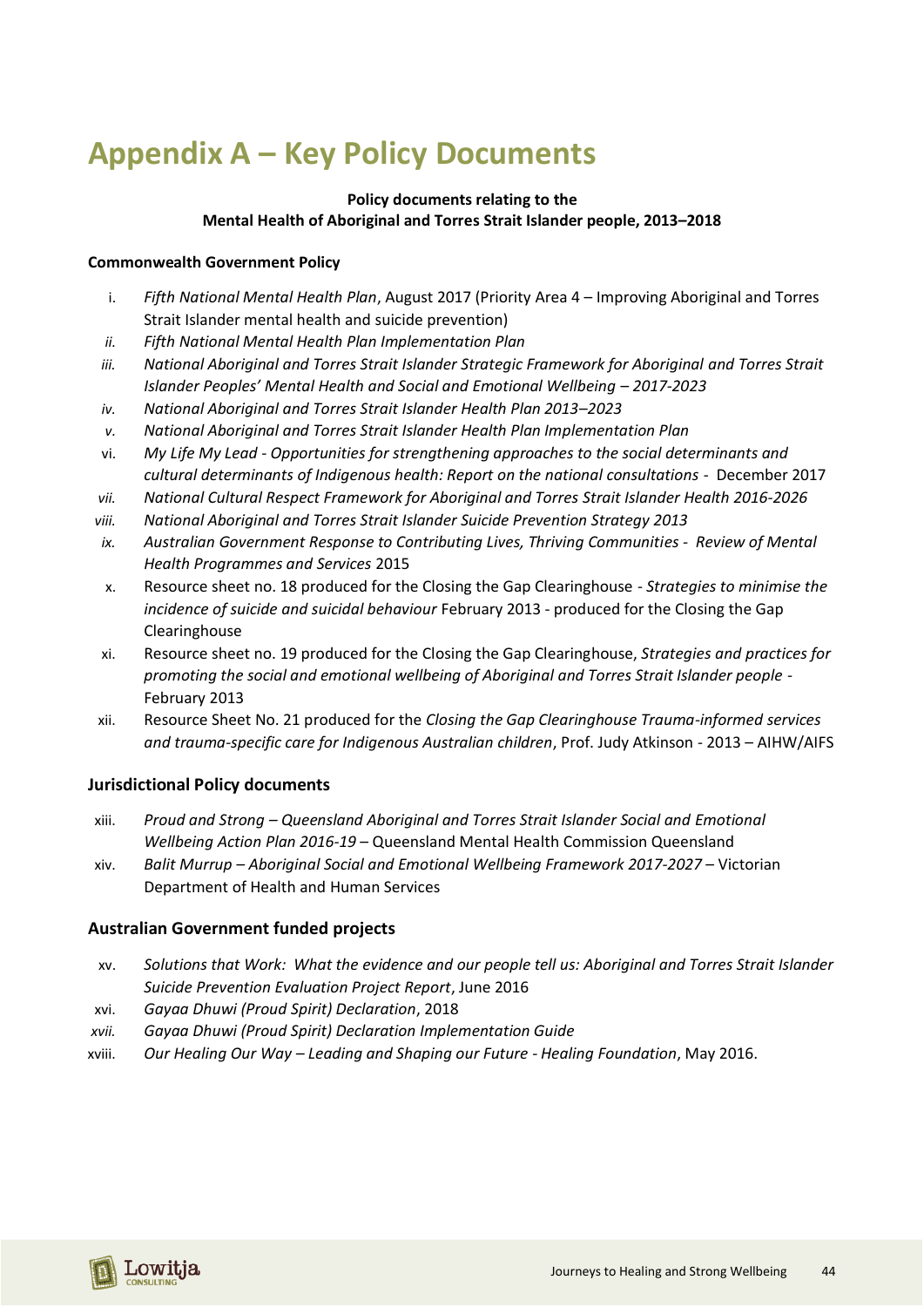